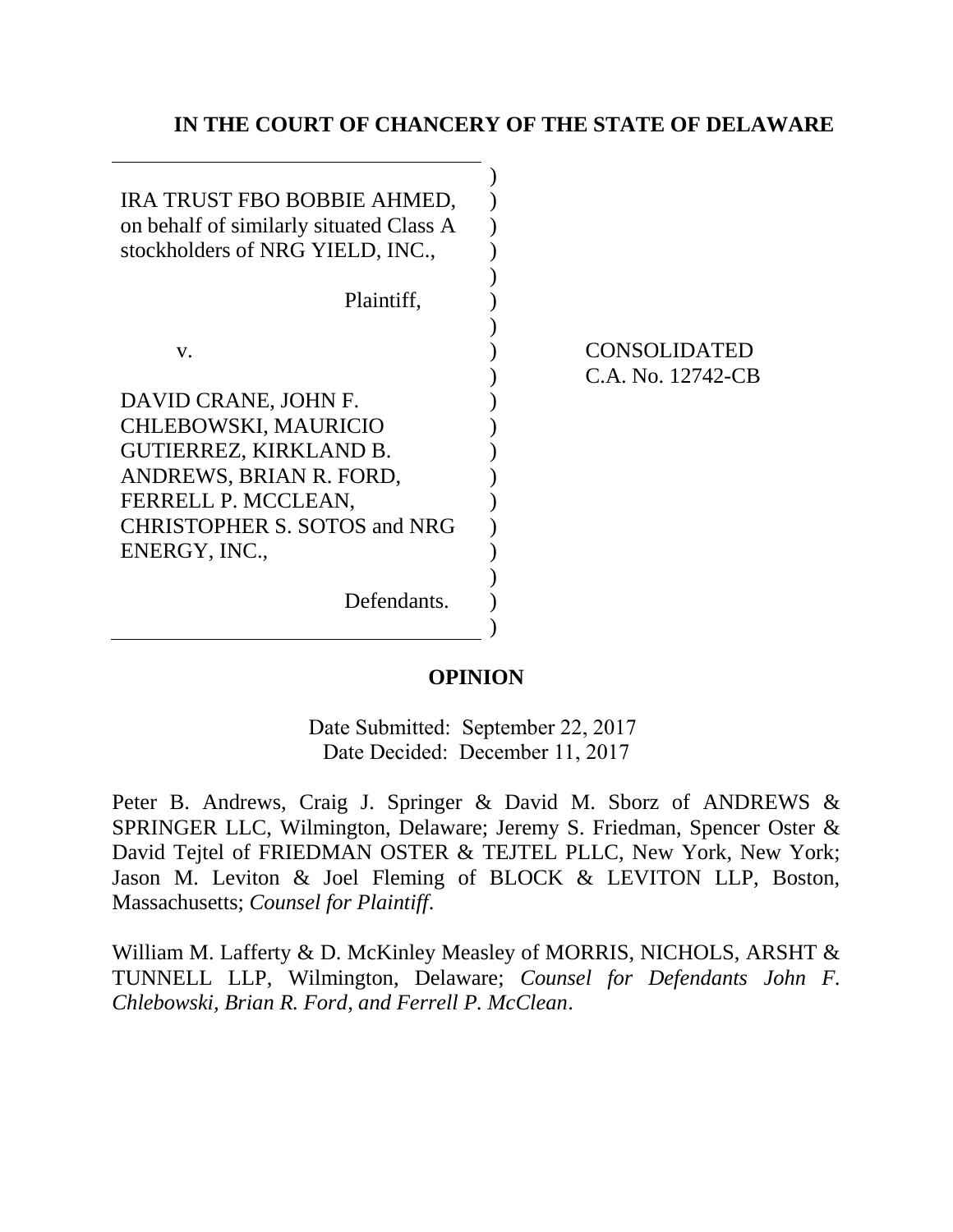Brian C. Ralston, Andrew H. Sauder & Mathew A. Golden of POTTER ANDERSON & CORROON LLP, Wilmington, Delaware; *Counsel for Defendants David Crane, Mauricio Gutierrez, Kirkland B. Andrews, Christopher S. Sotos, and NRG Energy, Inc.*

**BOUCHARD, C.**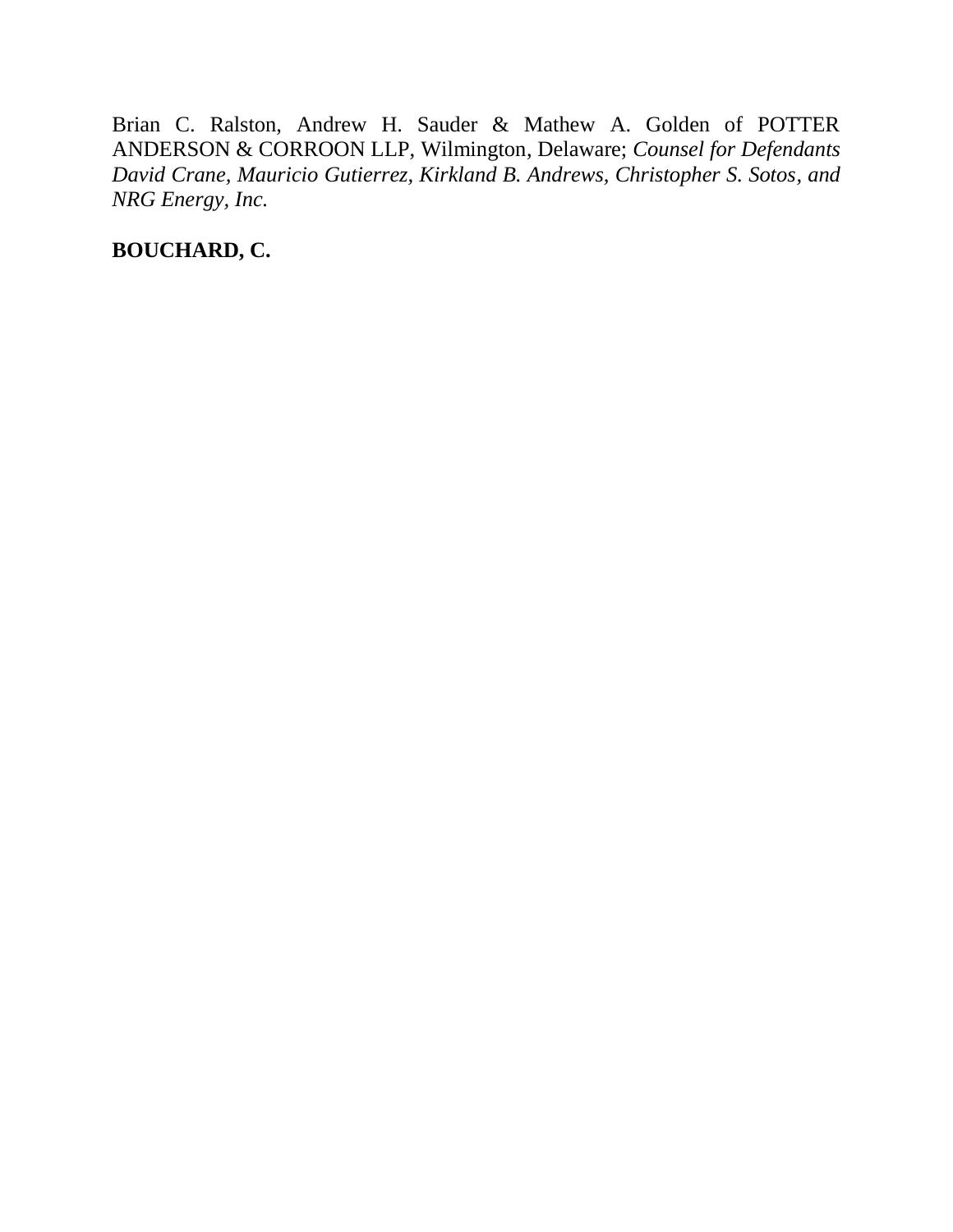This action arises out of a reclassification of the shares of NRG Yield, Inc. ("Yield" or the "Company") that went into effect in May 2015. Yield's business model is to own a portfolio of income-producing energy generation and infrastructure assets from which dividends can be distributed to public stockholders—a model often referred to as a "yieldco." Since its formation in 2012, Yield has been controlled by NRG Energy, Inc. ("NRG"), which manages Yield's day-to-day affairs and is responsible for identifying and placing assets into Yield.

After its initial public offering in 2013, Yield had two classes of stock, both of which were entitled to one vote per share. NRG then held approximately 65% of Yield's voting power through its ownership of all of Yield's Class B shares, and public stockholders held approximately 45% of Yield's voting power through their ownership of Class A shares. The prospectus for the Class A shares stated that NRG intended to maintain its controlling interest in Yield.

By 2015, NRG's voting control of Yield had been diluted to approximately 55% as a result of Class A shares being issued to acquire assets to transfer to Yield. Concerned that its voting control of Yield was in jeopardy if Yield continued to fund asset acquisitions with Class A shares, NRG proposed that Yield undertake a recapitalization where Class A stockholders would be issued one share of a new class of non-voting common stock for each Class A share they held. NRG intended for Yield to use the non-voting common stock as currency to acquire assets in the future.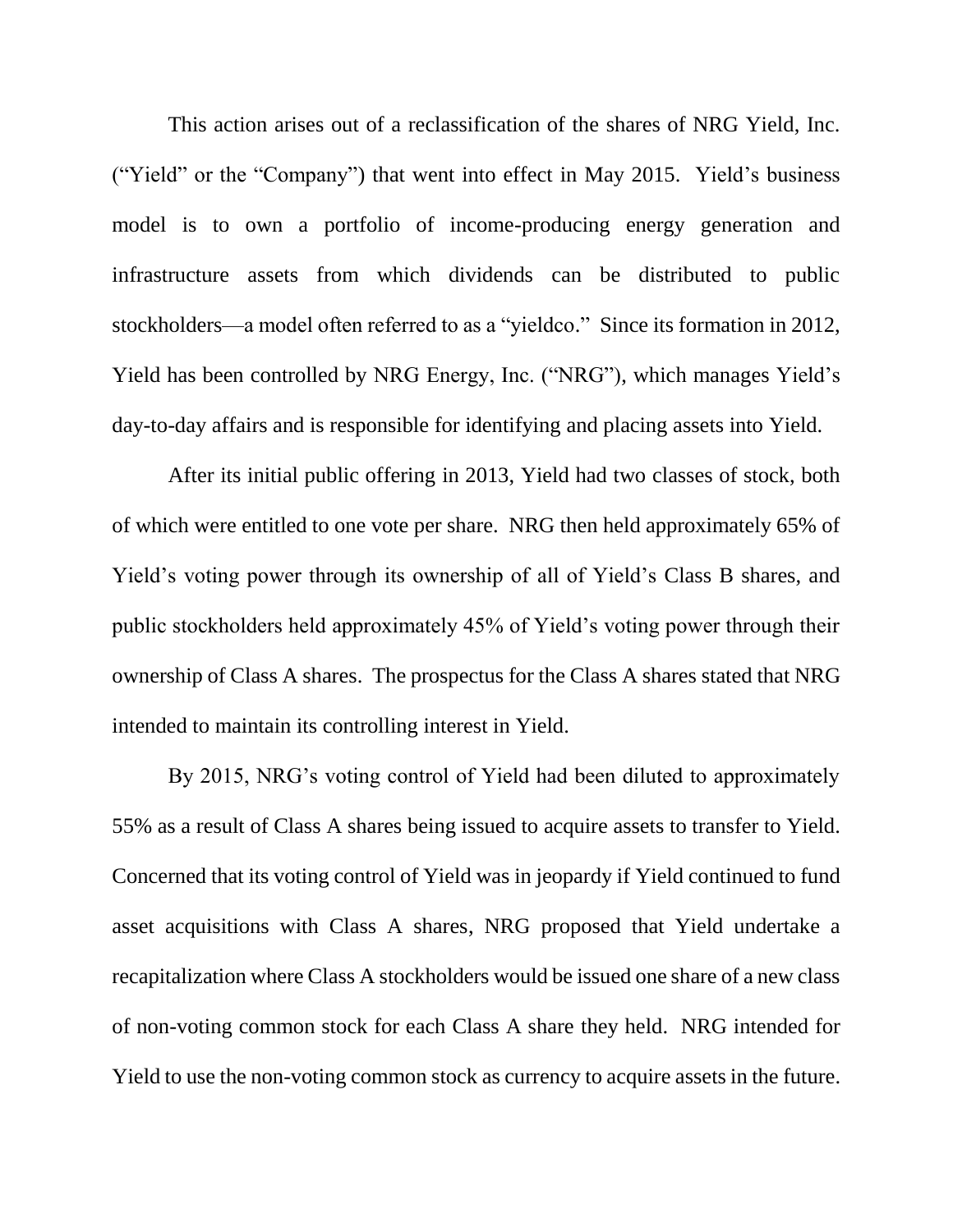NRG's proposal was conditioned from the beginning on the receipt of the approval of a majority of the outstanding shares of Yield not affiliated with NRG, meaning a majority of Yield's outstanding Class A shares. Upon receipt of the proposal, Yield's board delegated to its standing Conflicts Committee the authority to evaluate and negotiate the proposal. The independence of the three members of the Conflicts Committee is not challenged.

Through negotiations with the Conflicts Committee, NRG's proposal was revised so that newly-created Class C and Class D shares would be issued on a onefor-one basis to Class A and Class B stockholders, respectively, *i.e.*, stockholders would receive one Class C share for every Class A share and one Class D share for every Class B share. The Class C and Class D shares would have the right to 1/100 of one vote per share instead of being non-voting, as initially proposed. NRG also agreed to amend a contract, under which Yield had a right of first offer on certain NRG assets, to include some additional assets. As finally negotiated, the proposal is referred to herein as the "Reclassification." In May 2015, the Reclassification received the necessary stockholder approvals and went into effect that same month.

In September 2016, a Class A stockholder filed this action asserting that the members of the Yield board breached their fiduciary duties in connection with their approval of the Reclassification, and that NRG breached its fiduciary duty as a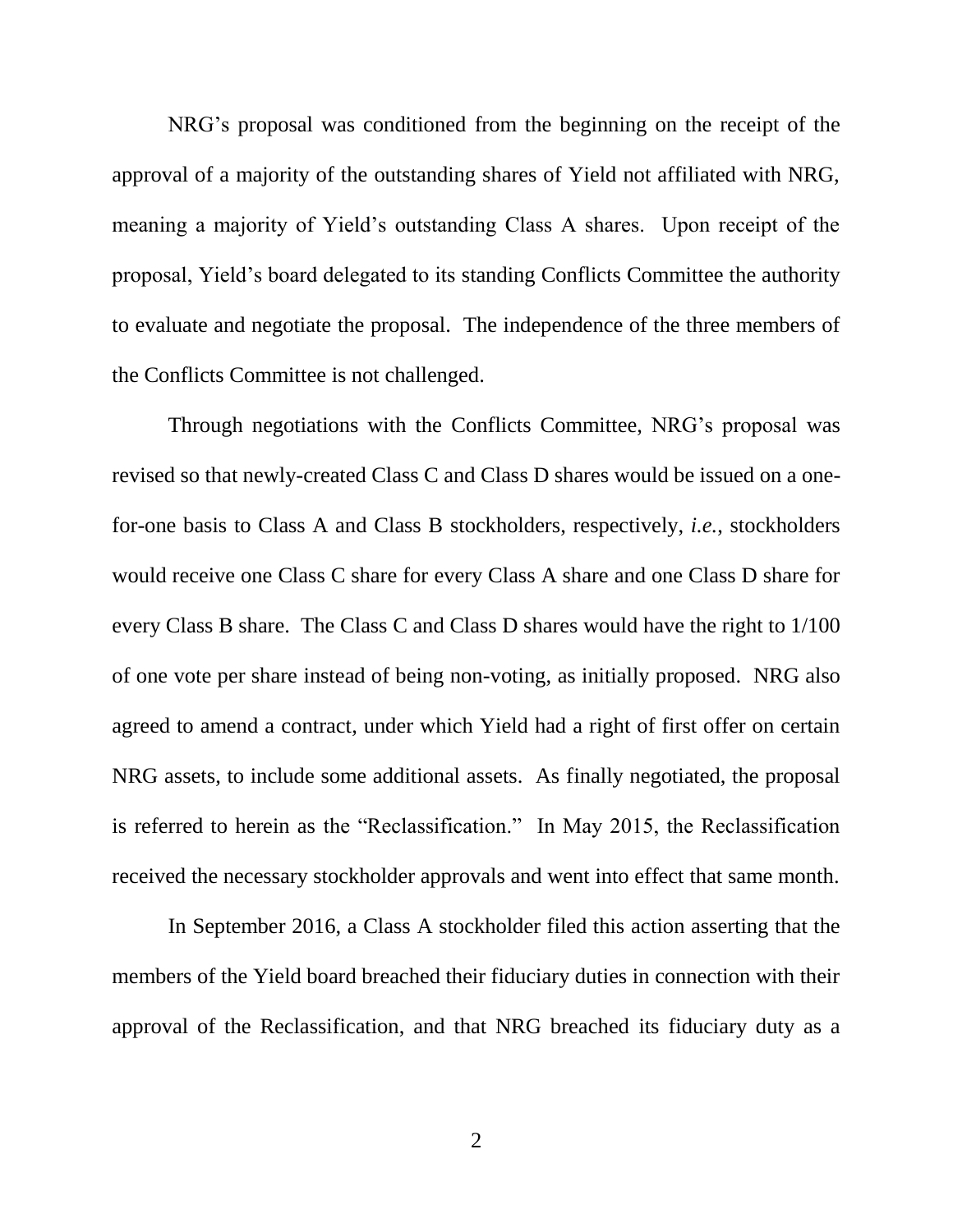controlling stockholder by causing Yield to undertake the Reclassification. Defendants moved to dismiss the complaint for failure to state a claim for relief.

Resolution of this motion implicates three questions: (1) Is the Reclassification a conflicted transaction subject to entire fairness review even though it nominally involved a *pro rata* distribution of shares? (2) If so, should the analytical framework articulated in *Kahn v. M&F Worldwide, Corp*., <sup>1</sup> a squeeze-out merger case, apply to the Reclassification? (3) If so, has that framework been satisfied in this case from the face of the pleadings? For the reasons explained below, I conclude that the answer to each of these questions is yes, and thus the Complaint must be dismissed for failure to state a claim for relief.

## **I. BACKGROUND**

Unless noted otherwise, the facts in this decision are drawn from the Verified Class Action Complaint (the "Complaint") and documents incorporated therein, 2 which include documents produced to plaintiff in response to a books and record

 $188$  A.3d 635 (Del. 2014).

<sup>2</sup> *See Winshall v. Viacom Int'l, Inc.*, 76 A.3d 808, 818 (Del. 2013) (citations omitted) ("[P]laintiff may not reference certain documents outside the complaint and at the same time prevent the court from considering those documents' actual terms" in connection with a motion to dismiss).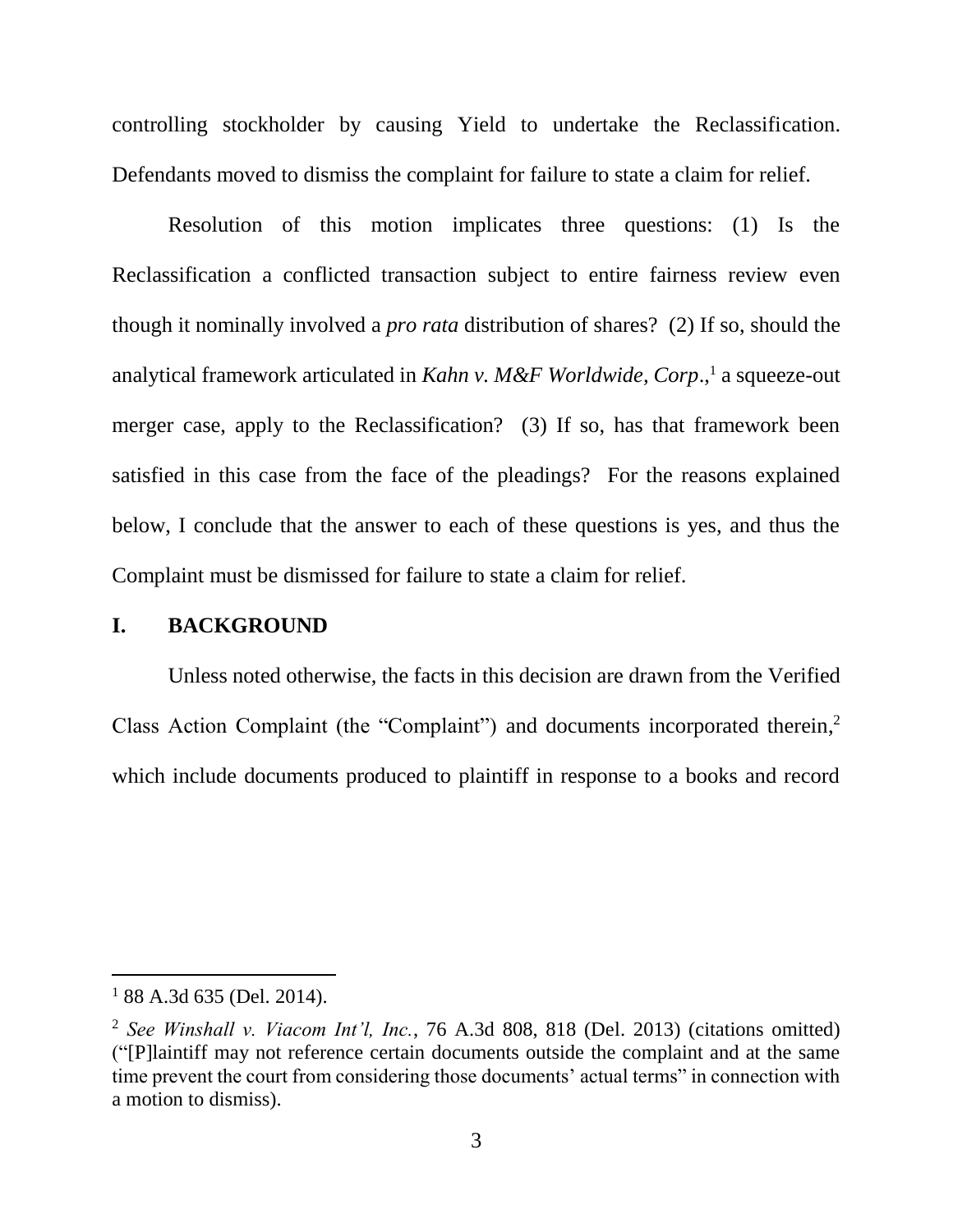demand made under 8 *Del. C.* § 220.<sup>3</sup> Any additional facts are either not subject to reasonable dispute or subject to judicial notice.

## **A. The Parties and Relevant Non-Parties**

Plaintiff IRA Trust FBO Bobbie Ahmed alleges it was a Class A stockholder of Yield at all relevant times.

Defendant NRG is a power company that produces, sells, and delivers energy, energy products, and energy services in the United States. NRG is headquartered in both West Windsor Township, New Jersey, and Houston, Texas. Non-party Yield, a Delaware corporation, owns a portfolio of energy generation and infrastructure assets in the United States. As a result of the Reclassification, Yield now has four classes of common stock. The Company's Class A and C shares are listed on the New York Stock Exchange. The Company's Class B and D shares are held by NRG and not publicly traded.

When it approved the Reclassification, Yield's board (the "Board") was comprised of the seven individual defendants: David Crane, John F. Chlebowksi, Mauricio Gutierrez, Kirkland B. Andrews, Brian R. Ford, Ferrell P. McClean, and Christopher S. Sotos. Four of the directors (Crane, Andrews, Gutierrez, and Sotos) were members of Yield's management at the time, and each of them held executive

<sup>&</sup>lt;sup>3</sup> In connection with its Section 220 demand, plaintiff agreed that documents produced by Yield "shall be deemed incorporated by reference into the operative version of the complaint." Defs.' Opening Br. 12 n.4.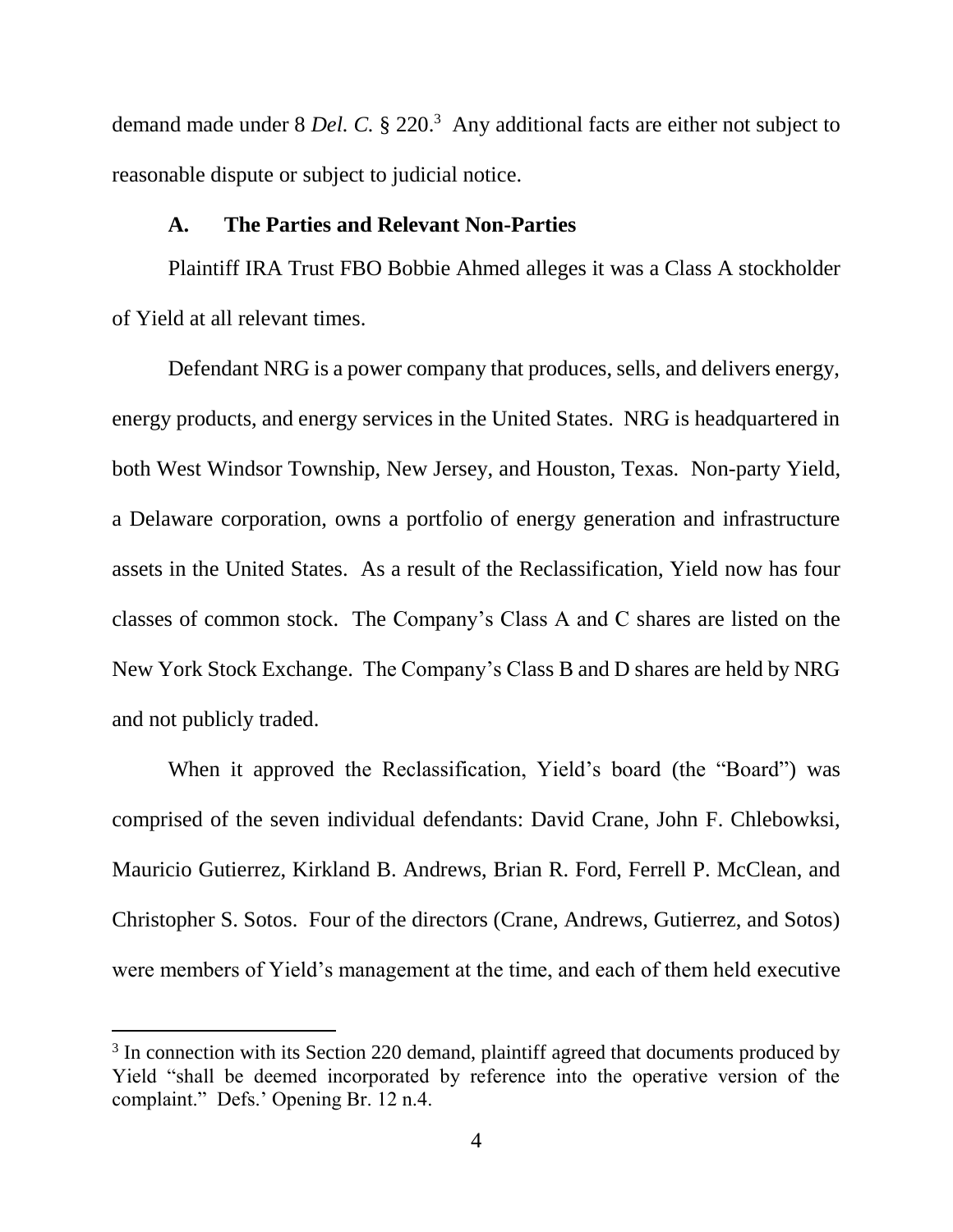positions with NRG at various times.<sup>4</sup> The other three directors (Chlebowksi, Ford, and McClean) were not members of Yield's management and served on the Conflicts Committee (defined below) that evaluated and approved the Reclassification.<sup>5</sup> Their independence is not challenged.

#### **B. The Yield Business Model**

On December 20, 2012, NRG incorporated Yield as a dividend growthoriented company to serve as the primary vehicle through which NRG would own, operate, and acquire energy generation and infrastructure assets. 6 Under a Management Services Agreement, NRG or its affiliates provide services to Yield, including carrying out all day-to-day management, accounting, banking, treasury, administrative, liaison, representative, regulatory, and reporting functions and obligations. The Management Services Agreement also allows NRG to make recommendations with respect to the payment of dividends and the exercise of any voting rights to which Yield is entitled with respect to its subsidiaries. For the fiscal year ended December 31, 2015, NRG received approximately \$8 million in management fees and reimbursement for expenses under the Management Services Agreement.

<sup>4</sup> Compl. ¶¶ 12, 14, 16, 18.

<sup>&</sup>lt;sup>5</sup> Compl. **[14]** 13, 15, 17. Chlebowski is Yield's Lead Independent Director and previously served as a director of NRG from December 2003 until July 2013. Compl. ¶ 13.

 $6$  Compl.  $\P$  21; Transmittal Aff. of Glenn R. McGillivray ("McGillivray Aff.") Ex. C at 1.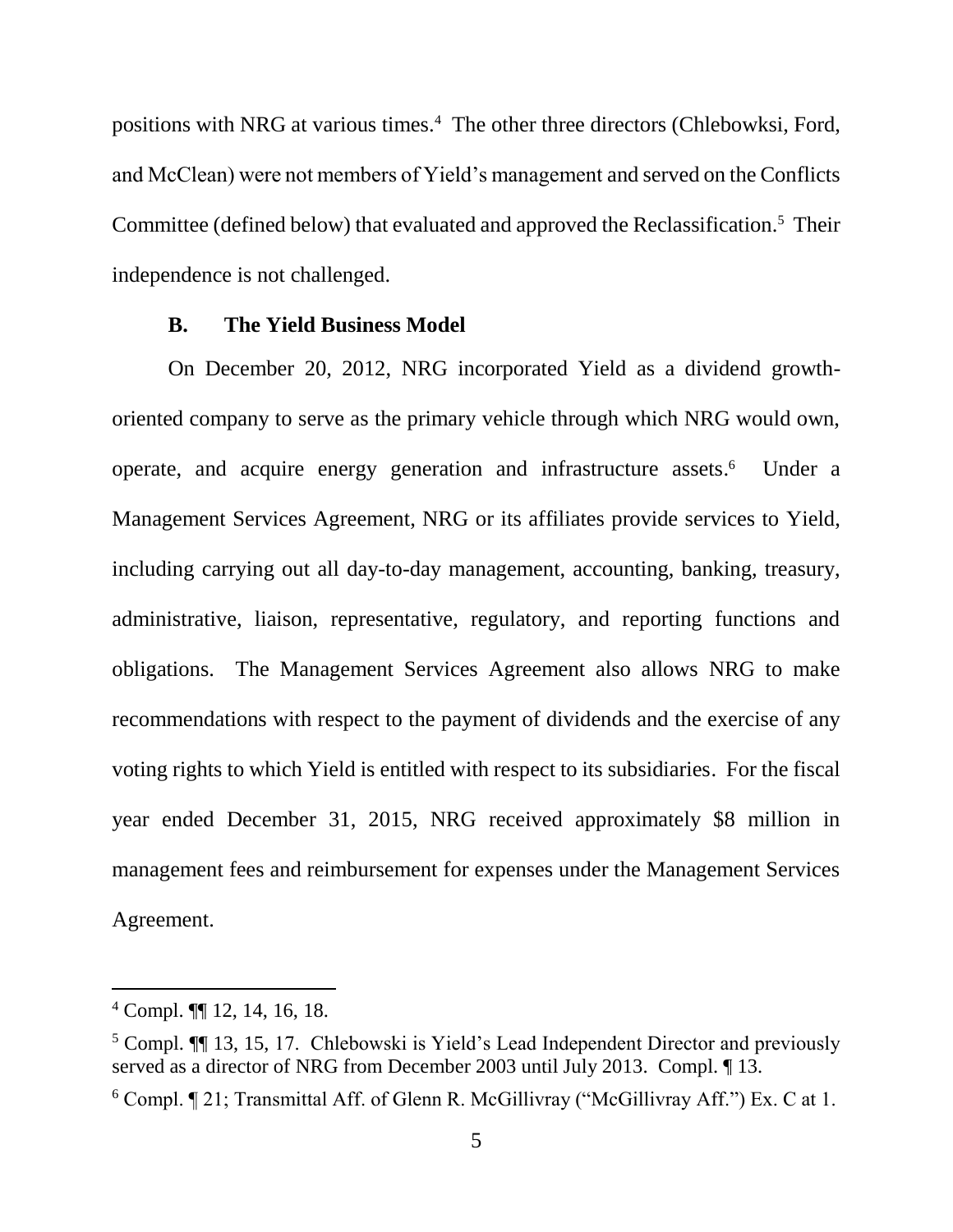On July 22, 2013, Yield closed an initial public offering of 22,511,250 shares of Class A stock. NRG retained 42,738,750 shares of Class B stock, which were never offered to the public. Both classes of stock entitle their holders to one vote per share on all matters. NRG's Class B shares represented about 65% of Yield's total voting power at the completion of its initial public offering.

In connection with its IPO, Yield established a standing Corporate Governance, Conflicts and Nominating Committee (the "Conflicts Committee") to review and approve proposed conflicted transactions between Yield and NRG.<sup>7</sup> The Conflict Committee's charter requires that "its members satisfy the requirements for independence under applicable law and regulations of the SEC and NYSE standards for directors and nominating committee members."<sup>8</sup>

The prospectus for the IPO disclosed to prospective investors in Class A shares that "*NRG will be our controlling stockholder and will exercise substantial influence over Yield and we are highly dependent on NRG*."<sup>9</sup> The prospectus further explained NRG's intention to maintain its controlling interest and the consequences of that control:

NRG has also expressed its intention to maintain a controlling interest in us. As a result of this ownership, NRG will continue to have a substantial influence on our affairs and its voting power will constitute

<sup>&</sup>lt;sup>7</sup> McGillivray Aff. Ex. A at 22.

<sup>8</sup> *Id.*

 $9$  McGillivray Aff. Ex. C at 43 (emphasis in original).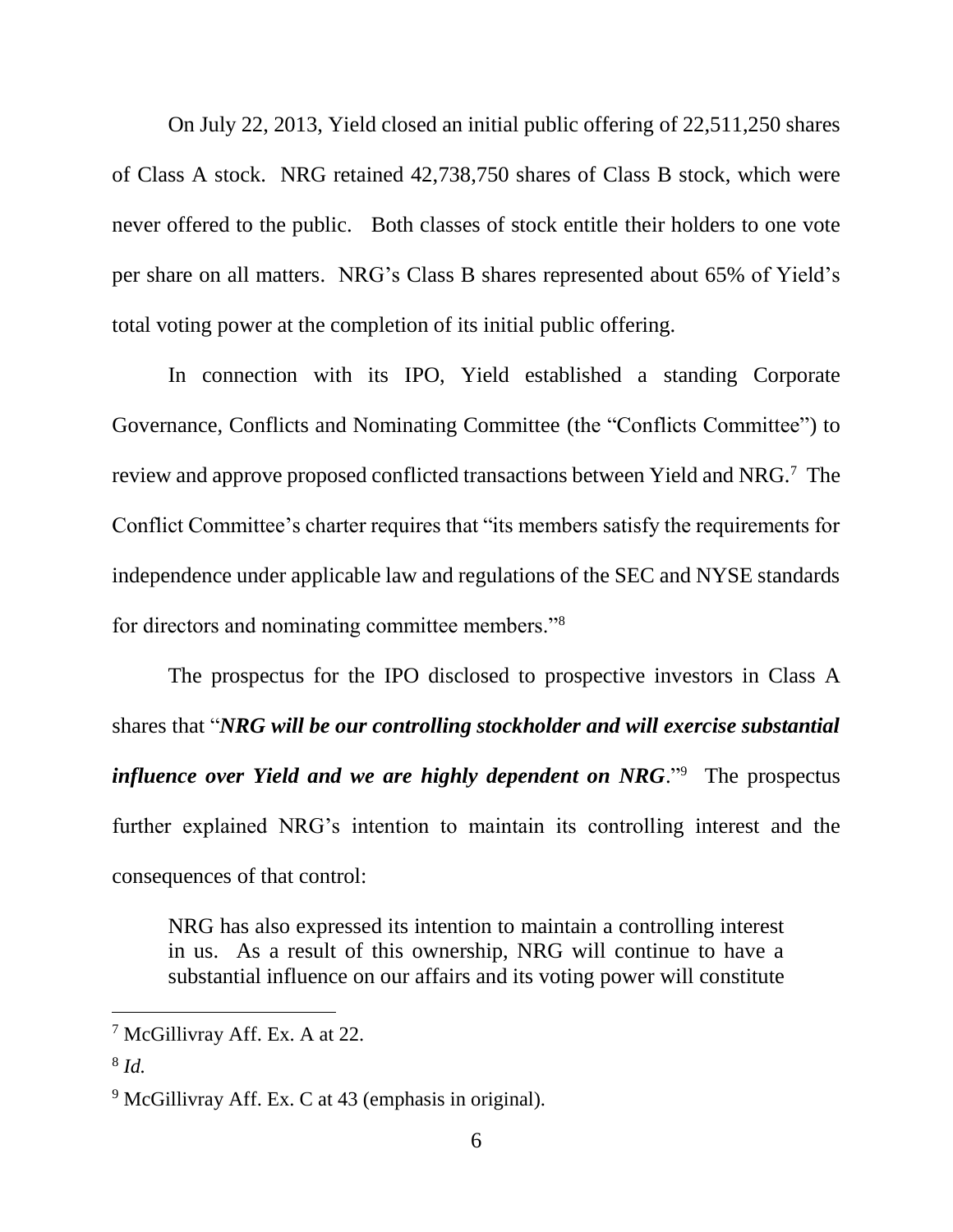a large percentage of any quorum of our stockholders voting on any matter requiring the approval of our stockholders. Such matters include the election of directors, the adoption of amendments to our amended and restated certificate of incorporation and bylaws and approval of mergers or sale of all or substantially all of our assets. This concentration of ownership may also have the effect of delaying or preventing a change in control of our company or discouraging others from making tender offers for our shares, which could prevent stockholders from receiving a premium for their shares. In addition, NRG will have the right to appoint all of our directors. NRG may cause corporate actions to be taken even if their interests conflict with the interests of our other stockholders (including holders of our Class A common stock). $10$ 

From its inception, NRG always has appointed Yield's senior executives, and Yield has depended on NRG as a source for its income-producing assets. To facilitate these related-party transactions, NRG granted Yield and its affiliates a contractual right of first offer (the "ROFO Agreement") on any proposed sale of certain enumerated NRG assets. Yield distributes to stockholders the profits generated by its acquisitions through cash dividends. As explained in the prospectus for the Class A offering, Yield's "ability to grow through acquisitions depends, in part, on NRG's ability to identify and present us with acquisition opportunities."<sup>11</sup>

To finance acquisitions, Yield frequently needs to raise new capital. Issuing equity or convertible notes dilutes all of the Company's common stockholders, but NRG suffers a unique detriment in that each new issuance also reduces its controlling

<sup>10</sup> *Id.* at 43-44.

 $11$  *Id.* at 44.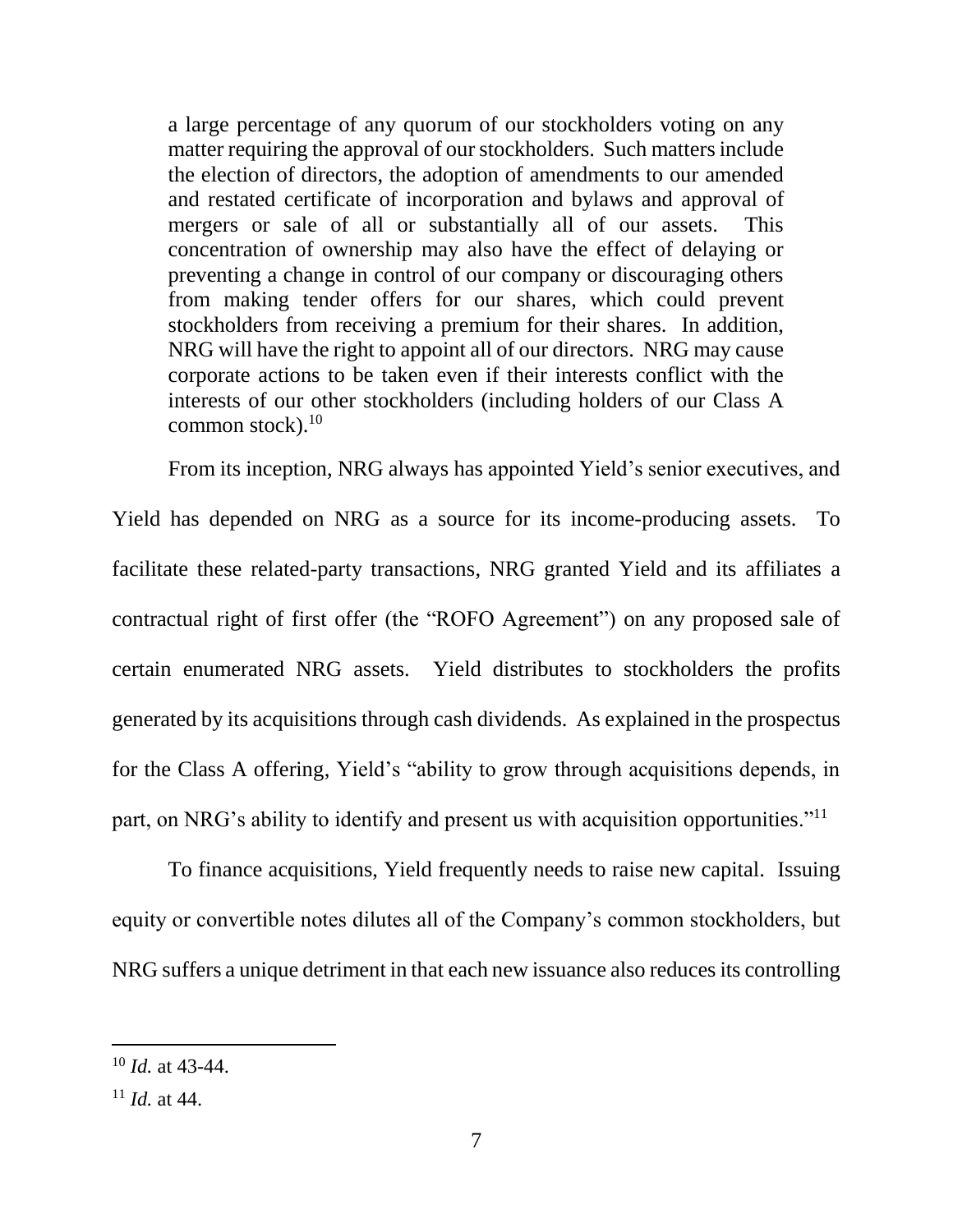stake in Yield. A dual-class voting structure was allegedly not implemented at the time of the IPO because NRG did not anticipate Yield's pace of acquisitions and rapid growth.<sup>12</sup> Between the July 2013 IPO and the fall of 2014, NRG's voting power fell from approximately 65% to approximately 55% due to equity issuances.<sup>13</sup>

#### **C. NRG and Yield Seek to Preserve NRG's Control Over Yield**

On October 8, 2014, NRG management presented to the Board several alternatives that would allow Yield to continue raising capital for acquisitions while preserving NRG's control. The proposed alternatives included issuing low or nonvoting common stock, entering into a stockholder agreement that would allow NRG to maintain control over significant corporate events, issuing preferred stock in the Company or non-voting units in an LLC, merging Yield into a limited partnership structure, and having NRG invest 50% of the equity value in future Yield acquisitions.<sup>14</sup>

On December 15, 2014, David Crane, Yield's then-Chief Executive Officer, and Kirkland Andrews, Yield's Chief Financial Officer, presented their fellow Board members with a proposal to create a new Class C stock that would carry no voting rights.<sup>15</sup> From the outset, the proposal was conditioned on obtaining the approval of

 $12$  Compl.  $\P$  44.

<sup>13</sup> Compl. ¶ 31.

<sup>14</sup> Compl. ¶¶ 33, 52.

<sup>15</sup> Compl. ¶ 34.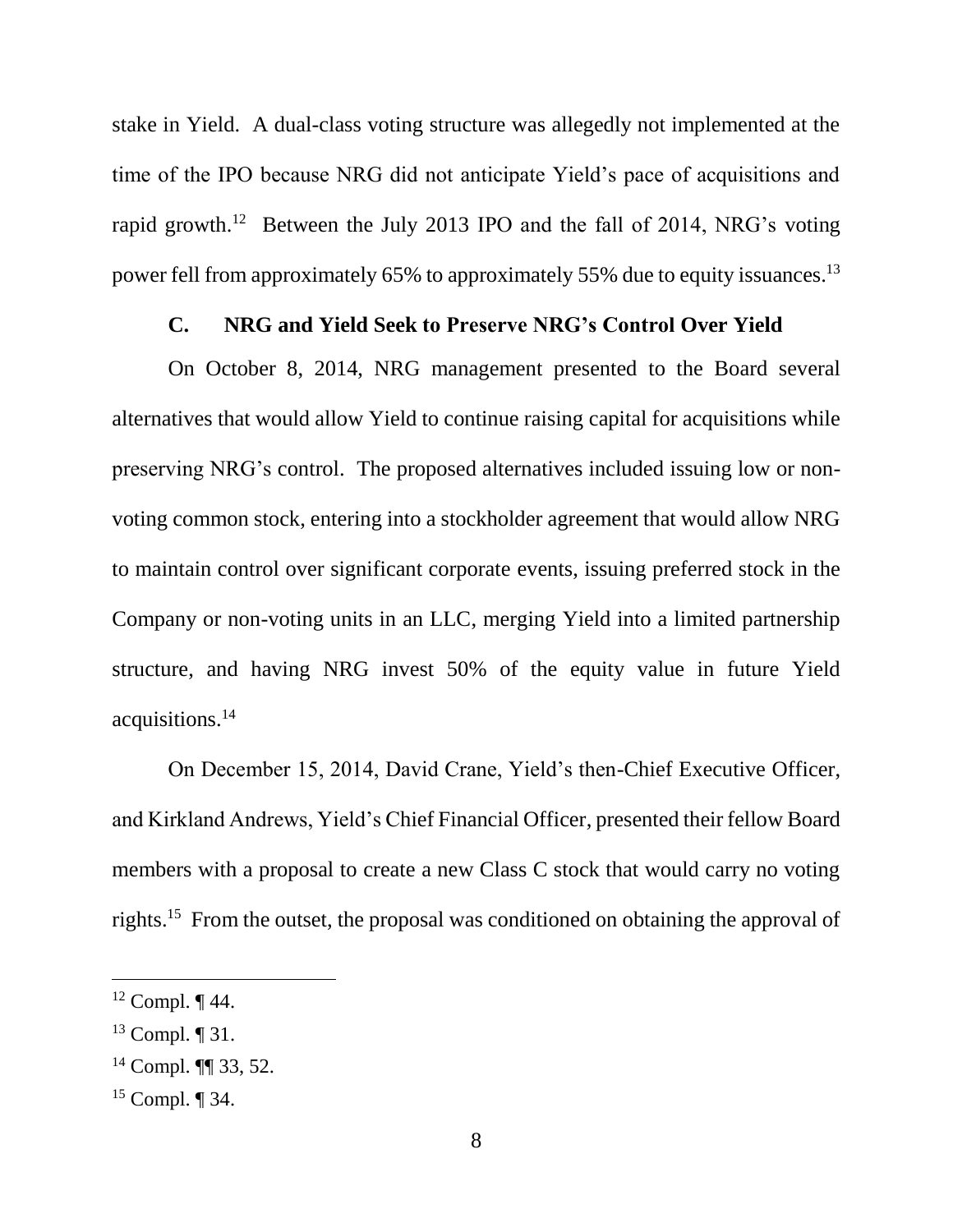Yield's public stockholders or a "majority of the minority" of the outstanding shares of Class A stock not affiliated with NRG.<sup>16</sup> The slide deck that accompanied the presentation indicated that issuing non-voting stock would "[p]reserve[] NRG's voting control of [Yield] above 50%" and "[b]etter manage future potential voting dilution."<sup>17</sup> At the end of the meeting, the Board authorized its Conflicts Committee, composed of Chlebowski, Ford, and McClean, to evaluate and negotiate the proposed reclassification with NRG.<sup>18</sup> The Conflicts Committee was advised by Crowell & Moring LLP as its legal counsel, and Moelis & Company LLC ("Moelis") as its financial advisor.

 On January 30, 2015, NRG presented the Conflicts Committee a proposal for Yield to issue a new class of non-voting common stock in connection with the proposed reclassification.<sup>19</sup> On February 6, 2015, NRG sent the Conflicts Committee a formal reclassification proposal where Class A stockholders would receive one share of a new class of non-voting common stock for each share of Class A stock held. $20$ 

<sup>&</sup>lt;sup>16</sup> McGillivray Aff. Ex. H at NRGY-220 00000917; Ex. I at NRGY-220 00000276.

<sup>&</sup>lt;sup>17</sup> Compl. ¶ 35; McGillivray Aff. Ex. H NRGY-220 00000918.

<sup>18</sup> Compl. ¶ 37; McGillivray Aff. Ex. G NRGY-220\_00000900.

 $19$  Compl. ¶ 38.

<sup>&</sup>lt;sup>20</sup> Compl.  $\P$  39.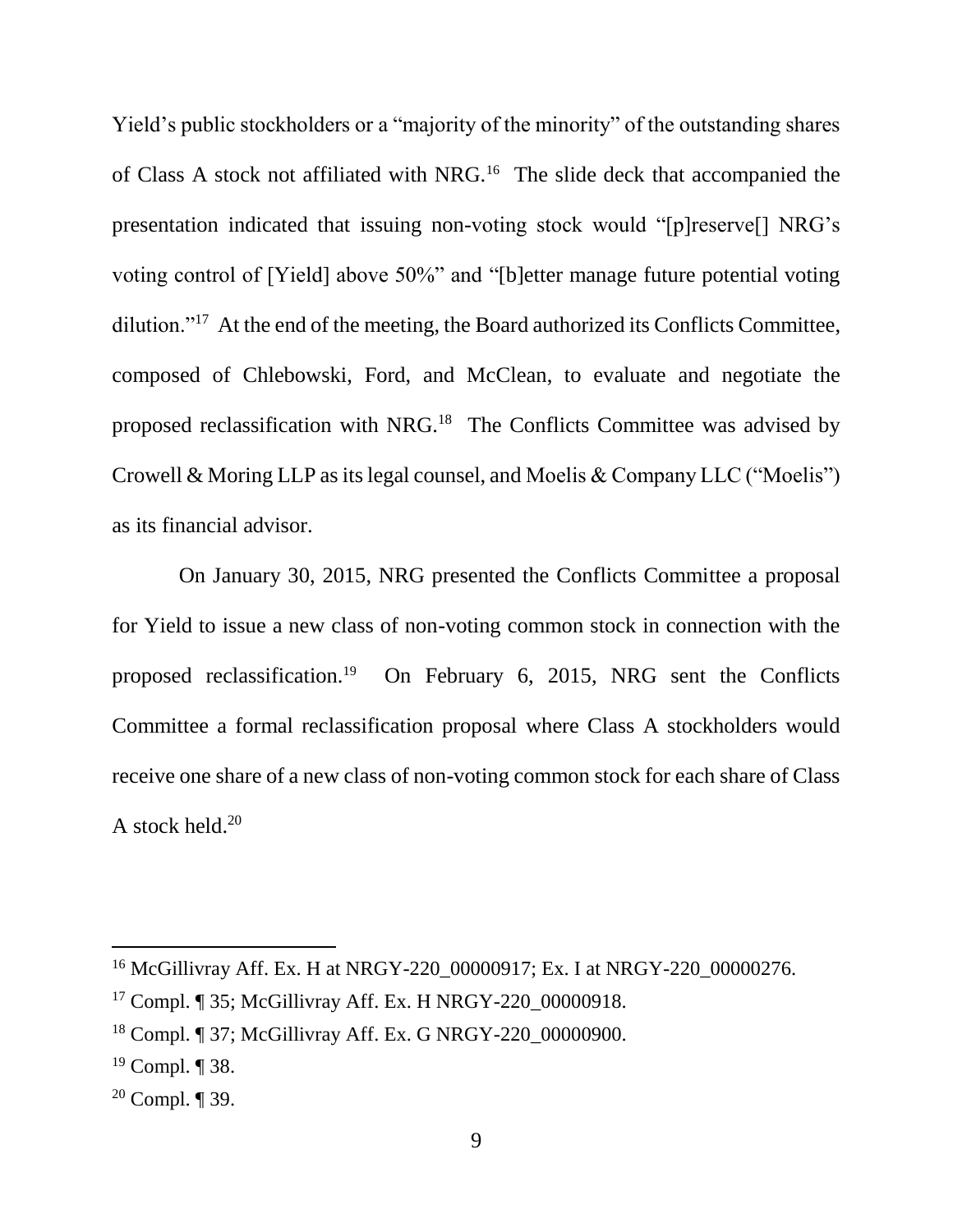On February 9, 2015, after reviewing the February 6 proposal with its advisors, the Conflicts Committee rejected the proposal and made a counteroffer to NRG.<sup>21</sup> The counteroffer included four amendments to the February 6 proposal: (1) the addition of assets to the ROFO Agreement; (2) a special dividend or "true-up" to compensate Class C stockholders for the potential difference in the trading price of Class A and Class C shares; (3) dividend enhancements or protections for Class C stockholders; and (4) rights for Class C stockholders to convert their shares into voting shares upon the occurrence of certain events.<sup>22</sup>

On February 17, 2015, the Conflicts Committee received a revised proposal from NRG under which: (1) the proposed new class of stock would entitle holders to 1/100 of one vote per share, rather than no vote at all; and (2) NRG would make additional assets available to Yield for purchase under a new ROFO Agreement (the "Amended ROFO Agreement").<sup>23</sup> On February 19, 2015, the Conflicts Committee met with its advisors and NRG to discuss the February 17 proposal.<sup>24</sup>

On February 24, 2015, the Conflicts Committee met again with its advisors and NRG to discuss the February 17 proposal.<sup>25</sup> After NRG left the room, Moelis

l

<sup>23</sup> Compl. ¶¶ 41-42.

<sup>25</sup> Compl. ¶¶ 44-46

<sup>&</sup>lt;sup>21</sup> Compl.  $\P$  40.

<sup>&</sup>lt;sup>22</sup> Compl.  $\P$  40.

 $24$  Compl. **[144-45.]**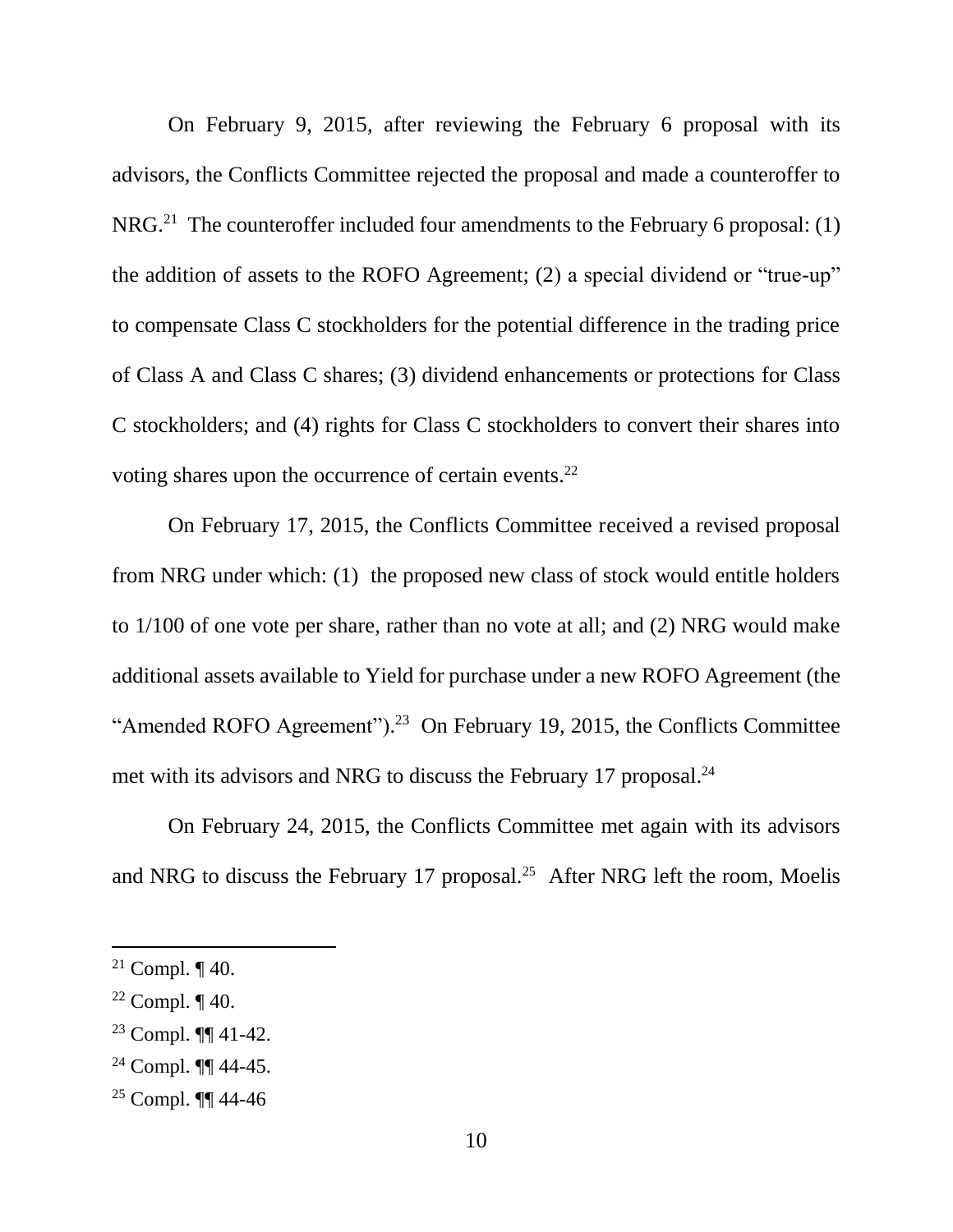made a presentation that stated, absent any reclassification, "NRG's ownership could be reduced below 50.1% as early as  $2015.^{326}$  At the conclusion of the meeting, the Conflicts Committee approved the February 17 proposal.<sup>27</sup> Under the final terms of the transaction, Yield would establish two new classes of common stock (Class C and Class D) and distribute shares of Class C and Class D stock to holders of then outstanding Class A and Class B shares, respectively, through a stock split.<sup>28</sup> Yield and NRG also would enter into the Amended ROFO Agreement, making additional assets potentially available to Yield.<sup>29</sup>

### **D. Stockholder Approval of the Reclassification**

On March 26, 2015, Yield issued a proxy statement (the "Proxy") to solicit stockholder approval of the Reclassification, which was conditioned on the approval of two separate proposals: (1) a proposal to approve the adoption of amendments to Yield's certificate of incorporation to establish new series of Class C and Class D

<sup>26</sup> Compl. ¶¶ 54-55.

<sup>&</sup>lt;sup>27</sup> Compl.  $\P$  46.

<sup>&</sup>lt;sup>28</sup> Compl.  $\P$  47.

<sup>&</sup>lt;sup>29</sup> Compl.  $\P$  47. The Proxy describes these assets as those "NRG previously acquired from Edison Mission Energy, up to \$250 million of equity investment in residential and distributed generation solar portfolios, and the Carlsbad and Mandalay projects . . . Based on NRG's analysis as provided to the Conflicts Committee, NRG stated its belief that the enhanced ROFO arrangement would have the effect of extending the average life of NRG ROFO Assets from 17 to 20 years." McGillivray Aff. Ex. A at 23.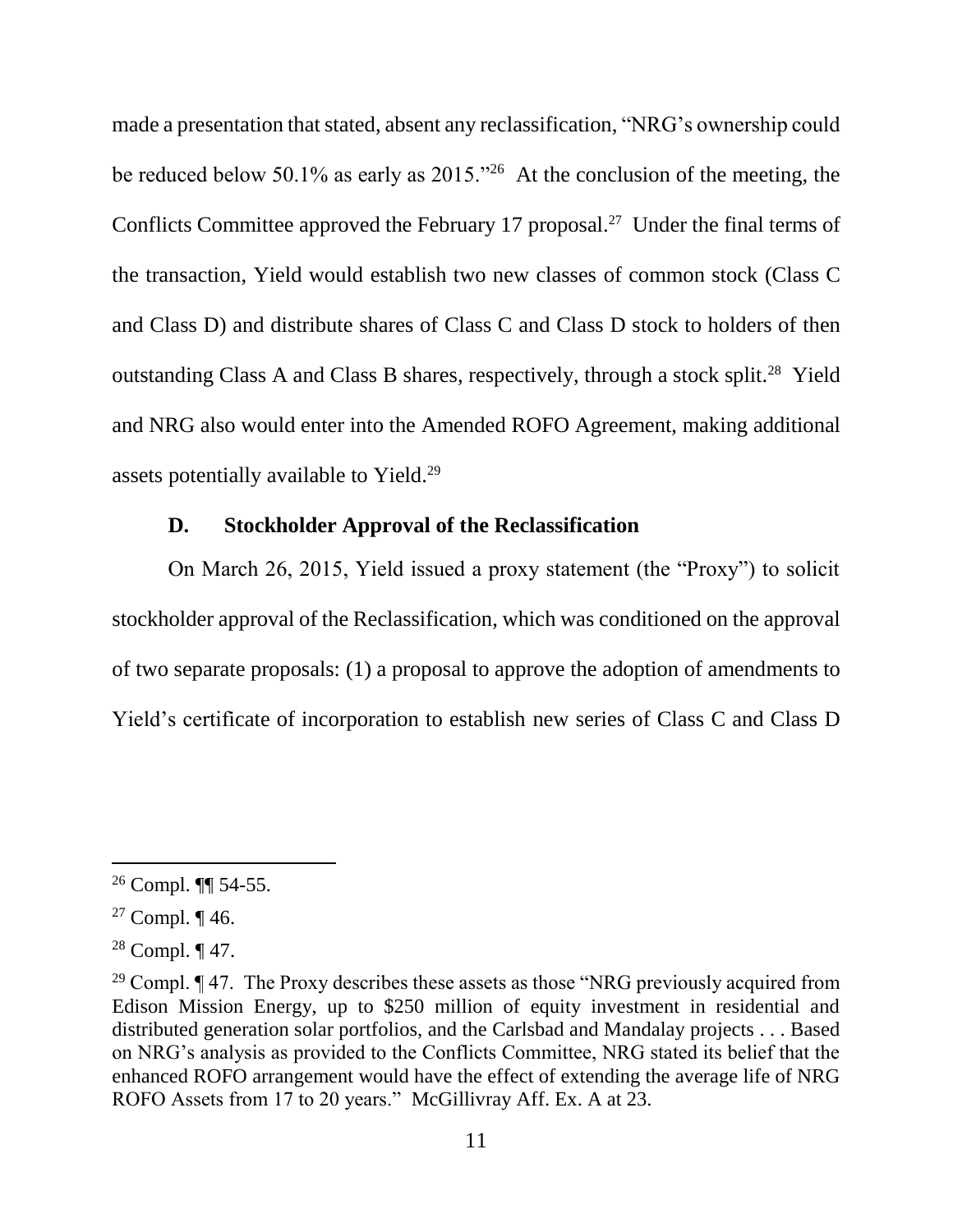stock; and (2) a proposal to approve the adoption of amendments to Yield's certificate of incorporation to effectuate the stock split.<sup>30</sup>

The Proxy stated that the Board, upon the unanimous recommendation of the Conflicts Committee, unanimously determined to recommend the Reclassification. The Board's rationale for approving the Reclassification included the Conflicts Committee's belief that the transaction would provide a means to continue raising capital through future equity issuances as well as to maintain Yield's relationship with NRG.<sup>31</sup> The Proxy explained that the Reclassification could prolong the period over which NRG could exercise a controlling influence over Yield, but that the Board believed that NRG's controlling influence would provide significant benefits.<sup>32</sup>

At Yield's annual stockholders meeting held on May 5, 2015, over 80% of the outstanding shares of common stock (Class A and B) voted to approve both proposals concerning the Reclassification.<sup>33</sup> Additionally, a majority of the outstanding shares of Class A stock unaffiliated with NRG voted in favor of both

<sup>30</sup> McGillivray Aff. Ex. A at 20-21.

<sup>31</sup> *Id.* at 24-28.

<sup>32</sup> *See Id.* at 26, 28 ("We believe our relationship with NRG, including NRG's expressed intention to maintain a controlling interest in the Company, provides significant benefits, including management and operational expertise, and future growth opportunities.").

 $33$  Compl.  $\P$  68; McGillivray Aff. Ex. P at 2.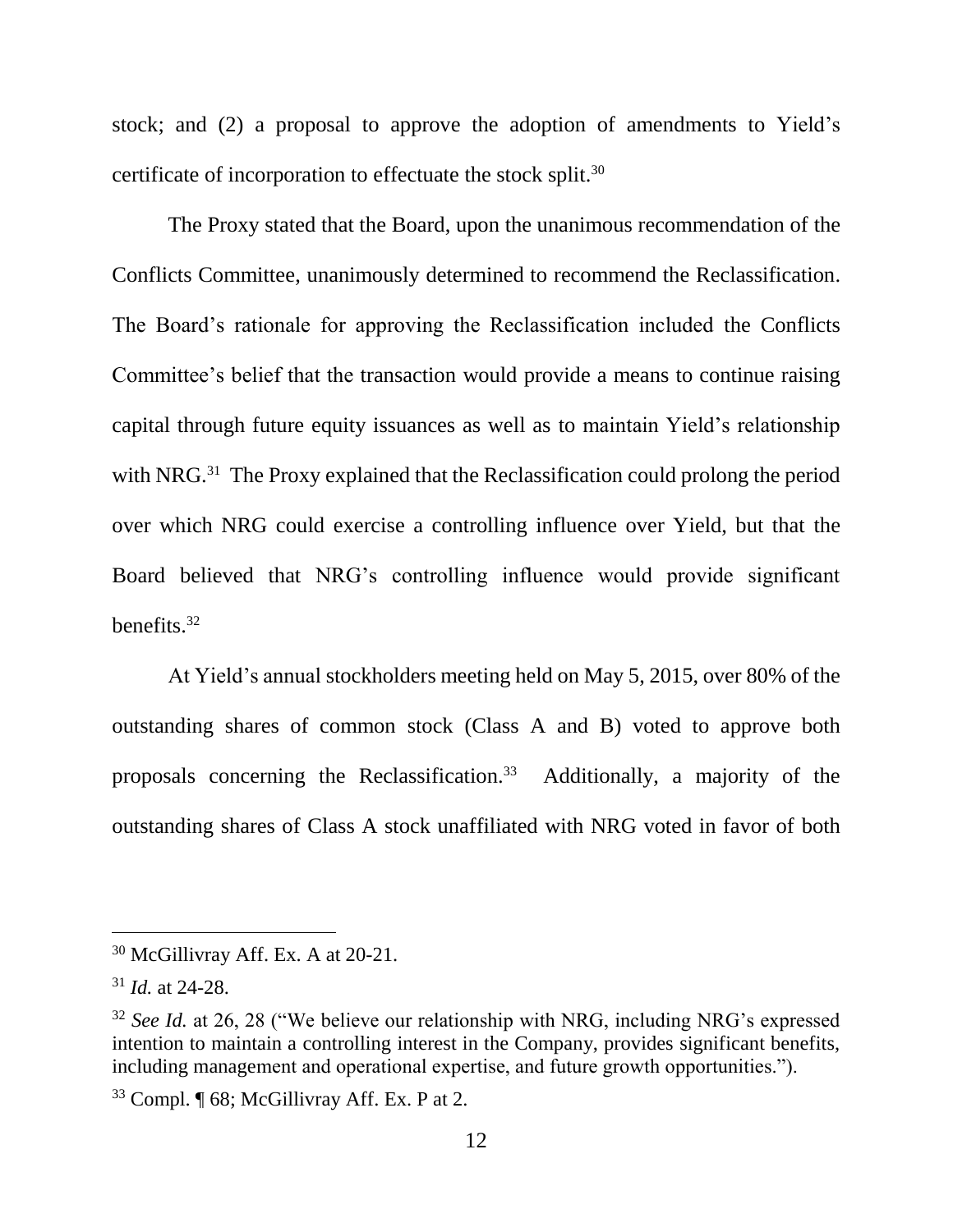proposals. 34 The Reclassification was effected on May 14, 2015. The next day the Class C shares began trading on the New York Stock Exchange.<sup>35</sup>

## **II. PROCEDURAL HISTORY**

On September 12, 2016, plaintiff filed the Complaint on behalf of a putative class of Class A stockholders, asserting two claims. Count I asserts that the members of the Board breached their fiduciary duties in connection with their approval of the Reclassification. Count II asserts that NRG breached its fiduciary duty as the controlling stockholder of Yield by causing Yield to undertake the Reclassification.

On November 4, 2016, defendants filed a motion to dismiss the Complaint under Court of Chancery Rule 12(b)(6) for failure to state a claim for relief. The Court heard the motion on June 20, 2017. At the Court's request, the parties submitted supplemental briefing on September 22, 2017 to address Vice Chancellor Slights's decision in *In re Martha Stewart Living Omnimedia, Inc. Stockholder*  Litig.,<sup>36</sup> which was rendered after the oral argument.

<sup>&</sup>lt;sup>34</sup> McGillivray Aff. Ex. P at 2.

<sup>35</sup> Compl. ¶ 68; McGillivray Aff. Ex. P.

<sup>36</sup> 2017 WL 3568089 (Del. Ch. Aug. 18, 2017).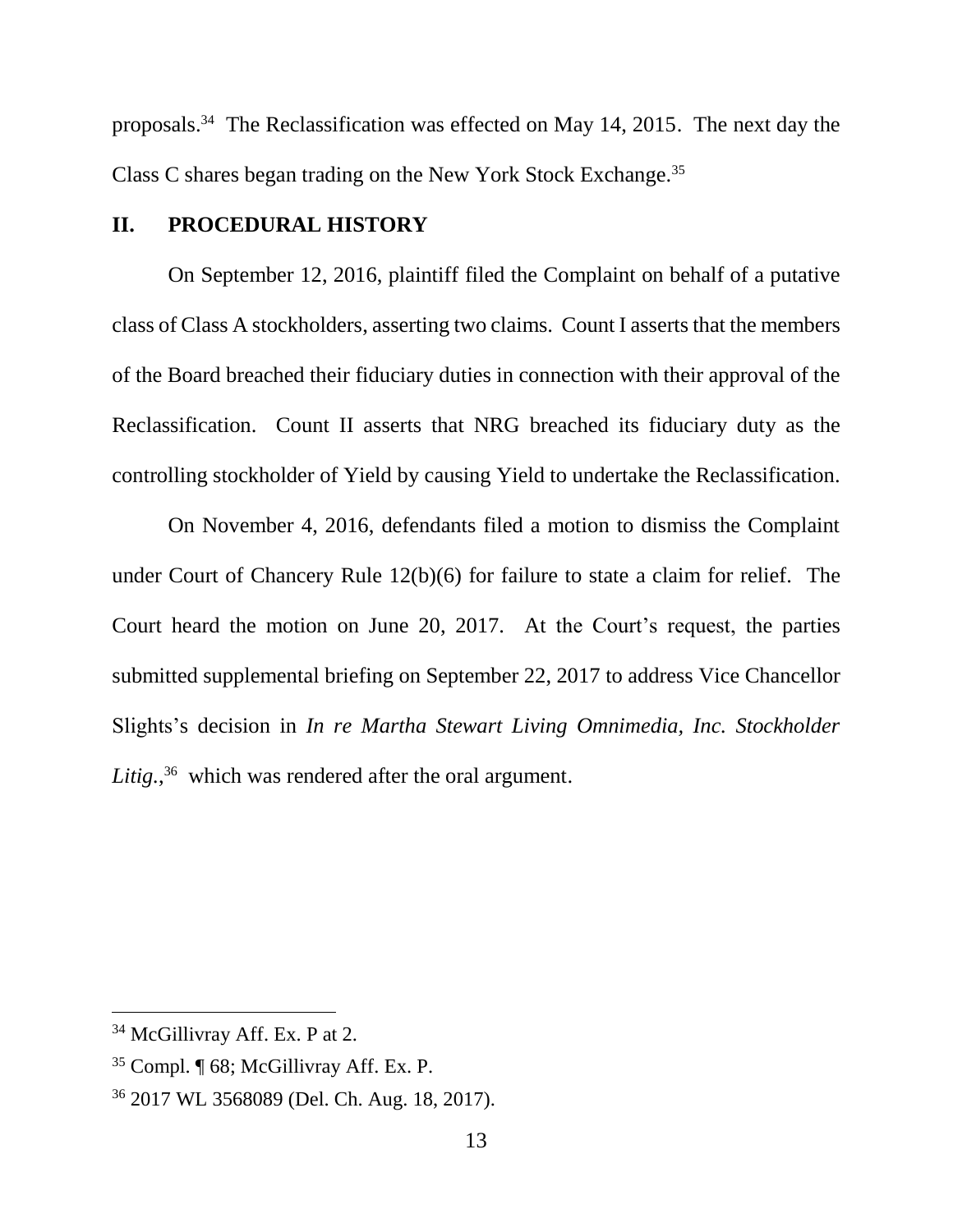### **III. ANALYSIS**

 $\overline{a}$ 

The standards governing a motion to dismiss for failure to state a claim for relief are well settled:

(i) all well-pleaded factual allegations are accepted as true; (ii) even vague allegations are "well-pleaded" if they give the opposing party notice of the claim; (iii) the Court must draw all reasonable inferences in favor of the non-moving party; and (iv) dismissal is inappropriate unless the "plaintiff would not be entitled to recover under any reasonably conceivable set of circumstances susceptible of proof."<sup>37</sup>

The standards are minimal, but the Court "will not credit conclusory allegations or draw unreasonable inferences in favor of the Plaintiffs."<sup>38</sup>

The Court's consideration of this motion hinges on what standard of review governs plaintiff's claims. Plaintiff argues that the Reclassification was a conflicted transaction that is subject to entire fairness review. According to plaintiff, NRG obtained a unique benefit in the Reclassification that the minority stockholders did not enjoy because the transaction perpetuated NRG's majority stake in Yield at a time when that control was slipping away.

Defendants argue that the business judgment rule should apply for two reasons. First, defendants argue that the Reclassification was a *pro rata* transaction that affected all of Yield's stockholders equally. In other words, defendants contend

<sup>37</sup> *Savor, Inc. v. FMR Corp.*, 812 A.2d 894, 896-97 (Del. 2002) (internal citations omitted). <sup>38</sup> *In re BJ's Wholesale Club, Inc. S'holders Litig.*, 2013 WL 396202, at \*5 (Del. Ch. Jan. 31, 2013) (citation omitted).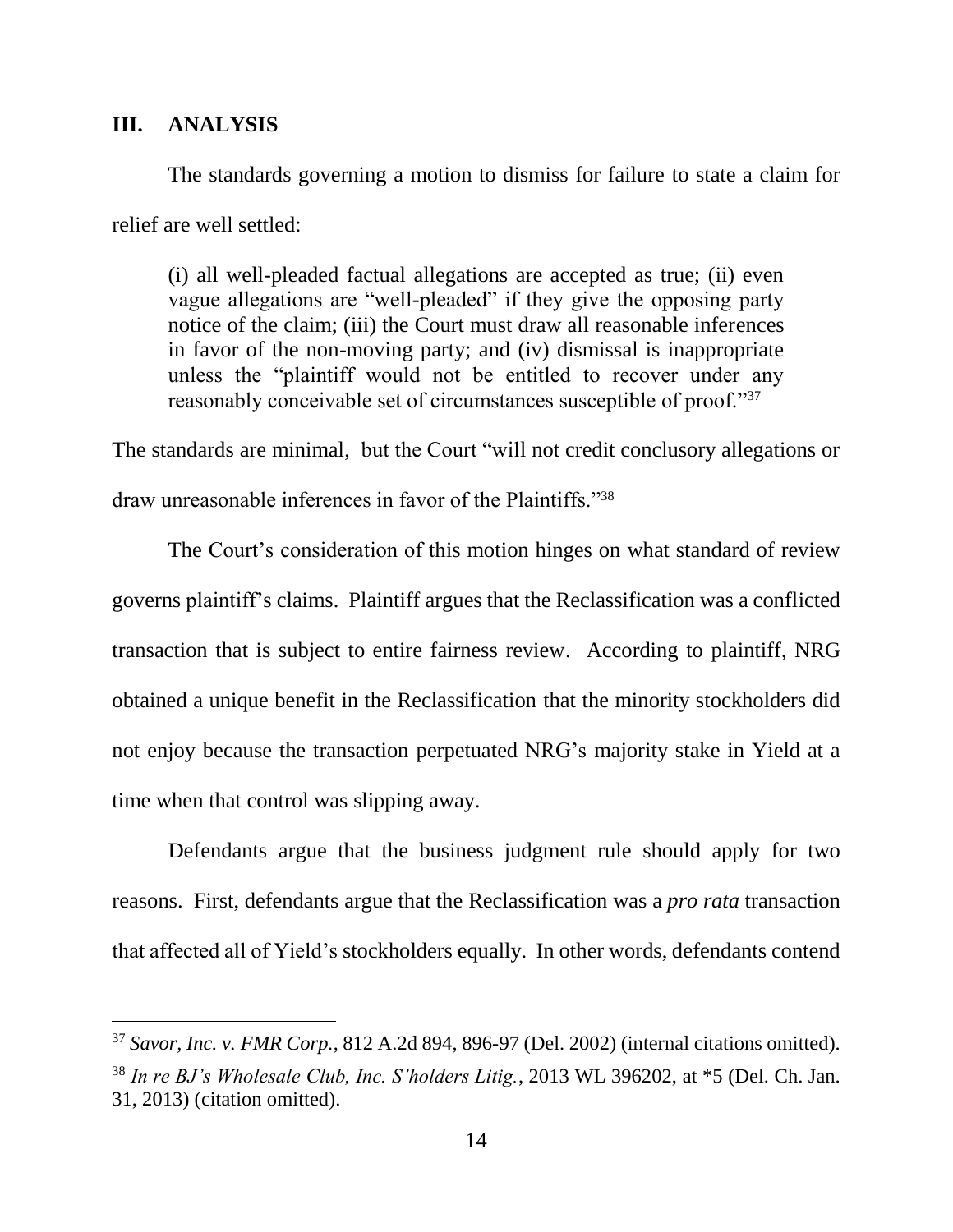that NRG did not receive a unique benefit from the Reclassification so that it was not a conflicted transaction.

Second, defendants posit that even if, *arguendo*, the Reclassification was a conflicted transaction, the business judgment rule still applies because the framework set forth in *Kahn v. M&F Worldwide, Corp.* ("*MFW*") should apply to the Reclassification, and plaintiff has failed to plead sufficient non-conclusory facts that any of the elements of that framework was not satisfied. 39

I address each of these arguments in turn.

# **A. Plaintiff Has Pled Sufficient Facts to Warrant Review of the Reclassification as a Conflicted Controller Transaction**

One of the most fundamental principles of Delaware corporate law is that directors are presumed to have acted "independently, with due care, in good faith and in the honest belief that [their] actions were in the stockholders' best interests."40 Because of this presumption, controlling stockholders are not automatically subject to entire fairness review when a controlled corporation effectuates a transaction. Rather, the "controller also must engage in a conflicted transaction" for entire fairness to apply.<sup>41</sup>

<sup>39</sup> 88 A.3d at 645.

<sup>40</sup> *Williams v. Geier*, 671 A.2d 1368, 1376 (Del. 1996) (citing *Aronson v. Lewis*, 473 A.2d 805, 812 (Del. 1984)).

<sup>41</sup> *In re Crimson Expl. Inc. Stockholder Litig.*, 2014 WL 5449419, at \*12 (Del. Ch. Oct. 24, 2014).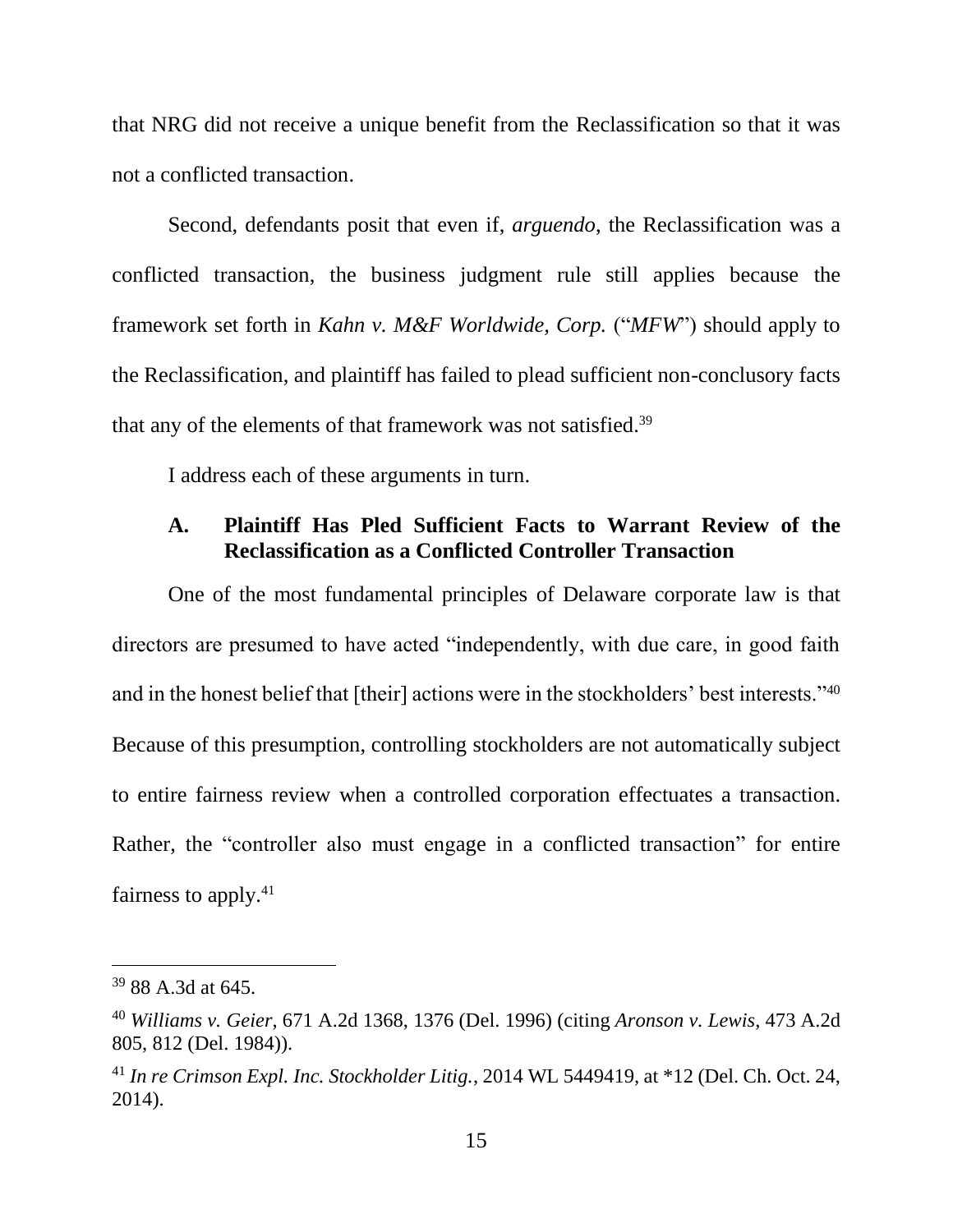Conflicted transactions come in many forms. In *In re Crimson Expl. Inc. Stockholder Litig.*, the Court identified two categories of conflicted transactions involving controlling stockholders that have triggered entire fairness review in the context of a merger or acquisition: "transactions where the controller stands on both sides," such as a parent-subsidiary merger, and "transactions where the controller competes with the common stockholders for consideration" in a sale of the corporation to a third party. $42$  The Court also identified three examples within the second category: (1) where the controller receives greater monetary consideration for its shares than the minority stockholders;<sup>43</sup> (2) where the controller takes a different form of consideration than the minority stockholders; $44$  and (3) where the controller gets a "unique benefit" by extracting "something uniquely valuable to the controller, even if the controller nominally receives the same consideration as all other stockholders."<sup>45</sup>

 $42$  *Id.* at \*12.

<sup>43</sup> *See, e.g.*, *In re Delphi Fin. Gp. S'holder Litig.*, 2012 WL 729232, at \*12 n.57 (Del. Ch. Mar. 6, 2012) (merger where a substantial premium was paid for controller-owned highvote stock).

<sup>44</sup> *See, e.g., In re John Q. Hammons Hotels Inc. S'holders Litig.*, 2009 WL 3165613, at \*7- 8, 12 (Del. Ch. Oct. 2, 2009) (controller received, among other consideration, a continuing equity stake in the surviving entity, and the minority stockholders received cash); *In re NLR Prop. Corp. S'holders Litig.*, 896 A.2d 169, 178 (Del. Ch. 2005) (controller rolled over part of transaction proceeds into equity stake in surviving corporation).

<sup>45</sup> *Crimson*, 2014 WL 5449419, at \*13-14 (citing *In re Primedia, Inc. S'holder Litig.*, 67 A.3d 455, 462-67, 472-76, 482 (Del. Ch. 2013)).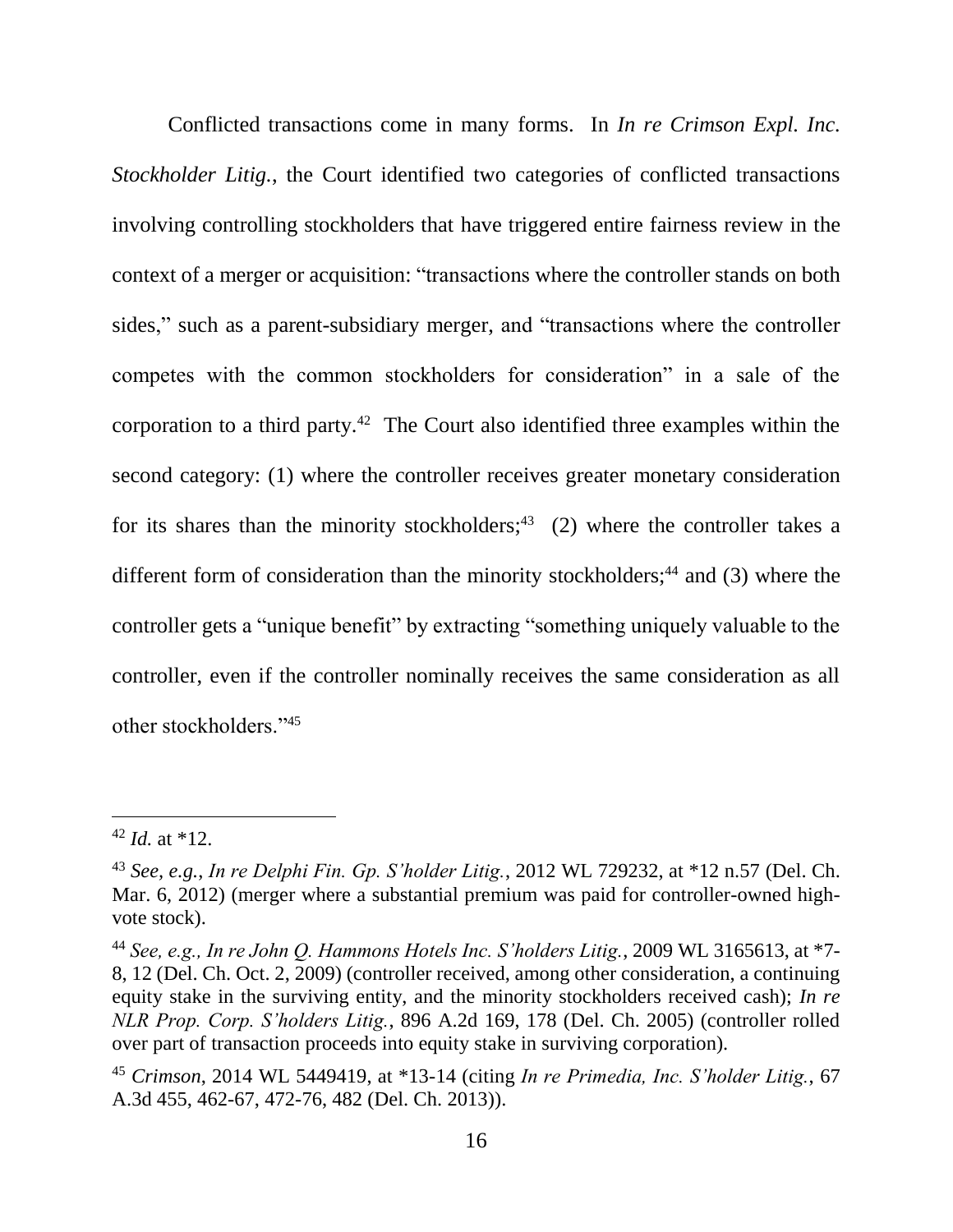More recently, in *In re EZCORP Inc. Consulting Agreement Derivative Litig.*, Vice Chancellor Laster comprehensively reviewed Delaware case law and identified numerous types of transactions involving controlling stockholders outside the context of a merger or acquisition that have triggered entire fairness review.<sup>46</sup> He explained that, in all of these transactions, the controller extracted "a non-ratable benefit" that warranted heightened scrutiny.<sup>47</sup> Examples of "non-ratable benefit" transactions he identified include: (1) security issuances, purchases, and repurchases;<sup>48</sup> (2) asset leases and acquisitions;<sup>49</sup> (3) compensation arrangements, consulting agreements, and service agreements;<sup>50</sup> (4) settlements of derivative

 $\overline{a}$ 

<sup>49</sup> *Summa Corp. v. Trans World Airline, Inc.*, 540 A.2d 403 (Del. 1988); *Shandler v. DLJ Merch. Banking, Inc.*, 2010 WL 2929654 (Del. Ch. July 26, 2010) (Strine, V.C.).

<sup>46</sup> 2016 WL 301245, at \*11-15 (Del. Ch. Jan. 25, 2016).

<sup>47</sup> *Id*. at \*12.

<sup>48</sup> *Nixon v. Blackwell*, 626 A.2d 1366 (Del. 1993); *In re Loral Space & Commc'ns Inc.*, 2008 WL 4293781 (Del. Ch. Sept. 19, 2008) (Strine, V.C.); *Flight Options Int'l, Inc. v. Flight Options, LLC*, 2005 WL 5756537 (Del. Ch. July 11, 2005); *Strassburger v. Earley*, 752 A.2d 557 (Del. Ch. 2000); *In re Dairy Mart Convenience Stores, Inc.*, 1999 WL 350473 (Del. Ch. May 24, 1999); *Harbor Fin. Partners v. Sugarman*, 1997 WL 162175 (Del. Ch. Apr. 3, 1997); *Kahn v. Tremont Corp.*, 1996 WL 145452 (Del. Ch. Mar. 21, 1996) (Allen, C.), *rev'd on other grounds*, 694 A.2d 422 (Del. 1997).

<sup>50</sup> *Quadrant Structured Prods. Co., Ltd. v. Vertin*, 102 A.3d 155 (Del. Ch. 2014); *Dweck v. Nasser*, 2012 WL 161590 (Del. Ch. Jan. 18, 2012); *Monroe Cty. Emps.' Ret. Sys. v. Carlson*, 2010 WL 2376890 (Del. Ch. June 7, 2010); *Carlson v. Hallinan*, 925 A.2d 506 (Del. Ch. 2006); *T. Rowe Price Recovery Fund, L.P. v. Rubin*, 770 A.2d 536 (Del. Ch. 2000).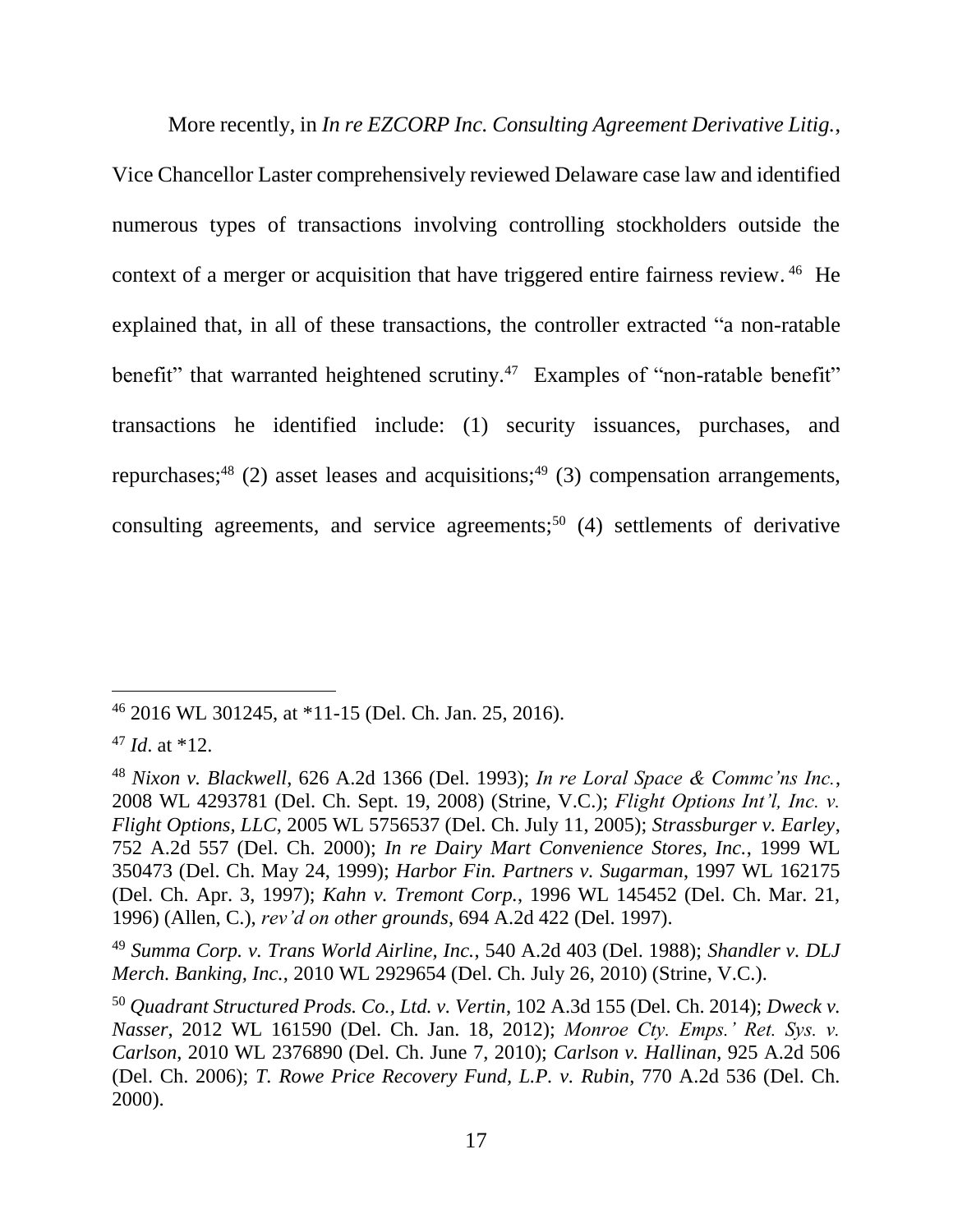actions;<sup>51</sup> and (5) recapitalizations.<sup>52</sup> Applying its "non-ratable benefit" rationale, the Court held that a derivative challenge to three advisory agreements between EZCORP and an entity affiliated with its controlling stockholder was governed by the entire fairness standard. 53

Turning to this case, plaintiff argues that the entire fairness standard applies because NRG received a uniquely valuable or "non-ratable" benefit in connection with the Reclassification that was not shared with the Company's other stockholders, namely the ability to perpetuate its majority control over Yield.<sup>54</sup> In this vein, the Complaint alleges that, "[b]y the fall of 2014, it became clear to NRG that it would lose majority control over Yield as early as 2015," and thus NRG "hatched" the Reclassification "to solve this problem." 55

<sup>51</sup> *In re MAXXAM, Inc.*, 659 A.2d 760 (Del. Ch. 1995).

<sup>52</sup> *Levco Alt. Fund Ltd. v. Readers' Digest Ass'n, Inc.*, 803 A.2d 428 (Del. 2002) (TABLE). <sup>53</sup> *EZCORP*, 2016 WL 30125, at \*15.

<sup>&</sup>lt;sup>54</sup> That control of a corporation has value is well-accepted. A controlling stockholder reaps a number of benefits from its position, including the ability to determine the outcome of director elections, to control the business operations of the corporation, and to seek a premium for its control block of shares. *See, e.g., In re Books-A-Million, Inc. Stockholders Litig.*, 2016 WL 5874974, at \*14 (Del. Ch. Oct. 10, 2016) *aff'd*, 164 A.3d 56 (Del. 2017) (TABLE) ("The law has acknowledged . . . the legitimacy of the acceptance by controlling shareholders of a control premium."); Ronald J. Gilson & Jeffery N. Gordon, *Controlling Controlling Shareholders*, 152 U. PA. L. REV. 785, 786 (2005) ("[A] controlling shareholder may extract private benefits of control in one of three ways: by taking a disproportionate amount of the corporation's ongoing earnings, by freezing out the minority, or by selling control.").

 $55$  Compl.  $\P$  3.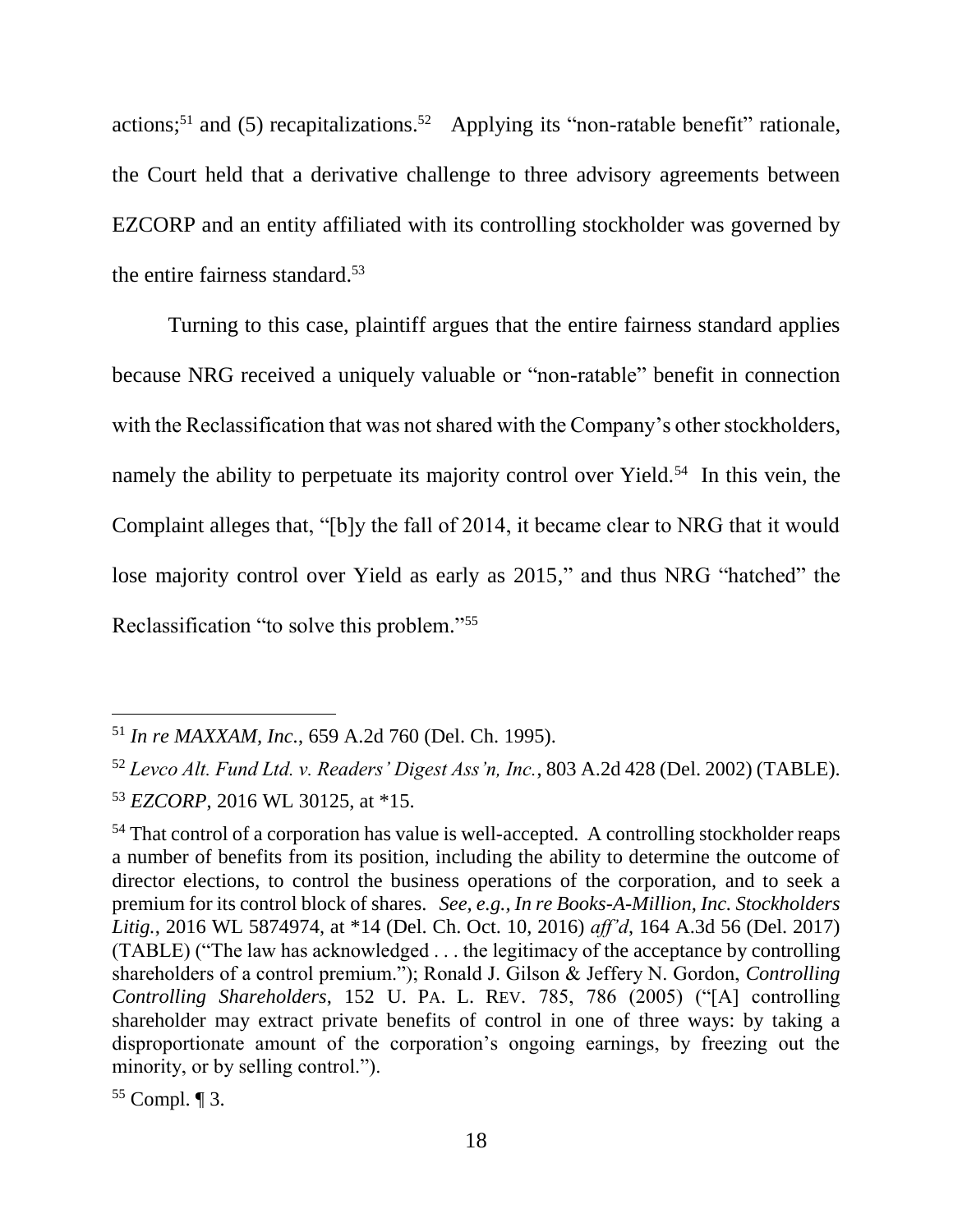In an effort to avoid the presumptive application of entire fairness review, defendants make essentially three arguments as to why NRG did not obtain a unique benefit in connection with the Reclassification. I find none of them convincing, at least at this stage of the case where I must accept plaintiff's allegations as true and draw all reasonable inferences in its favor.

First, defendants point to *Sinclair Oil Corp. v. Levien*<sup>56</sup> for the proposition that "[a]s a general matter, entire fairness does not apply to a *pro rata* dividend paid to all stockholders."<sup>57</sup> In *Sinclair*, a parent corporation caused its 97%-owned subsidiary to pay large cash dividends on a *pro rata* basis to each of its stockholders. The Court determined that, because the cash was distributed on a *pro rata* basis, entire fairness did not apply "[s]ince the parent received nothing from the subsidiary to the exclusion of the minority stockholders of the subsidiary."<sup>58</sup> In reaching this conclusion, the Court cautioned that "[w]e do not accept the argument that the intrinsic fairness test can never be applied to a dividend declaration by a dominated board."<sup>59</sup> Here, unlike in *Sinclair*, the well-pled allegations of the Complaint show that NRG did receive something from Yield to the exclusion of the minority

<sup>56</sup> 280 A.2d 717, 720 (Del. 1971).

<sup>57</sup> Defs.' Opening Br. 27.

<sup>58</sup> *Sinclair*, 280 A.2d at 720.

<sup>59</sup> *Id*. at 271.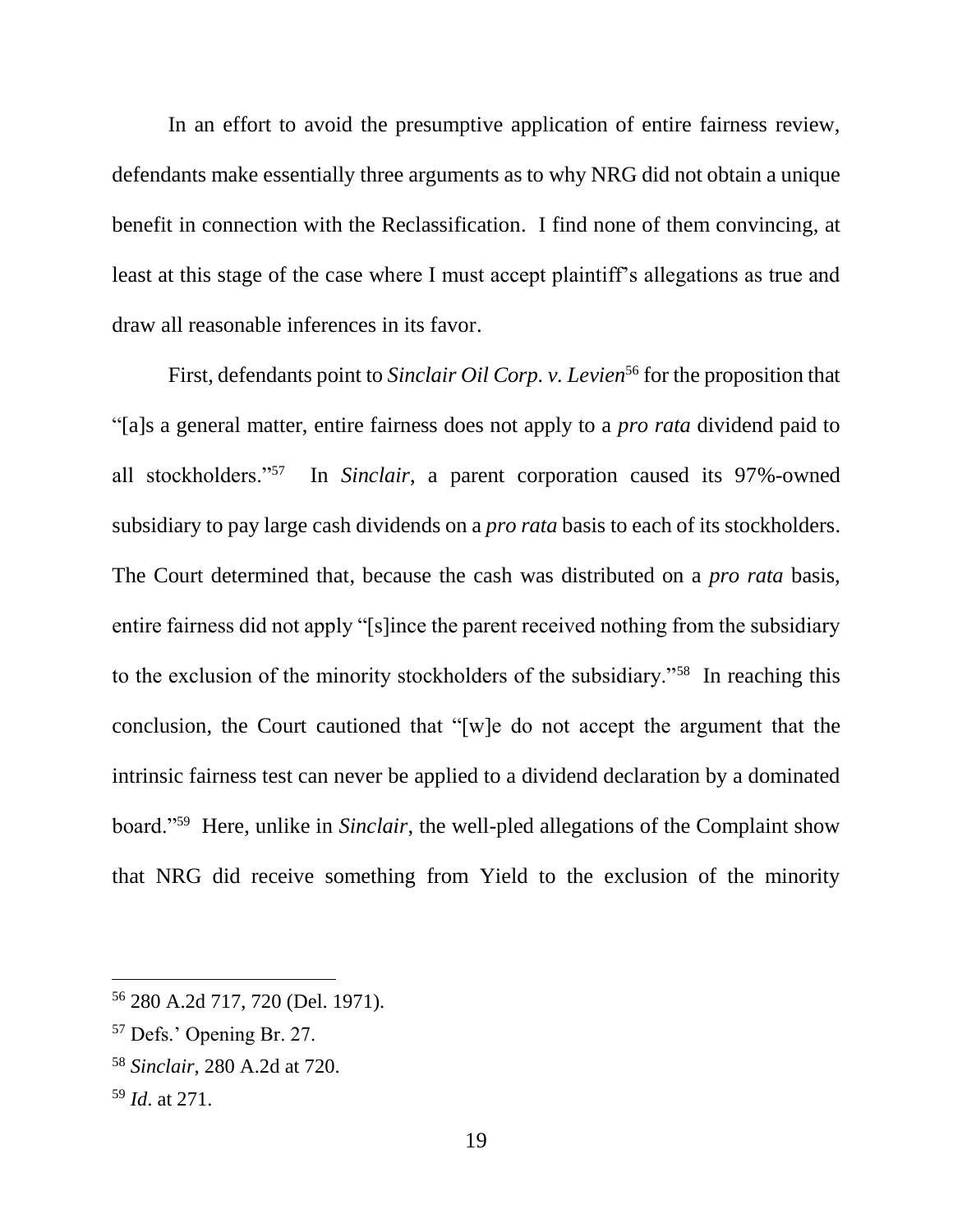stockholders—the means to perpetuate its control position by financing future acquisitions with the low-vote Class C stock authorized in the Reclassification.

Second, defendants argue that "Delaware courts have applied entire fairness to nominally *pro rata* transactions in only a limited circumstance—where the controlling stockholder receives a unique benefit." 60 They point to examples such as where the sale of the corporation to a third-party terminated derivative claims the corporation had against the controller, <sup>61</sup> and where a controlling stockholder's immediate need for liquidity resulted in the sale of the corporation for a sub-optimal price.<sup>62</sup> Relying on our Supreme Court's decision in *Williams v. Geier*,<sup>63</sup> defendants argue that this line of precedent should not be extended to this case.

In *Williams*, a controlled corporation was recapitalized to:

provide for a form of "tenure voting" whereby holders of common stock on the record date would receive ten votes per share. Upon sale or other transfer . . . each share would revert to one-vote-per-share status until that share is held by its owner for three years. The Reclassification applied to every stockholder, whether a stockholder was a minority stockholder or part of the majority bloc.<sup>64</sup>

<sup>60</sup> Defs.' Opening Br. 28.

<sup>61</sup> *Primedia*, 67 A.3d at 487.

<sup>62</sup> *N.J. Carpenters Pension Fund v. infoGROUP, Inc.*, 2011 WL 4825888, at \*9-11 (Del. Ch. Oct. 6, 2011).

<sup>63</sup> 671 A.2d 1368 (Del. 1996).

<sup>64</sup> *Id*. at 1370.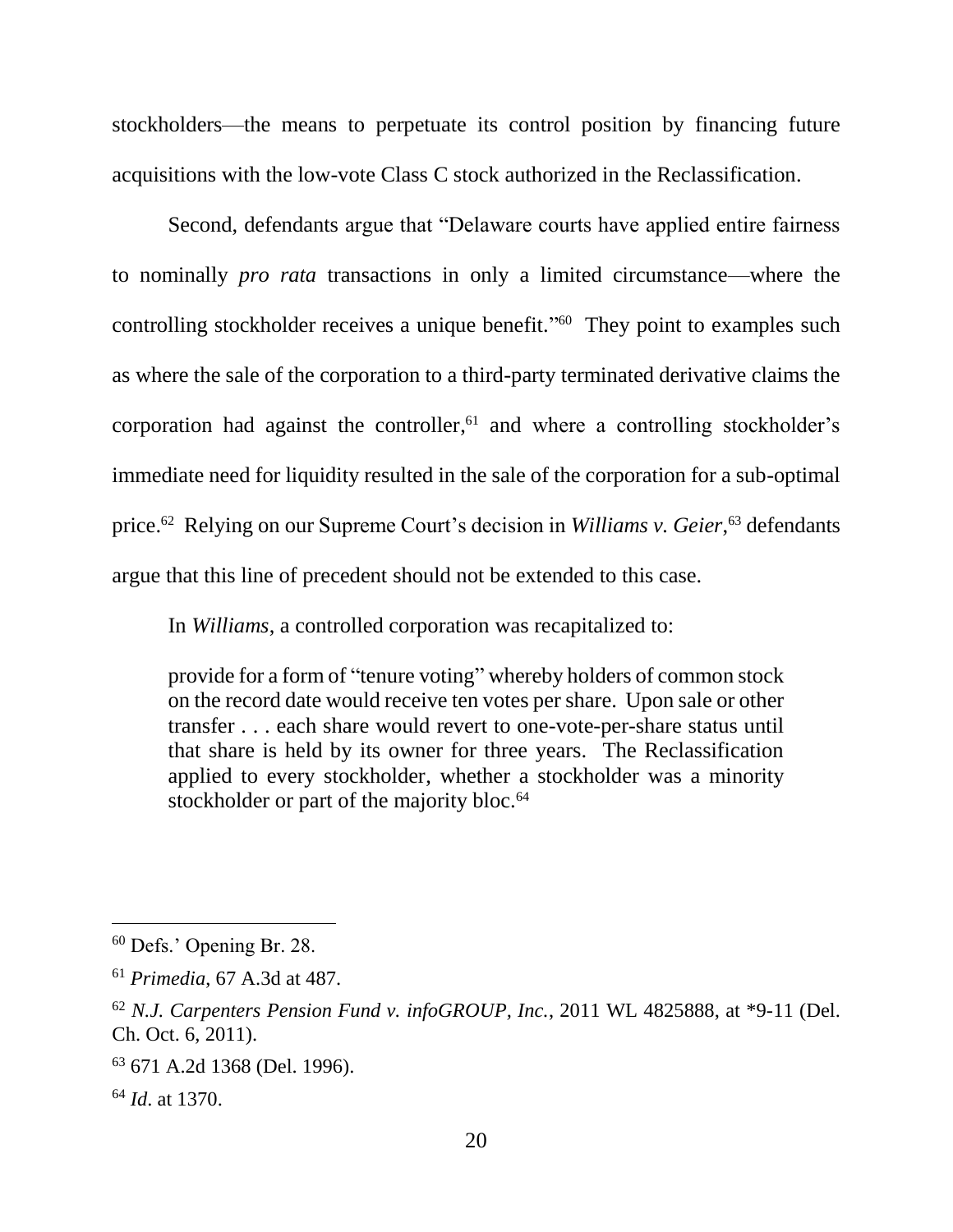The plaintiff argued that entire fairness should apply because the reclassification impermissibly favored the majority bloc by entrenching its control.<sup>65</sup> On appeal from the Court of Chancery's grant of partial summary judgment in defendants' favor "[a]fter discovery was nearly complete,"<sup>66</sup> the Delaware Supreme Court applied business judgment review because it found plaintiff's claims to be "conclusory" and to "have *no factual support in this record*."<sup>67</sup> As the Court explained:

There was *on this record*: (1) no non-pro rata or disproportionate benefit which accrued to the Family Group on the face of the Reclassification, although the dynamics of how the Plan would work in practice had the effect of strengthening the Family Group's control; (2) *no evidence adduced to show* that a majority of the Board was interested or acted for purposes of entrenching themselves in office; (3) no evidence offered to show that the Board was dominated or controlled by the Family Group; and (4) no violation of fiduciary duty by the Board.<sup>68</sup>

This case and *Williams* both involve a nominally *pro rata* distribution of new

shares. But here, unlike in *Williams*, the case is at the pleadings stage and no discovery has been taken. This distinction is significant because the Supreme Court

<sup>&</sup>lt;sup>65</sup> *Id.* at 1378. The Supreme Court assumed, without deciding, that a group consisting of members of a family and certain employee benefit plans that owned or controlled in excess of 50% of the corporation's voting power "represents a controlling bloc for purposes of this decision." *Id.* at 1371.

<sup>66</sup> *Id*. at 1375.

<sup>67</sup> *Id.* at 1378 (emphasis added).

<sup>68</sup> *Id*. (emphasis added).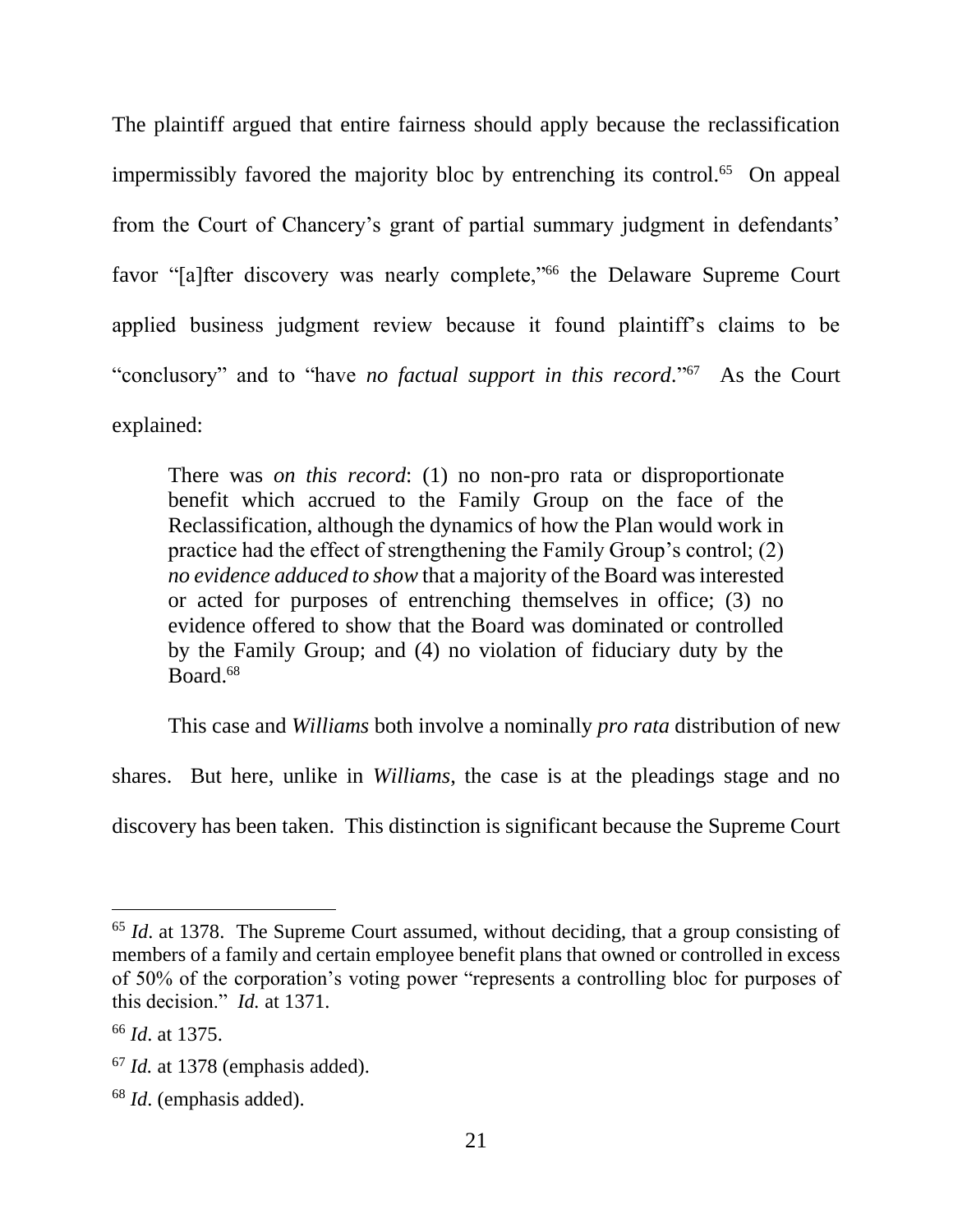in *Williams* did not stop its analysis once it found that the tenure voting recapitalization was *pro rata.* Instead, as the above quotation reflects, the Supreme Court specifically considered the board's motivations and other factors based on a developed factual record, including that there was "no evidence offered to show that the Board was dominated or controlled by the Family Group."<sup>69</sup> Notably, during a settlement hearing concerning Google's *pro rata* issuance of non-voting stock to perpetuate the founders' control of the company, then-Chancellor Strine commented that, if *Williams* applied, "a big part of what the trial [would be] about" would be whether the defendants "were well-motivated independent directors . . . who believed [the reclassification] was the right thing for [the company's] public stockholders."<sup>70</sup> Because the parties have not developed a factual record from which the motivations of defendants can be assessed, and because NRG's control over the Board is self-evident here, *Williams* is not dispositive and it would be premature for me to apply its reasoning at the pleadings stage.<sup>71</sup>

<sup>69</sup> *Id.* at 1378.

<sup>70</sup> *In re Google Inc*. *Class C S'holder Litig.*, C.A. No. 7469-CS, at 95-96 (Del. Ch. Oct. 28, 2013) (Strine, C.) (TRANSCRIPT).

<sup>71</sup> In a footnote, defendants argue that "[f]ollowing *Williams*, the Court of Chancery repeatedly has held that an equity offering that affects all stockholders equally does not give rise to a claim for breach of fiduciary duty." Defs.' Opening Br. 29 n.10 (citing *Robotti & Co., LLC v. Liddell*, 2010 WL 157474, at \*9-10 (Del. Ch. Jan. 14, 2010) and *H-M Wexford LLC v. Encorp, Inc.*, 832 A.2d 129, 135-37 (Del. Ch. 2003)). These cases are inapposite. In *Robotti*, the Court dismissed plaintiff's claims relating to a rights offering open to all stockholders, in part, "[b]ecause the Court cannot reasonably infer from the facts as alleged that the triggering of the anti-dilution provisions provided the Defendants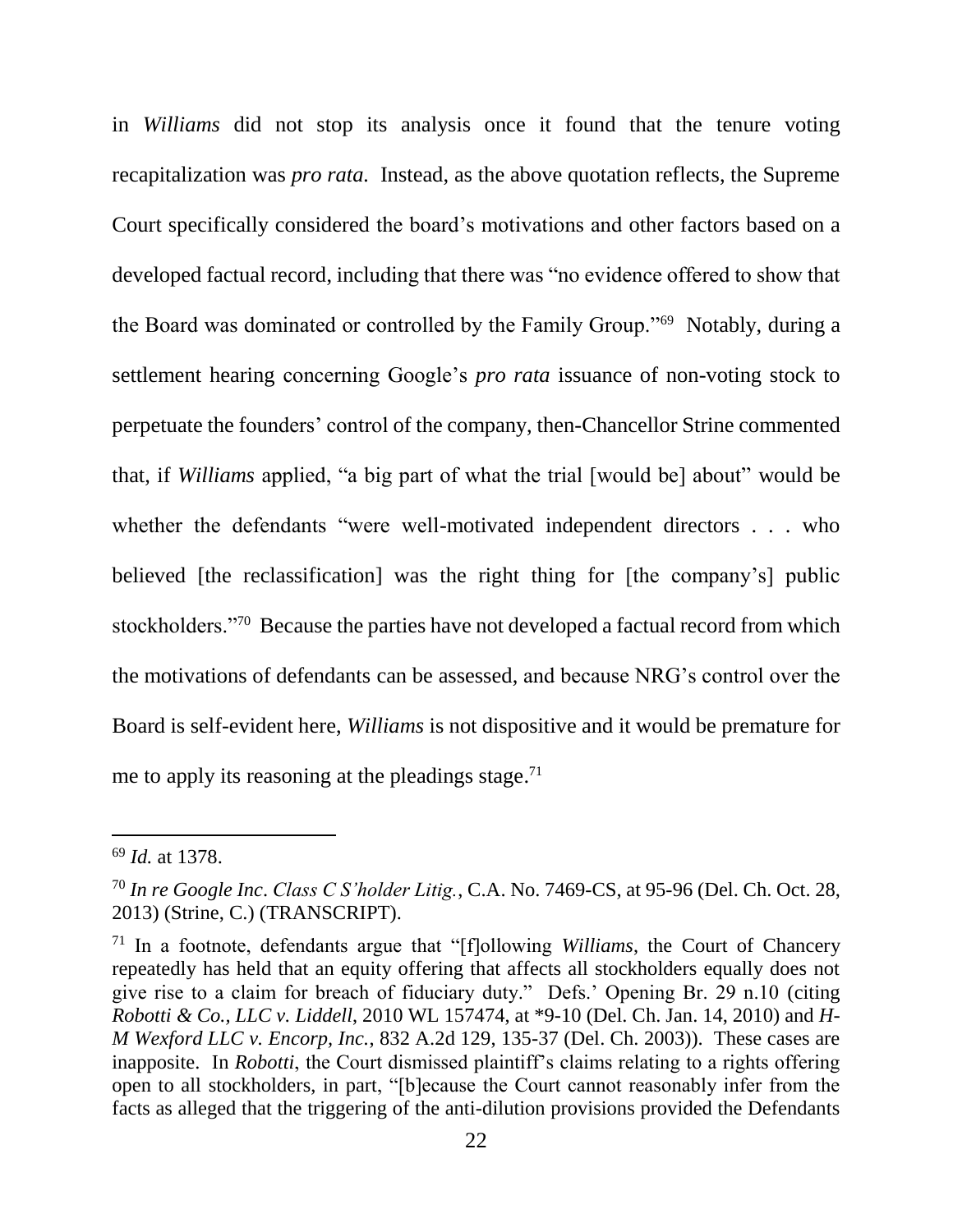Third, defendants argue that NRG's extension of control was not a unique benefit because "[n]o reasonable stockholder could have expected control to shift to the minority through dilution caused by voluntary issuances."<sup>72</sup> According to defendants, Yield's public filings undermine such an expectation, the "yieldco" structure is premised on a parent-subsidiary relationship that benefits all stockholders, and NRG had no duty to allow its controlling position to be sacrificed through equity issuances.<sup>73</sup> This argument fails in my view.

Notwithstanding defendants' contentions, plaintiff has pled non-conclusory facts to support a reasonable inference that, whatever may have been the intentions behind Yield's original business model, NRG nevertheless was on the cusp of losing its control position in Yield when it undertook the Reclassification, which admittedly was done to perpetuate that control. Although "Delaware law does not ... impose on controlling stockholders a duty to engage in self-sacrifice for the benefit of minority shareholders,"<sup>74</sup> a refusal to require that a controller be altruistic is not relevant to what standard of review should apply to a transaction in which the controller "extracts something uniquely valuable to the controller, even if the

a material benefit not shared by the remaining shareholders." 2010 WL 157474, at \*6. *H-M Wexford* did not involve a controlling stockholder.

<sup>72</sup> Defs.' Opening Br. 32.

<sup>73</sup> *Id.* 32-34.

<sup>74</sup> *In re Synthes, Inc. S'holder Litig.*, 50 A.3d 1022, 1040 (Del. Ch. 2012) (Strine, C.).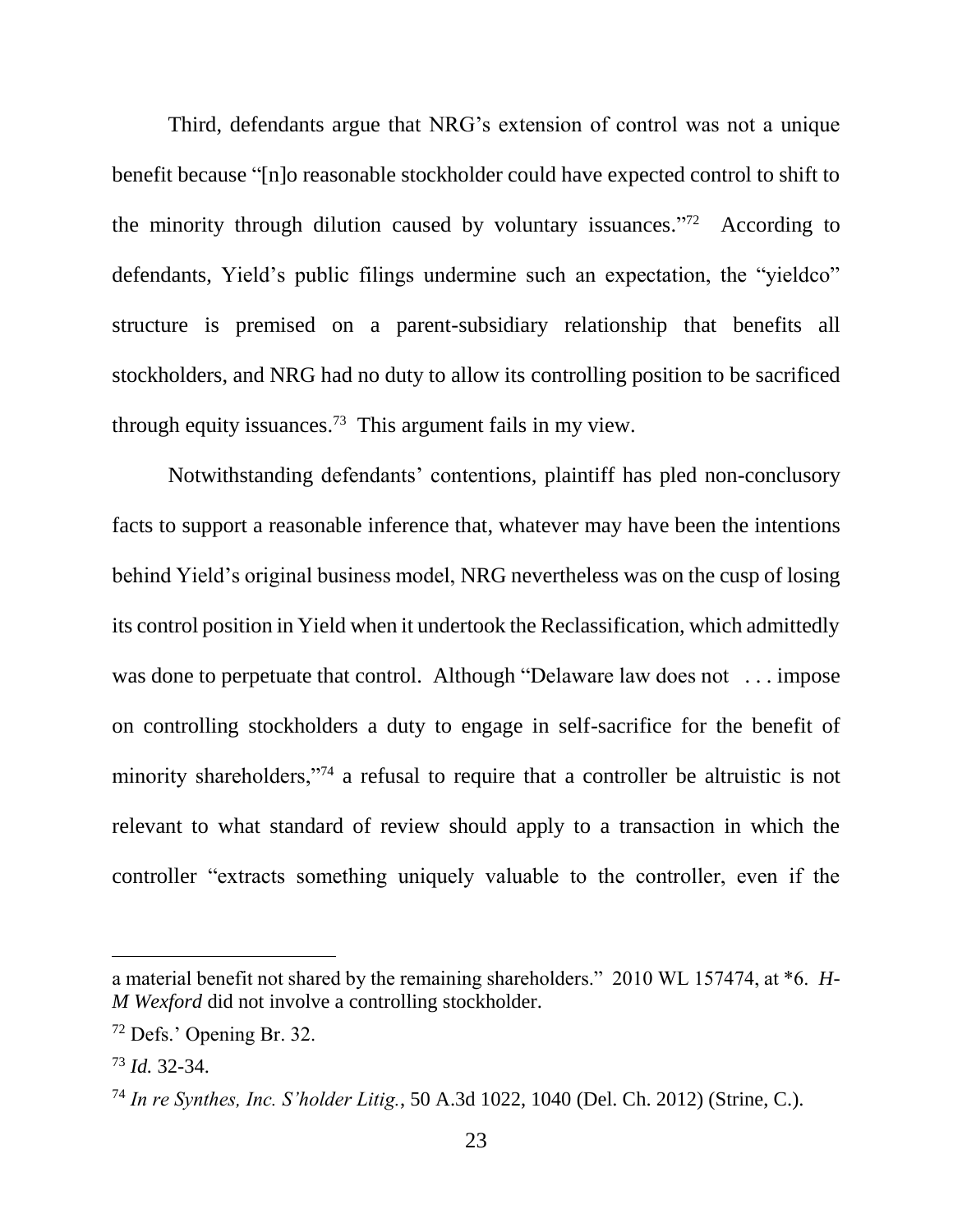controller nominally receives the same consideration as all other stockholders."<sup>75</sup> Here, that "something" was a means for NRG to ensure it would be able to retain voting control of Yield well into the future without abandoning a key aspect of its original business model, *i.e.*, using Yield equity to acquire income-producing assets. Thus, plaintiff has pled sufficient facts for purposes of this motion to warrant review of the Reclassification as a conflicted controller transaction that presumptively would be subject to entire fairness review.

## **B. The** *MFW* **Framework Applies to the Reclassification**

Having decided that the Reclassification should be analyzed as a conflicted controller transaction, the next issue is whether the *MFW* framework should be applied to analyze plaintiff's challenge to the transaction. I conclude that it should for the reasons discussed below.

In *MFW*, our Supreme Court held that the business judgment rule is the appropriate standard of review for a challenge to a squeeze-out merger by a controlling stockholder if the transaction satisfies certain procedural protections:

We hold that business judgment is the standard of review that should govern mergers between a controlling stockholder and its corporate subsidiary, where the merger is conditioned *ab initio* upon both the approval of an independent, adequately-empowered Special Committee

<sup>75</sup> *GAMCO Asset Mgmt. Inc. v. iHeartMedia Inc.*, 2016 WL 6892802, at \*16 (Del. Ch. Nov. 23, 2016) (citing *Crimson*, 2014 WL 5449419, at \*13).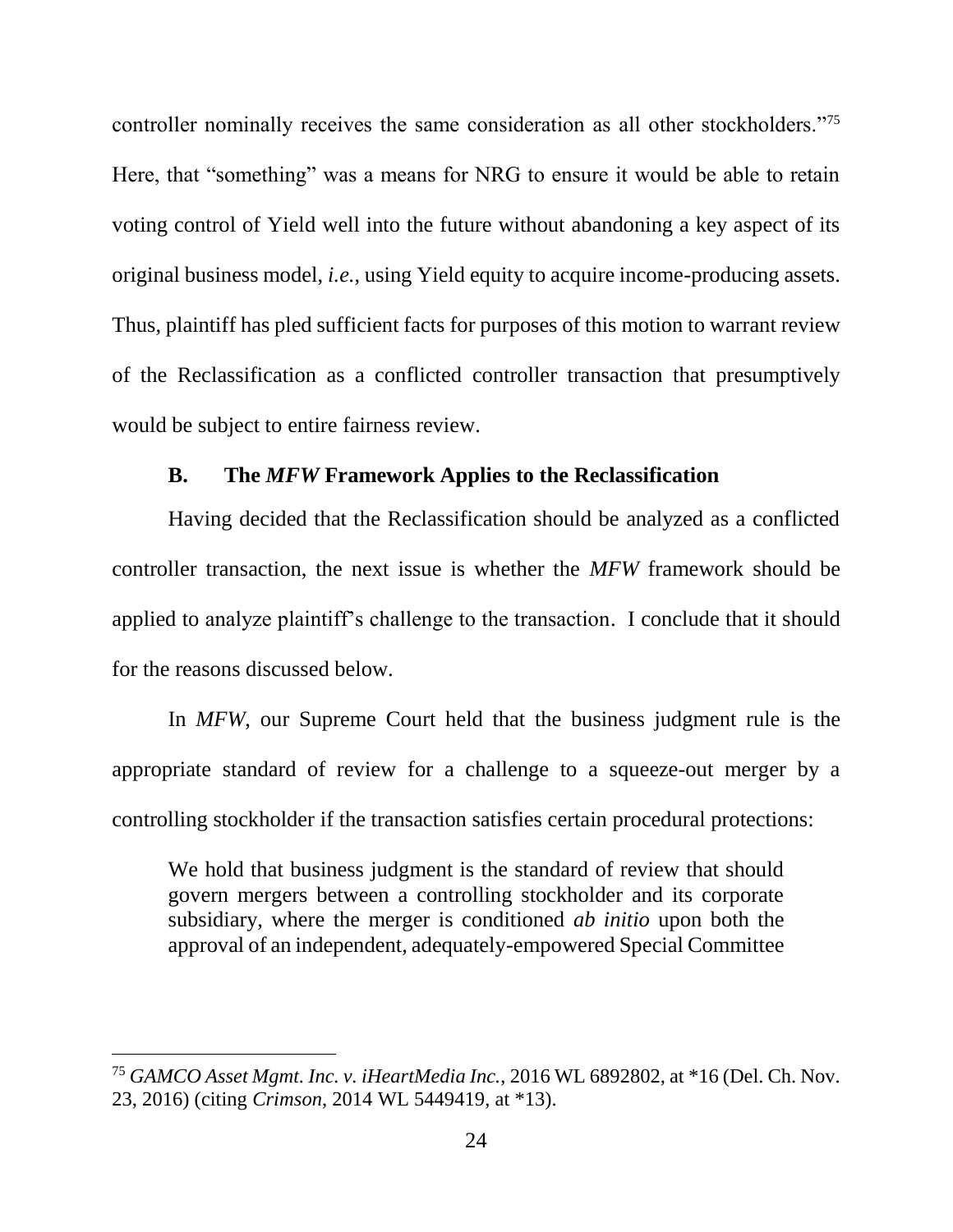that fulfills its duty of care; and the uncoerced, informed vote of a majority of the minority stockholders.<sup>76</sup>

The Supreme Court enumerated several reasons for its holding. One is that the "simultaneous deployment of [these] procedural protections . . . create[s] a countervailing, offsetting influence of equal—if not greater—force" than the undermining influence of a controller.<sup>77</sup> Another is that the dual protections of special committee review and the approval of a majority of the minority stockholders are "consistent with the central tradition of Delaware law, which defers to the informed decisions of impartial directors, especially when those decisions have been approved by the disinterested stockholders on full information and without coercion."<sup>78</sup> Although *MFW* itself was decided after discovery on a motion for summary judgment, its framework has been applied at the pleadings stage as well.<sup>79</sup>

Two years after the Supreme Court's *MFW* decision, Vice Chancellor Laster in *EZCORP* endorsed using the *MFW* framework outside of the context of a squeezeout merger. As discussed above, he explained that the entire fairness standard presumptively governs "any transaction between a controller and the controlled

<sup>76</sup> 88 A.3d at 644.

<sup>77</sup> *Id.*

<sup>78</sup> *Id.* (quoting *In re MFW S'holders Litig.*, 67 A.3d 496, 528 (Del. Ch. 2013) (Strine, C.)). <sup>79</sup> *See Books-A-Million*, 2016 WL 5874974, *aff'd*, 164 A.3d 56; *Swomley v. Schlecht*, C.A. No. 9355-VCL (Del. Ch. Aug. 27, 2014) (TRANSCRIPT), *aff'd*, 128 A.3d 992 (Del. 2015) (TABLE).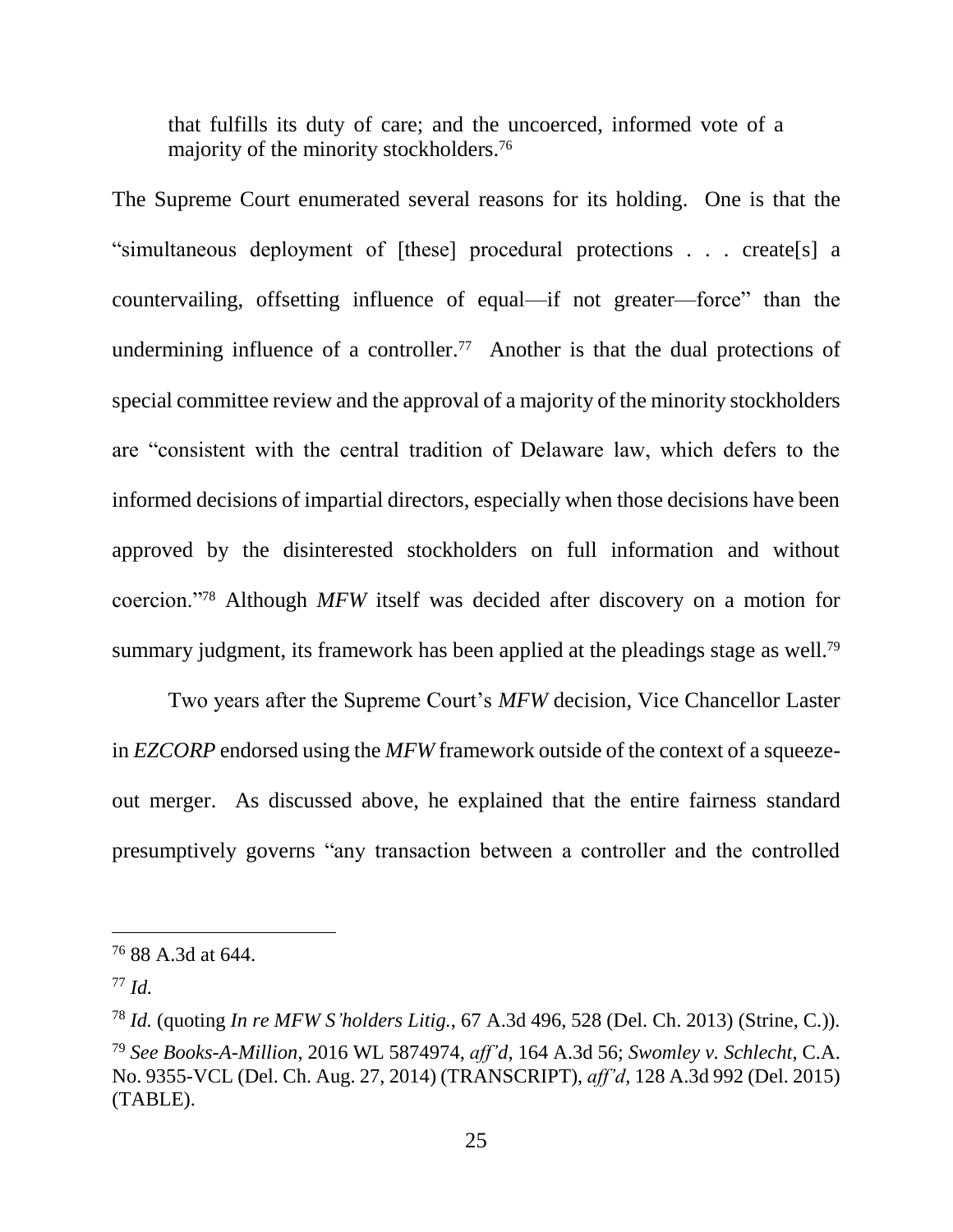corporation in which the controller receives a non-ratable benefit."<sup>80</sup> He further reasoned that the *MFW* framework should apply to *all* transactions where the controller receives a non-ratable benefit to potentially lower the standard of review:

If a controller agrees up front, before any negotiations begin, that the controller will not proceed with the proposed transaction without both (i) the affirmative recommendation of a sufficiently authorized board committee composed of independent and disinterested directors and (ii) the affirmative vote of a majority of the shares owned by stockholders who are not affiliated with the controller, then the controller has sufficiently disabled itself such that it no longer stands on both sides of the transaction, thereby making the business judgment rule the operative standard of review. [*MFW*], 88 A.3d at 644. If a controller agrees to use only one of the protections, or does not agree to both protections up front, then the most that the controller can achieve is a shift in the burden of proof such that the plaintiff challenging the transaction must prove unfairness.<sup>81</sup>

The Court in *EZCORP* ultimately did not apply the *MFW* framework because the

advisory agreements at issue were not subject to a majority-of-the-minority vote.<sup>82</sup>

Nevertheless, the decision is a broad endorsement of the application of the *MFW*

framework to any form of conflicted controller transaction.

<sup>80</sup> *EZCORP*, 2016 WL 301245 at \*11.

<sup>81</sup> *Id.* at \*11; s*ee also id.* at \*23 ("If a controller chooses the corporate form and issues equity, then the controller need not serve as a compensated executive or consultant. Even at that point, the controller[] can obtain business judgment review by following [*MFW*], having a committee approve the compensation arrangement, and then submitting it to the disinterested stockholders for approval at the next annual meeting. Only if the controller makes choices in a way that invites entire fairness review will that framework come into play.").

<sup>82</sup> *Id.* at \*30.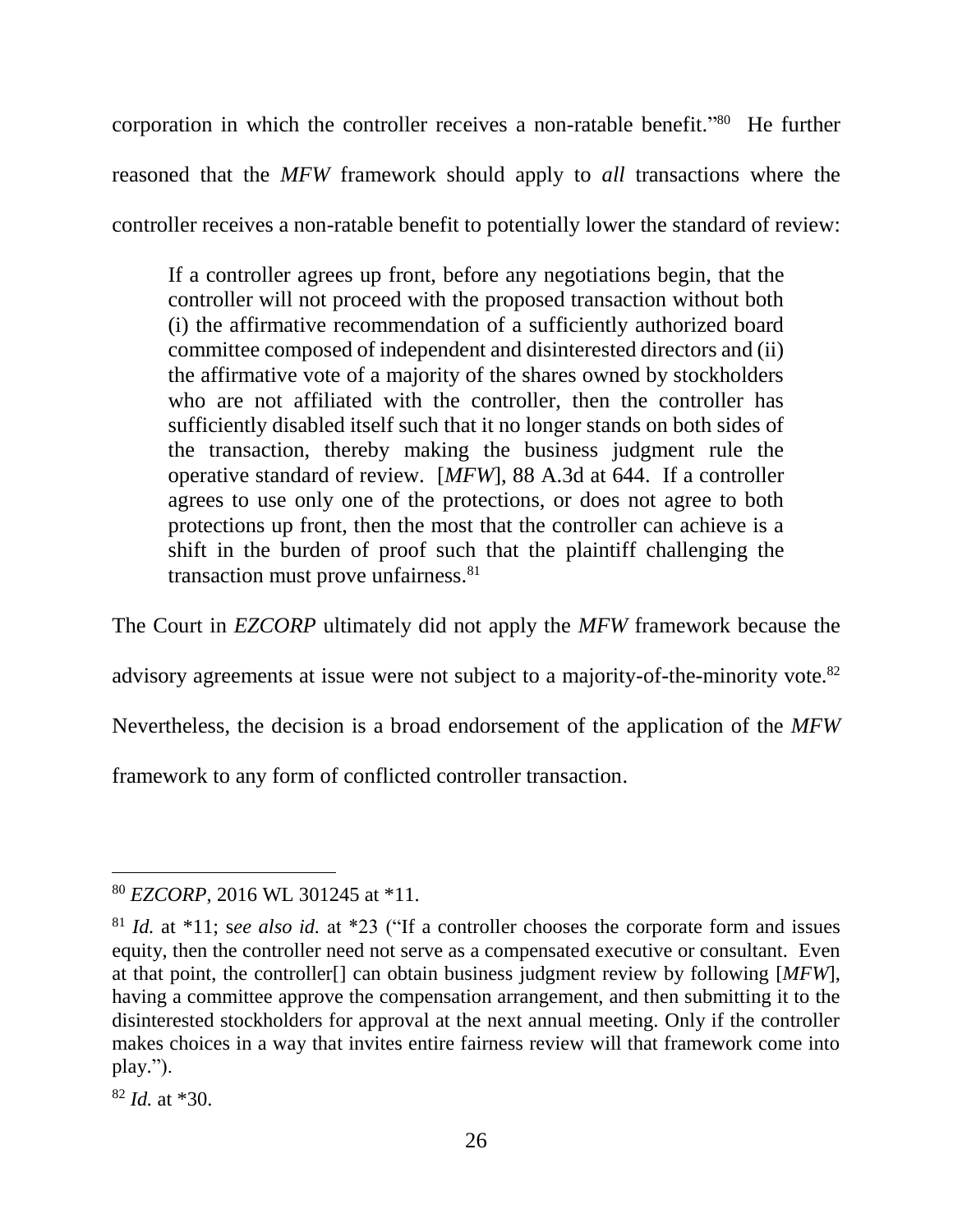Earlier this year, in *In re Martha Stewart Living Omnimedia, Inc. Stockholder Litig.*, <sup>83</sup> Vice Chancellor Slights also endorsed the application of the *MFW* framework to a transaction other than a squeeze-out merger, which was the factual context before the Court in *MFW*. *Martha Stewart* involved a challenge to a controlling stockholder's alleged receipt of disparate consideration through "side deals" in a sale of the corporation to a third party.<sup>84</sup> The Court ultimately held that the business judgment rule was the appropriate standard of review because "the Complaint does not adequately plead that Stewart, as a controlling stockholder, engaged in a conflicted transaction."<sup>85</sup> In the course of its analysis, however, the Court opined that, had it found the transaction to be conflicted, the *MFW* framework would have applied because it could "see no principled basis to conclude that it would be somehow less important" that the controller and the third-party acquirer "be incentivized from the outset of their negotiations to take positions and to reach side deals that will be acceptable to the other stockholders than it would be if" the controller was negotiating to acquire the company herself: 86

In both instances, the key is to ensure that all involved in the transaction, on both sides, appreciate from the outset that the terms of the deal will be negotiated and approved by a special committee free of the controller's influence and that a majority of the minority

 $85$  *Id.* 

<sup>83</sup> 2017 WL 3568089.

<sup>84</sup> *Id.* at \*2.

<sup>86</sup> *Id*. at \*18.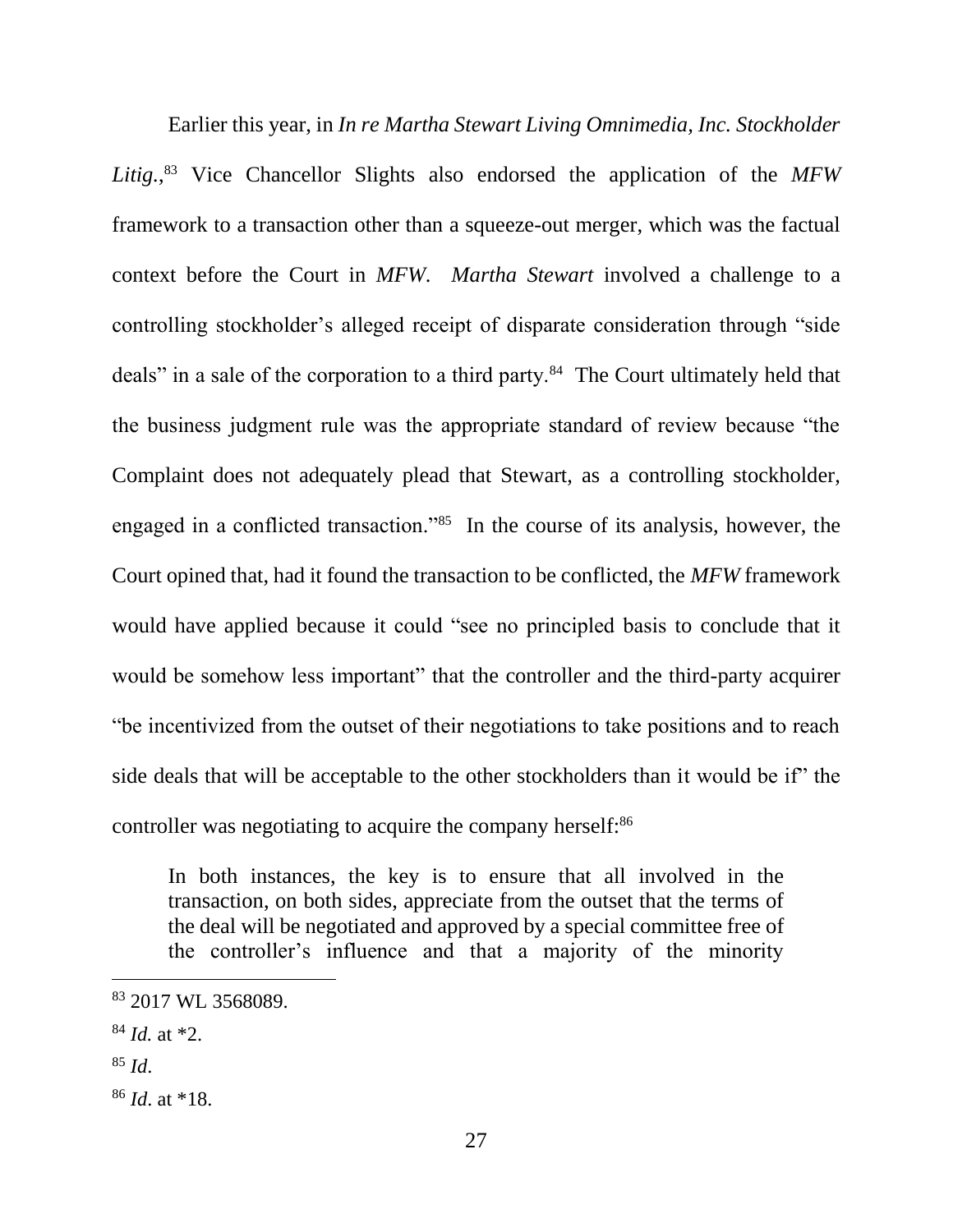stockholders will have the final say on whether the deal will go forward. Regardless of which side of the transaction a conflicted controller stands, it is critical that the process is designed from the outset to incentivize the special committee and the controller to take positions at every turn of the negotiations . . . which will later score the approval of the majority of other stockholders. Only then is it appropriate to reward the controller with pleadings-stage business judgment rule deference.<sup>87</sup>

The broad application of the *MFW* framework to a range of transactions involving controllers would parallel the evolution of *MFW*'s doctrinal predecessor, *Kahn v. Lynch Commc'n Sys., Inc*. 88 In *Lynch*, our Supreme Court held, in the context of a parent-subsidiary merger, that "approval of the transaction by an independent committee of directors *or* an informed majority of minority shareholders shifts the burden of proof on the issue of fairness from the controlling or dominating shareholder to the challenging shareholder-plaintiff."<sup>89</sup> Two years later, in *Kahn v. Tremont Corp.*, Chancellor Allen applied the burden shift endorsed in *Lynch* to a transaction where a controller caused a subsidiary to purchase shares of a related entity from its parent company.<sup>90</sup> In doing so, the Chancellor explained

<sup>87</sup> *Id*. at \*17.

<sup>88</sup> 638 A.2d 1110 (Del. 1994).

<sup>89</sup> *Id*. at 1117 (emphasis added).

<sup>90</sup> 1996 WL 145452, *rev'd on other grounds*, 694 A.2d 422. In its reversal opinion, the Supreme Court implicitly endorsed Chancellor Allen's burden shift holding, but reversed on factual grounds because it concluded "that the Special Committee did not operate in a manner which entitled the defendants to shift from themselves the burden which encumbers a controlled transaction." 694 A.2d at 430.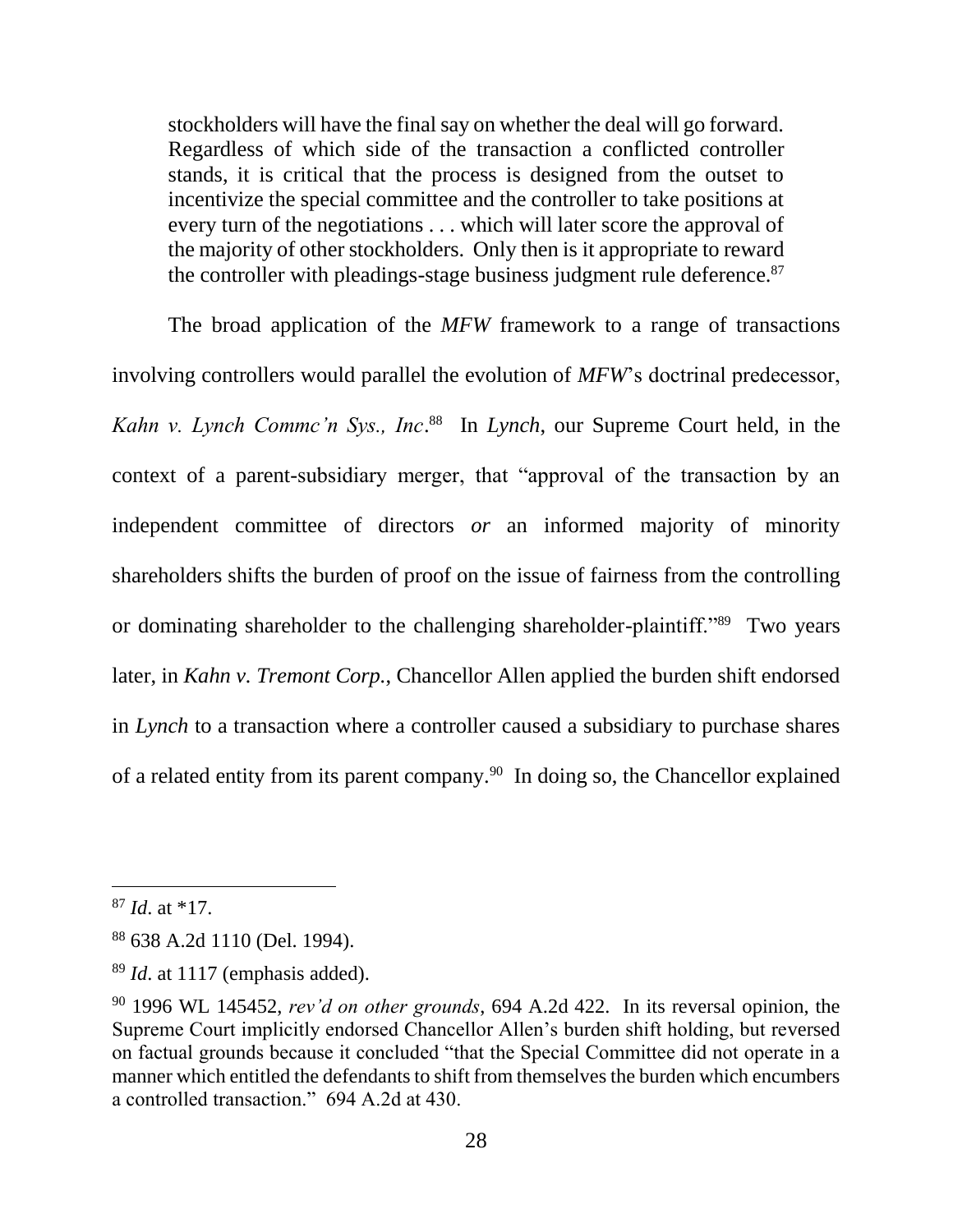that "no plausible rationale for a distinction between mergers and other corporate transactions" had been offered and that he "in principle [could] perceive none."<sup>91</sup>

I find the reasoning of *EZCORP*, *Martha Stewart*, and *Tremont* persuasive and hold that the *MFW* framework should apply to the Reclassification, as I can see no principled basis on which to conclude that the dual protections in the *MFW* framework should apply to squeeze-out mergers but not to other forms of controller transactions. The animating principle of the *MFW* framework is that, if followed properly, the controlled company replicates an arm's-length bargaining process in negotiating and executing a transaction.<sup>92</sup> In my opinion, the use of these types of protections should be encouraged to protect the interests of minority stockholders in transactions involving controllers, whether it be a squeeze-out merger (*MFW*), a merger with a third party (*Martha Stewart*), or one in which the minority stockholders retain their interests in the corporation (*EZCORP*).

Plaintiff makes essentially two arguments why the *MFW* framework should not apply to the Reclassification, neither of which I find persuasive. First, plaintiff argues that the framework applies only to mergers because of "the Supreme Court's

<sup>91</sup> 1996 WL 145452, at \*7.

<sup>&</sup>lt;sup>92</sup> In re MFW, 67 A.3d at 528 ("The 'both' structure ... replicates the arm's-length merger steps of the DGCL by 'requir[ing] two independent approvals, which it is fair to say serve independent integrity-enforcing functions.'") (quoting *In re Cox Commc'ns, Inc. S'holders Litig.*, 879 A.2d 604, 618 (Del. Ch. 2005) (Strine, V.C.)).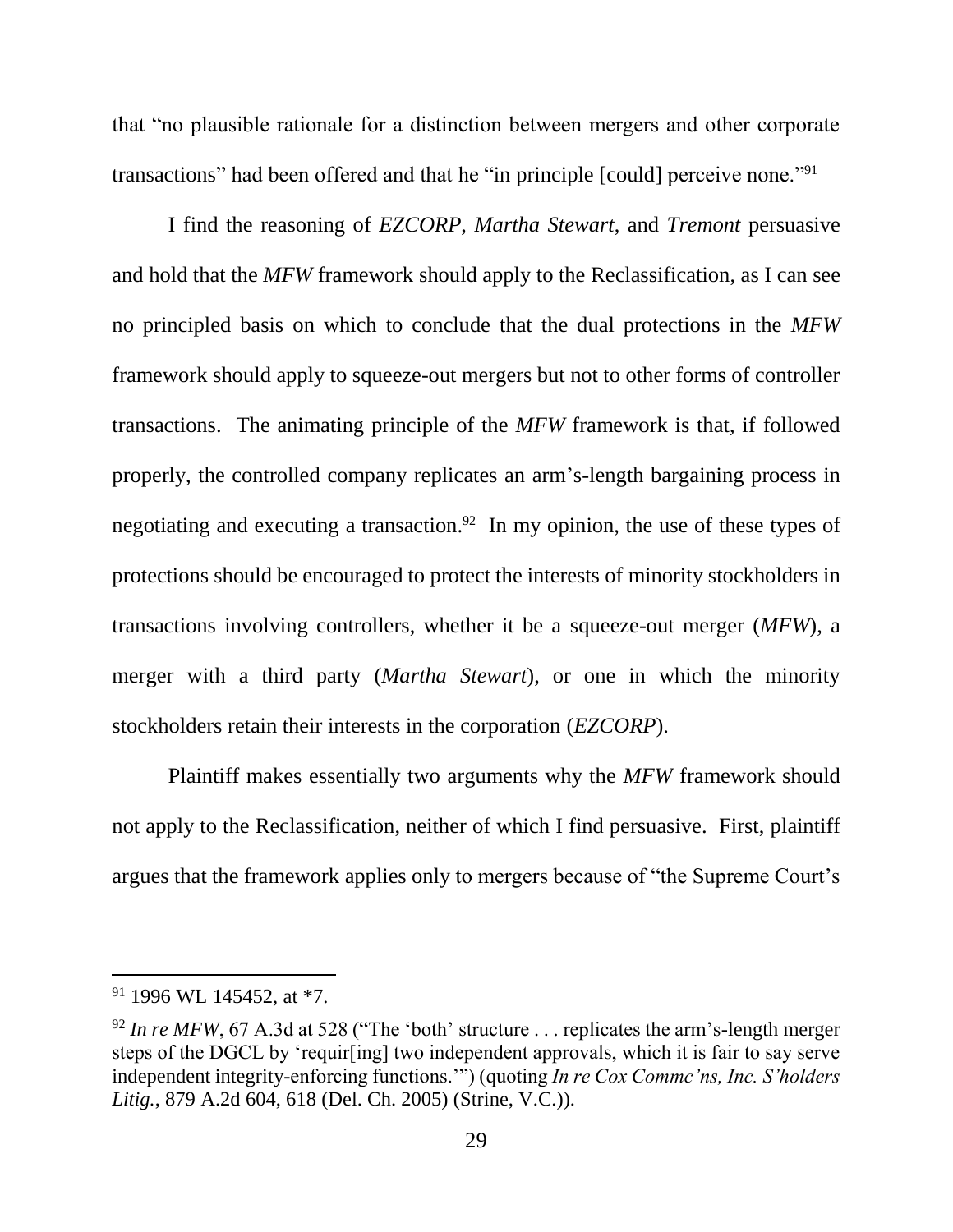repeated emphasis that its holding applied in the context of mergers between a controlling stockholder and its subsidiary."<sup>93</sup> The repeated use of the word "merger" in the *MFW* opinion, however, simply reflects the factual scenario that was before the Court. The Supreme Court's decision never indicated that the rationale for its holding only applied to mergers and, to repeat, I see no principled reason why that rationale would not apply equally to other conflicted controller transactions. Put differently, the Supreme Court's silence as to other potential applications for the framework does not preclude an evolution of the doctrine.

Second, plaintiff argues that the *MFW* framework should not apply outside of the "controller merger scenario" because of other "protections" that may be present in that context but were not present in the Reclassification. 94 Plaintiff names three: (1) appraisal rights; (2) the provision of a fairness opinion; and (3) the loss of seats held by "directors of the controlled subsidiary."<sup>95</sup>

The lack-of-appraisal-rights argument is a *non sequitur* because the Reclassification was not a game-ending transaction. In defined circumstances, appraisal rights are available for minority stockholders who have lost their interest in a company as a result of a merger.<sup>96</sup> The principle behind appraisal is "that the

<sup>94</sup> *Id.* 23.

- <sup>95</sup> *Id.* 23-27.
- <sup>96</sup> 8 *Del C.* § 262.

<sup>93</sup> Pl.'s Answering Br. 22.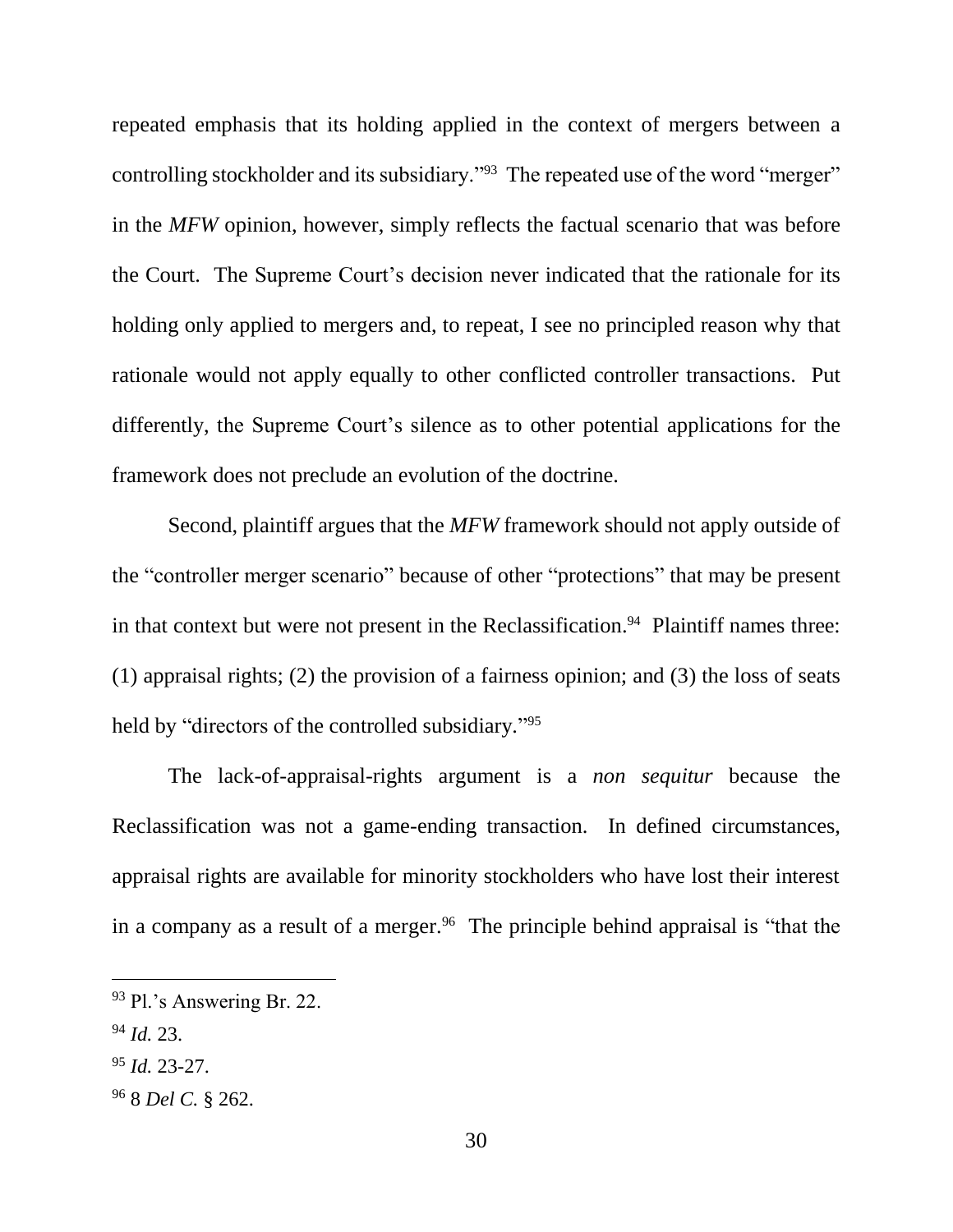stockholder is entitled to be paid for that which has been taken from him, *viz.*, his proportionate interest in a going concern."<sup>97</sup> Here, Yield's minority stockholders did not lose their proportionate interest in the Company and, unlike in a squeeze-out merger, they still have the choice whether to remain owners of Yield.

Plaintiff's assertion that *MFW* should not apply because Moelis did not provide a fairness opinion is equally unconvincing. As plaintiff concedes, fairness opinions are not required for any form of transaction, including mergers. 98 Indeed, the six-element framework laid out in *MFW* does not require the provision of a fairness opinion even for a squeeze-out merger.<sup>99</sup>

Plaintiff's last point—concerning the loss of director seats—is puzzling. Plaintiff contends that, "in the merger context, some (and often all) of the directors of the controlled subsidiary will lose their board seats," and those "who will lose their board seats are less susceptible  $\dots$  to future retribution by the controller."<sup>100</sup>

<sup>97</sup> *Tri-Continental Corp. v. Battye*, 74 A.2d 71, 72 (Del. 1950).

<sup>98</sup> Pl.'s Answering Br. 25; *see also Crescent/Mach I Partners, L.P. v. Turner*, 846 A.2d 963, 984 (Del. Ch. 2000) ("[F]airness opinions prepared by independent investment bankers are generally not essential, as a matter of law, to support an informed business judgment.").

 $99$  88 A.3d at 645. As noted below, plaintiff makes a one-sentence argument in a footnote that the failure to obtain a fairness opinion here was a breach of the duty of care. This argument is wholly conclusory and does not come close to supporting a reasonably conceivable inference that the members of the Conflicts Committee were grossly negligent in failing to obtain one. *See infra.* n[.102.](#page-33-0)

<sup>100</sup> Pl.'s Answering Br. 26.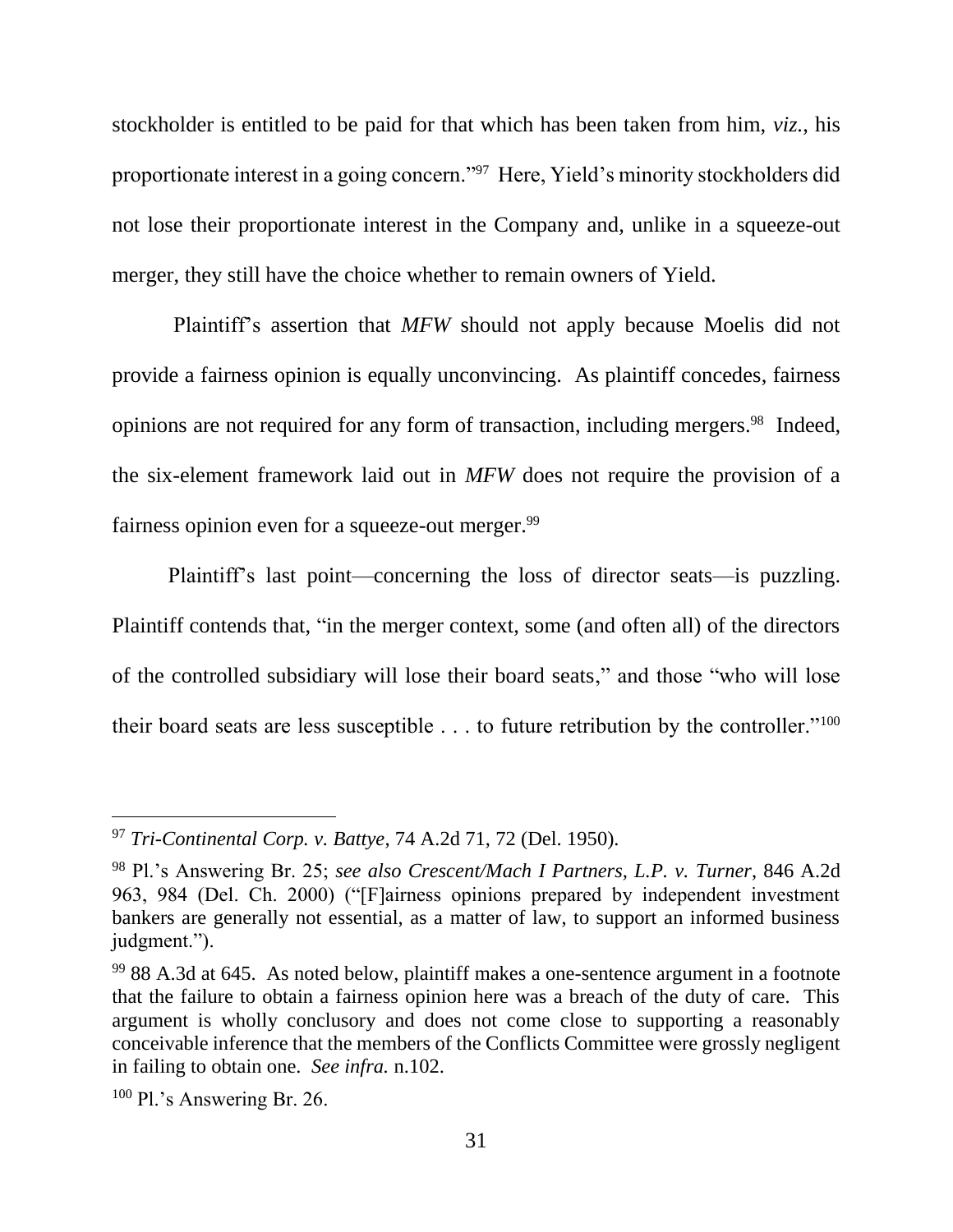This is not a legally-created protection and plaintiff offers no support for this contention. Attempting to predict whether a person will lose a director seat as a result of a transaction is purely conjectural. In any event, the issue is irrelevant here, where the independence of the members of the Conflicts Committee who negotiated and approved the Reclassification is unchallenged.

Because the *MFW* framework applies to the Reclassification, the operative question is whether the process implemented here satisfied that framework. I turn to that issue next.

# **C. Application of the** *MFW* **Framework**

The *MFW* Court laid out six elements that are required for the business

judgment standard of review to apply to a conflicted transaction:

(i) the controller conditions the procession of the transaction on the approval of both a Special Committee and a majority of the minority stockholders; (ii) the Special Committee is independent; (iii) the Special Committee is empowered to freely select its own advisors and to say no definitively; (iv) the Special Committee meets its duty of care in negotiating a fair price; (v) the vote of the minority is informed; and (vi) there is no coercion of the minority.<sup>101</sup>

<span id="page-33-0"></span>Plaintiff's only serious challenge to the application of the *MFW* framework

concerns the fifth element. 102 According to plaintiff, the vote of the minority in

<sup>101</sup> 88 A.3d at 645.

 $102$  In a footnote, plaintiff devotes one sentence to assert that "the Committee's failure to demand a fairness opinion was, under the facts here, a breach of its duty of care in negotiating a fair price." Pl.'s Answering Br. 25 n.28 (internal quotation omitted). This assertion is wholly conclusory. "For purposes of applying the [*MFW*] framework on a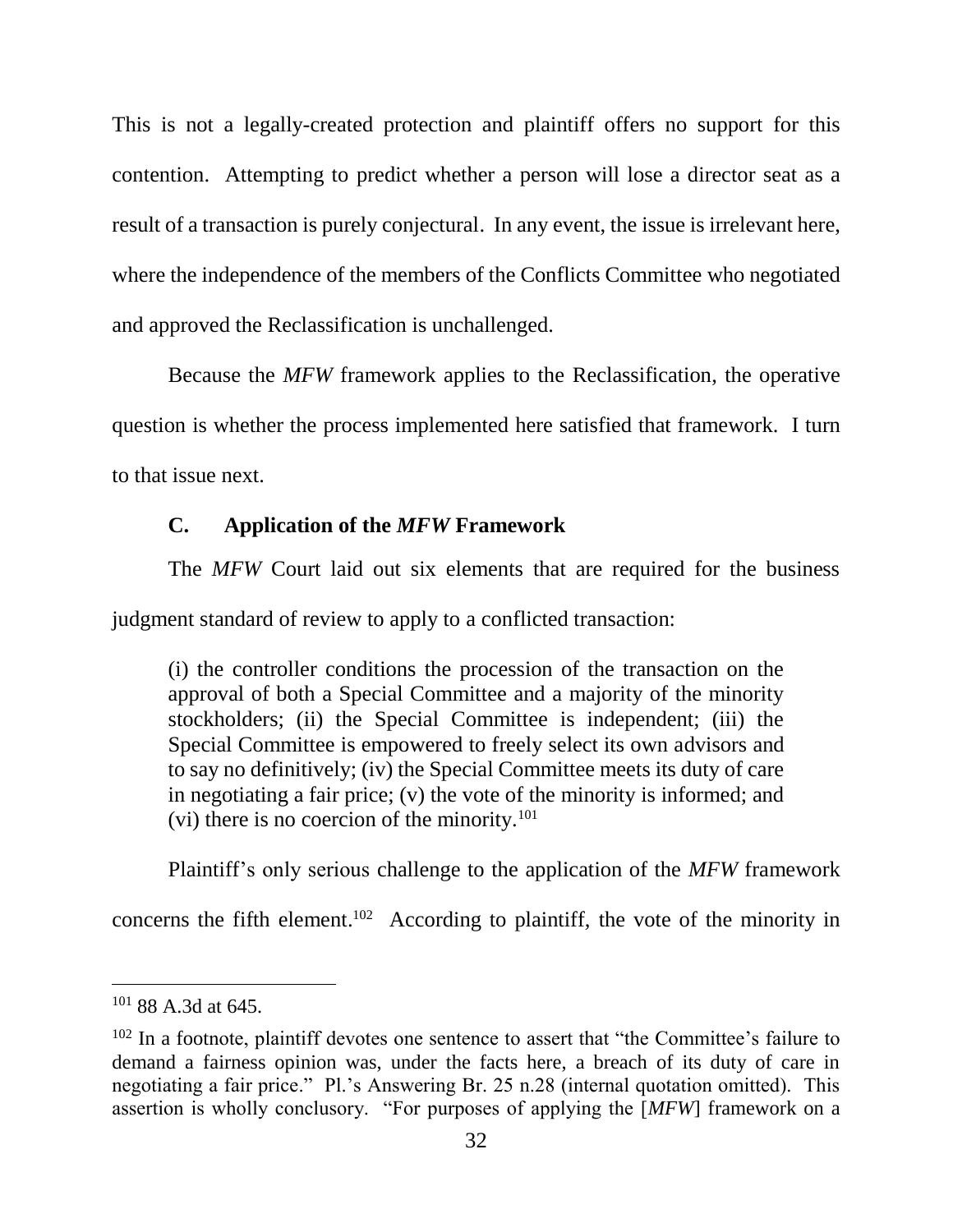support of the Reclassification was not informed because there were disclosure deficiencies in the Proxy.<sup>103</sup>

"[D]irectors of Delaware corporations are under a fiduciary duty to disclose fully and fairly all material information within the board's control when it seeks shareholder action."<sup>104</sup> A fact is material if "there is a substantial likelihood that a reasonable shareholder would consider it important in deciding how to vote."<sup>105</sup> Stated differently, material facts are those that, if disclosed, would "significantly alter[] the 'total mix' of information made available."<sup>106</sup>

"The application of [the materiality] standard does not require a blow-by-blow description of the proposed transaction. That is, the directors are 'not required to

motion to dismiss, the standard of review for measuring compliance with the duty of care is whether the complaint has alleged facts supporting a reasonably conceivable inference that the directors were grossly negligent." *Books-A-Million*, 2016 WL 5874974, at \*17, *aff'd*, 164 A.3d 56. Fairness opinions are not essential to satisfy the duty of care, and plaintiff has failed to allege *any* facts supporting a reasonably conceivable inference that the members of the Conflicts Committee were grossly negligent in failing to obtain one here. *See Crescent/Mach I Partners*, 846 A.2d at 984 ("[F]airness opinions prepared by independent investment bankers are generally not essential, as a matter of law, to support an informed business judgment."). It also is far from clear what a fairness opinion would look like for this type of transaction.

<sup>&</sup>lt;sup>103</sup> *See In re MFW*, 67 A.3d at 501 ("[I]f the majority-of-the-minority vote were tainted by a disclosure violation . . . the defendants' motion would fail" and entire fairness review would apply).

<sup>104</sup> *Stroud v. Grace*, 606 A.2d 75, 84 (Del. 1992).

<sup>105</sup> *Rosenblatt v. Getty Oil Co.*, 493 A.2d 929, 944 (Del. 1985) (quoting *TSC Indus., Inc. v. Northway, Inc.*, 426 U.S. 438, 449 (1976)).

<sup>106</sup> *Arnold v. Soc'y for Savings Bancorp, Inc.*, 650 A.2d 1270, 1277 (Del. 1994).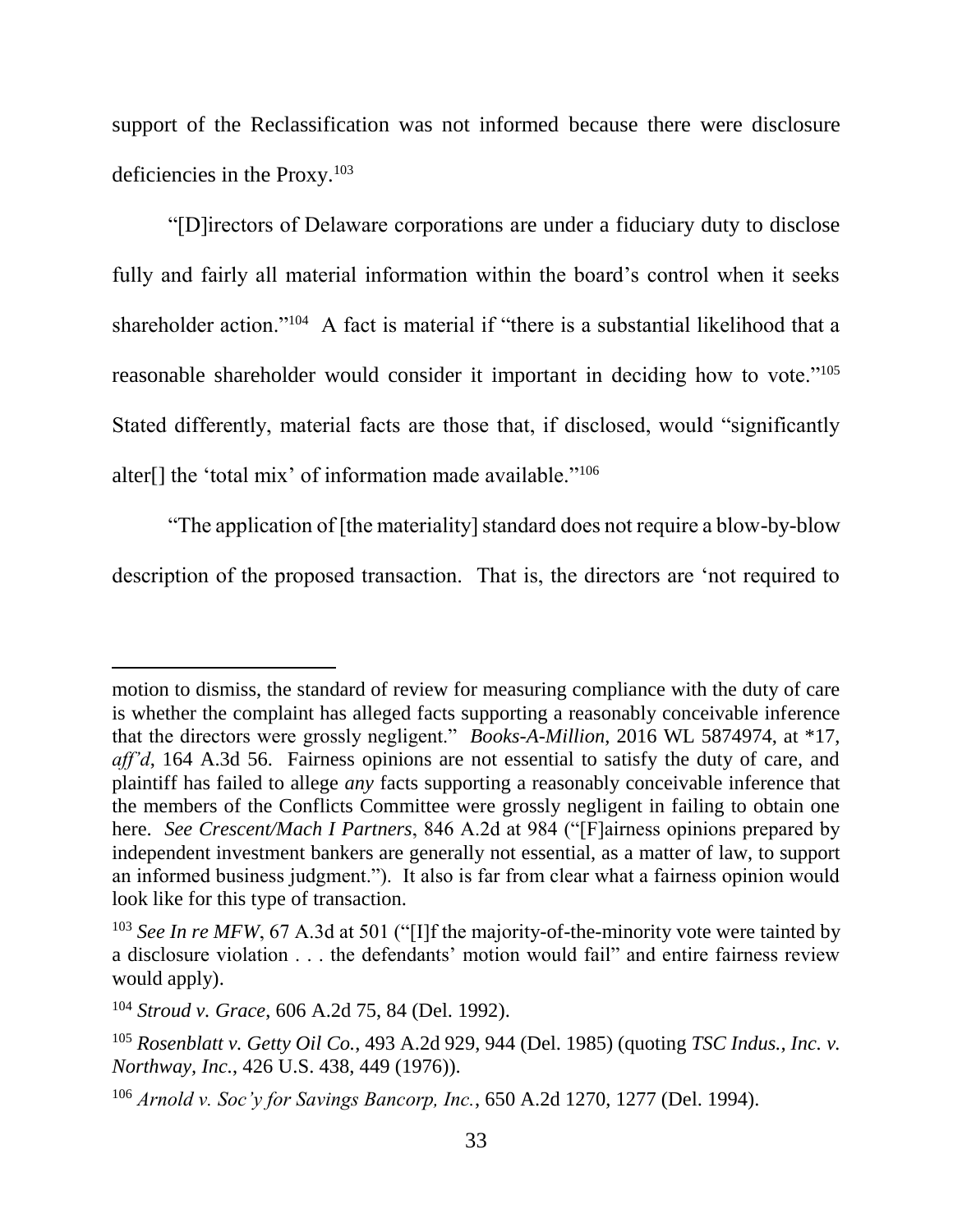disclose all available information,' but only that information necessary to make the disclosure of their recommendation materially accurate and complete."<sup>107</sup> That said, "[w]hen fiduciaries undertake to describe events, they must do so in a balanced and accurate fashion, which does not create a materially misleading impression."<sup>108</sup>

Plaintiff's disclosure challenges fall into five categories: (1) potential alternatives to the Reclassification; (2) the additional assets that were added to the ROFO pipeline; (3) the value of the Reclassification to NRG; (4) the tenuous status of NRG's majority position in Yield before the Reclassification and the characterization of the Class C shares as a "sunset provision"; and (5) potential conflicts involving Moelis. I address each category, in turn, below.

### **1. Potential Alternatives to the Reclassification**

Plaintiff argues that the Proxy's failure to disclose certain alternatives to the Reclassification that NRG discussed with the Board constitutes a material omission.<sup>109</sup> These alternatives were presented to the Board at an October 8, 2014 meeting, more than two months before the Board delegated to the Conflicts

<sup>107</sup> *Matador Capital Mgmt. Corp. v. BRC Hldgs, Inc.*, 729 A.2d 280, 295 (Del. Ch. 1998) (internal citation omitted).

<sup>108</sup> *Clements v. Rogers*, 790 A.2d 1222, 1240 (Del. Ch. 2001) (Strine, V.C.).

<sup>109</sup> Pl.'s Answering Br. 27-28.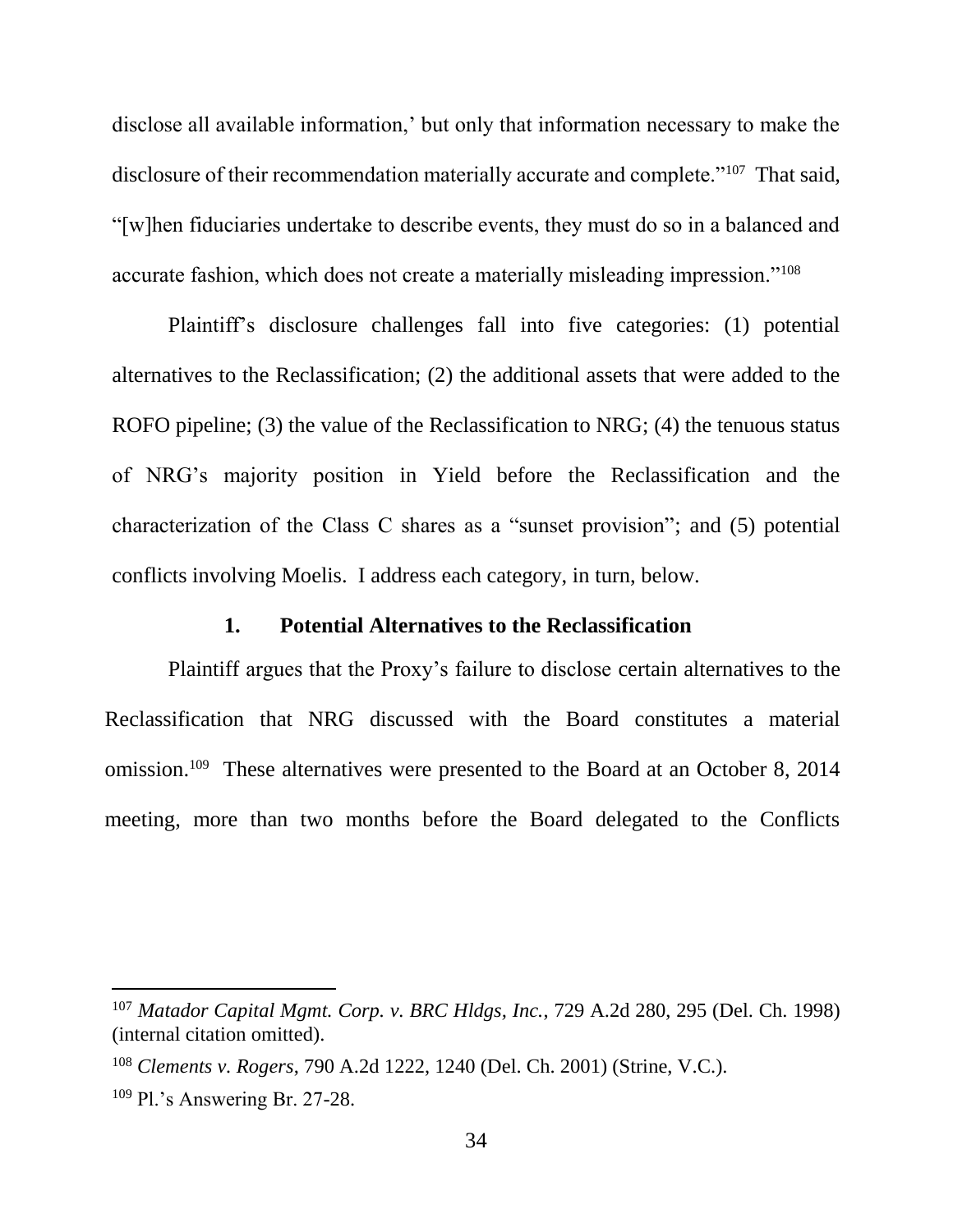Committee the task of evaluating and making a recommendation whether to approve the Reclassification. 110

Plaintiff's argument ignores the well-settled principle that "Delaware law does not require management to discuss the panoply of possible alternatives to the course of action it is proposing."<sup>111</sup> Directors are required to provide stockholders with "an accurate, full, and fair characterization of the events leading to a board's decision," but they do not have to provide a "play-by-play description of every consideration or action taken by a Board."<sup>112</sup> "[R]equiring disclosure of every material event that occurred *and* every decision not to pursue another option would make proxy statements so voluminous that they would be practically useless."<sup>113</sup> Relatedly, "Delaware law does not require disclosure of inherently unreliable or speculative information which would tend to confuse stockholders."<sup>114</sup>

<sup>110</sup> Compl. ¶¶ 33, 37; McGillivray Aff. Ex. G NRGY-220\_00000900.

<sup>111</sup> *In re 3Com S'holders Litig.*, 2009 WL 5173804, at \*6 (Del. Ch. Dec. 18, 2009) (citation and quotation marks omitted).

<sup>112</sup> *In re Cogent*, *Inc. S'holder Litig.*, 7 A.3d 487, 511-12 (Del. Ch. 2010).

<sup>113</sup> *In re Lukens Inc. S'holders Litig.*, 757 A.2d 720, 736 (Del. Ch. 1999) (emphasis in original).

<sup>114</sup> *Arnold*, 650 A.2d at 1280; *see also Loudon v. Archer-Daniels-Midland Co.*, 700 A.2d 135, 145 (Del. 1997) ("Speculation is not an appropriate subject for a proxy disclosure."). Here, although the pleadings are not clear on the issue, the relevant slide in the board book is entitled "*Potential* Solutions to 50% Control Threshold," suggesting that the alternatives discussed may not have been fully-formed or actual possibilities. Compl. ¶ 52 (emphasis added).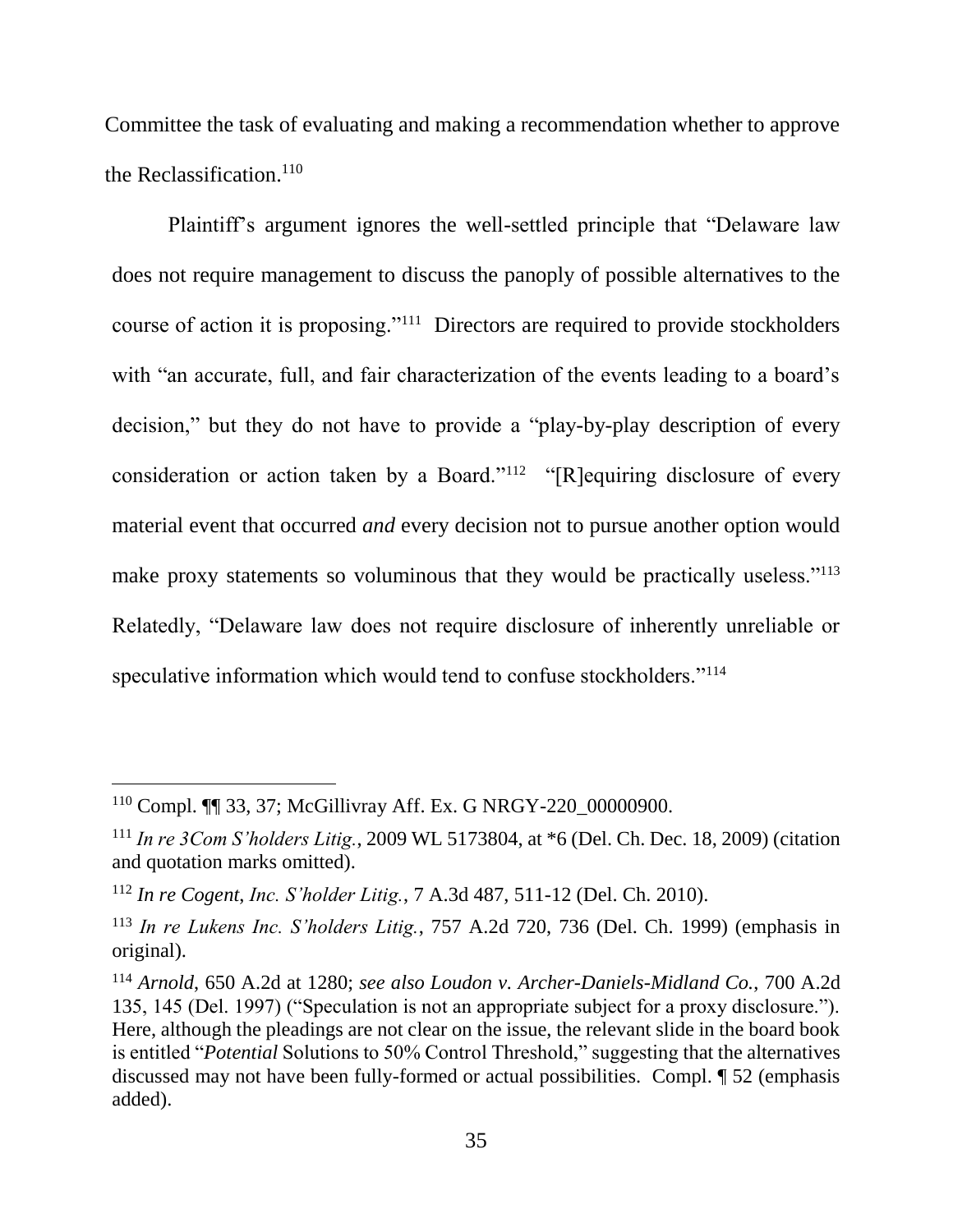Delaware courts repeatedly have held that management's failure to inform stockholders of other strategic alternatives it was considering at the time of the transaction in question is not a breach of fiduciary duty. For instance, in *3Com*, the plaintiff alleged that "the Proxy fails to disclose any details regarding [the target company's] stand-alone plan and other strategic initiatives considered by the Board as an alternative to the [cash-out] Merger."<sup>115</sup> In the context of deciding a motion to expedite discovery, Chancellor Chandler found that the claim failed to satisfy the low standard of colorability:

This is not a disclosure violation. Delaware law does not require management "to discuss the panoply of possible alternatives to the course of action it is proposing…." This is consistent with the principle that too much information can be as misleading as too little. Moreover, under our law stockholders have a veto power over fundamental corporate changes (such as a merger) but entrust management with evaluating the alternatives and deciding which fundamental changes to propose. $^{116}$ 

In response to this authority, plaintiff relies on three cases, each of which is

factually distinguishable. In the first case, *Paramount Commc'ns Inc. v. QVC* 

<sup>115</sup> 2009 WL 5173804, at \*2.

<sup>116</sup> *Id*. at \*6 (quoting *Seibert v. Harper & Row, Publishers, Inc.*, 1984 WL 21874, at \*5 (Del. Ch. Dec. 5, 1984)); *see also Neustadt v. INX Inc.*, C.A. No. 7017-VCG, at 30-31 (Del. Ch. Dec. 16, 2011) (TRANSCRIPT) ("The plaintiff repeatedly alleges disclosure violations with respect to possible strategic alternatives, bid negotiations that fell through, and other transactions or opportunities that never were. It is settled, however, that the details of transactions that might have been are not material to the consideration of how to vote on the proposed transaction. Such details might be relevant to a claim that the directors were derelict in their *Revlon* duties or a similar allegation, but no colorable claim on those grounds have been alleged here.").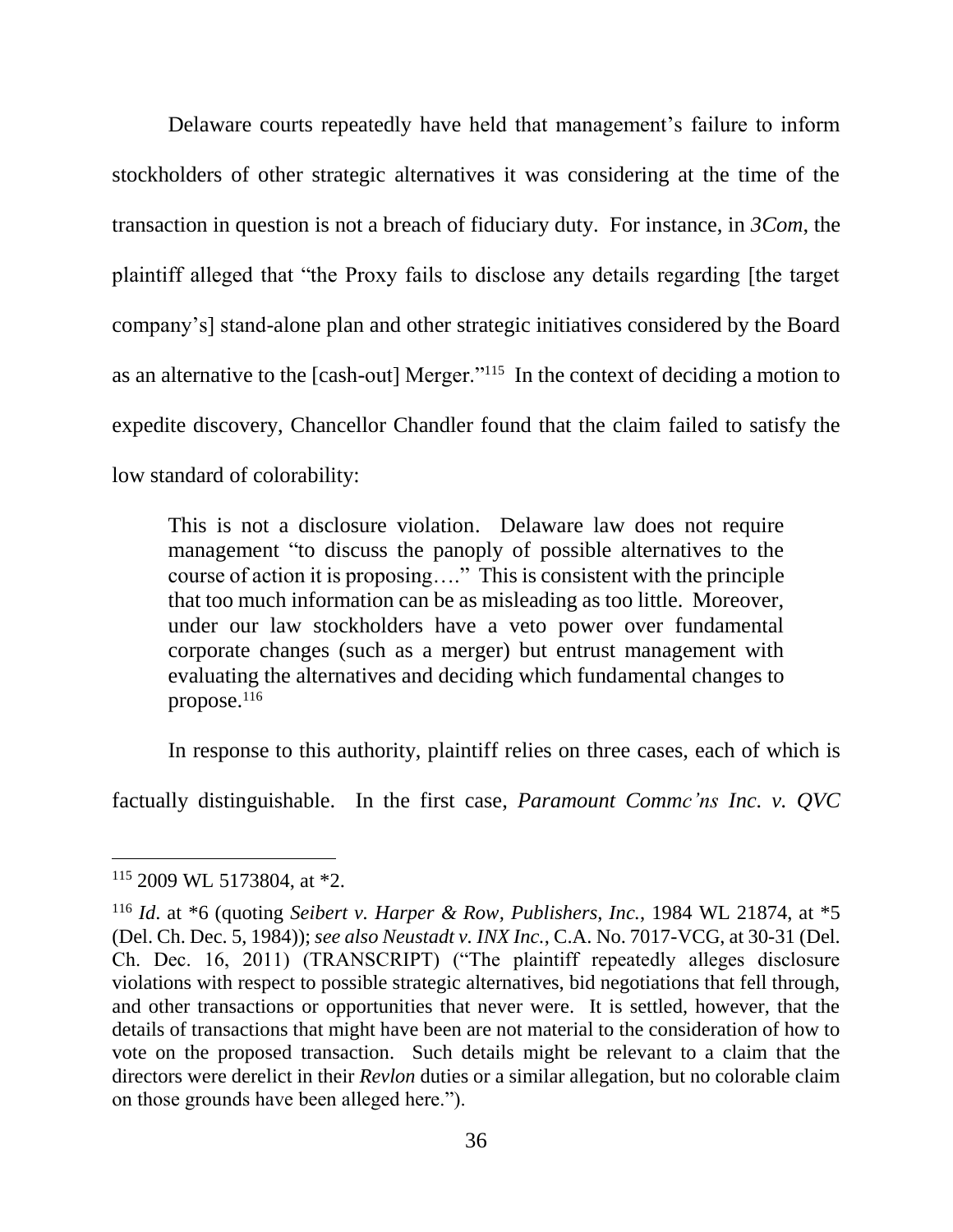*Network Inc*., the Delaware Supreme Court discussed what information would be relevant to directors in fulfilling their duty of care in selling control of a corporation.<sup>117</sup> The Court did not address the issue of disclosure to stockholders.

The second case, *In re Saba Software, Inc. Stockholder Litigation*, involved a highly unusual situation where the Securities and Exchange Commission deregistered shares of the corporation just before the stockholders were asked to approve a cash-out merger at a discount to the market price for the shares before the transaction was announced.<sup>118</sup> The Court expressly acknowledged that the rule in *3Com*, quoted above, "holds true in a typical case," before explaining that the "hardly typical" situation before it warranted the disclosure of "what alternatives to the Merger existed" in connection with the stockholders' consideration of whether the corporation "was viable as a going-concern without the Merger."<sup>119</sup>

Finally, plaintiff cites *Arnold v. Soc'y for Savings Bancorp, Inc.* <sup>120</sup> There, our Supreme Court held that the failure to disclose a bid for a particular asset was a

<sup>&</sup>lt;sup>117</sup> 637 A.2d 34, 48 (Del. 1994) ("Under the facts of this case, the Paramount directors had the obligation . . . to obtain, and act with due care on, all material information reasonably available, including information necessary to compare the two offers to determine which of these transactions, or an alternative course of action, would provide the best value reasonably available to the stockholders.").

<sup>118</sup> 2017 WL 1201108, at \*6, 13 (Del. Ch. Mar. 31, 2017) *as revised* (Apr. 11, 2017).

<sup>119</sup> *Id*. at \*13.

 $120$  650 A.2d 1270.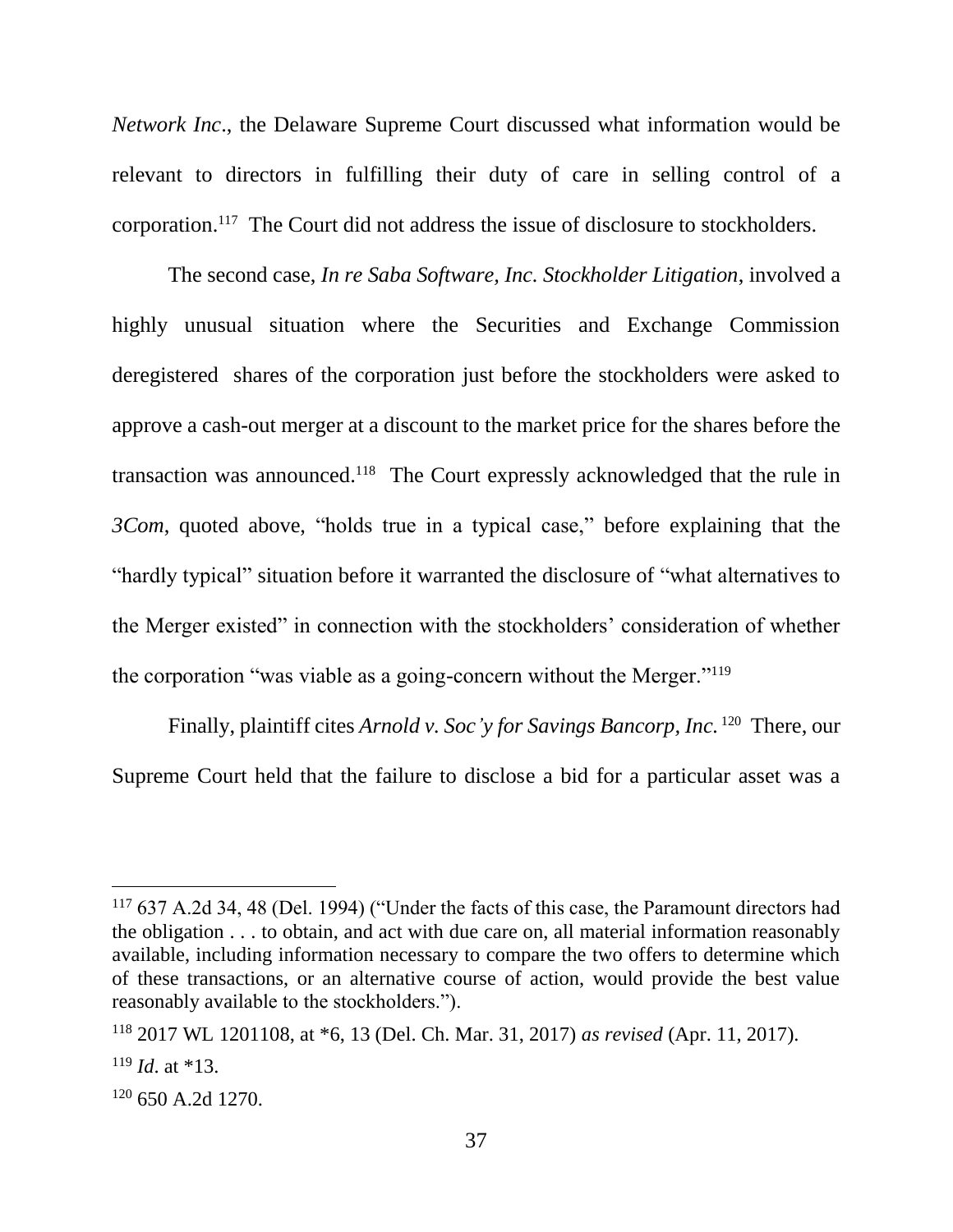material omission.<sup>121</sup> This holding, however, "turn[ed] on [a] *partial* disclosure issue."<sup>122</sup> "[D]irectors are under a fiduciary obligation to avoid misleading partial disclosures."<sup>123</sup> Therefore, "once defendants travel[] down the road of partial disclosure . . . they . . . [have] an obligation to provide the stockholders with an accurate, full, and fair characterization of those historic events."<sup>124</sup> Here, plaintiff has not alleged that there was partial or incomplete disclosure of alternatives to the Reclassification but, rather, that "*none* of the alternatives to the Reclassification were disclosed to Yield's Class A stockholders."<sup>125</sup> Thus, plaintiff's invocation of the partial disclosure doctrine is inapt.

In sum, Yield stockholders were asked to vote on the Reclassification. They were not asked to weigh possible alternatives, which is the responsibility of the Board; they were not asked to approve a sale of control, which has unique implications under *Revlon* and its progeny;<sup>126</sup> and no allegation has been made that

<sup>121</sup> *Id*. at 1280-81.

<sup>122</sup> *Id*. at 1277 (emphasis added).

<sup>123</sup> *Zirn v. VLI Corp.*, 681 A.2d 1050, 1056 (Del. 1996).

<sup>124</sup> *Arnold*, 650 A.2d at 1280.

<sup>125</sup> Pl.'s Answering Br. 31 (emphasis added).

 $126$  For example, the existence of a viable higher bid is an alternative that would be material to a stockholder's decision to approve a sale of control of the company. *See, e.g.*, *Jewel Cos., Inc. v. Pay Less Drug Stores Nw., Inc.*, 741 F.2d 1555, 1564 (9th Cir. 1984) ("Even after the merger agreement is signed a board may not, consistent with its fiduciary obligations to its shareholders, withhold information regarding a potentially more attractive competing offer."); *Gerstle v. Gamble-Skogmo, Inc.*, 478 F.2d 1281, 1295 (2d Cir. 1973)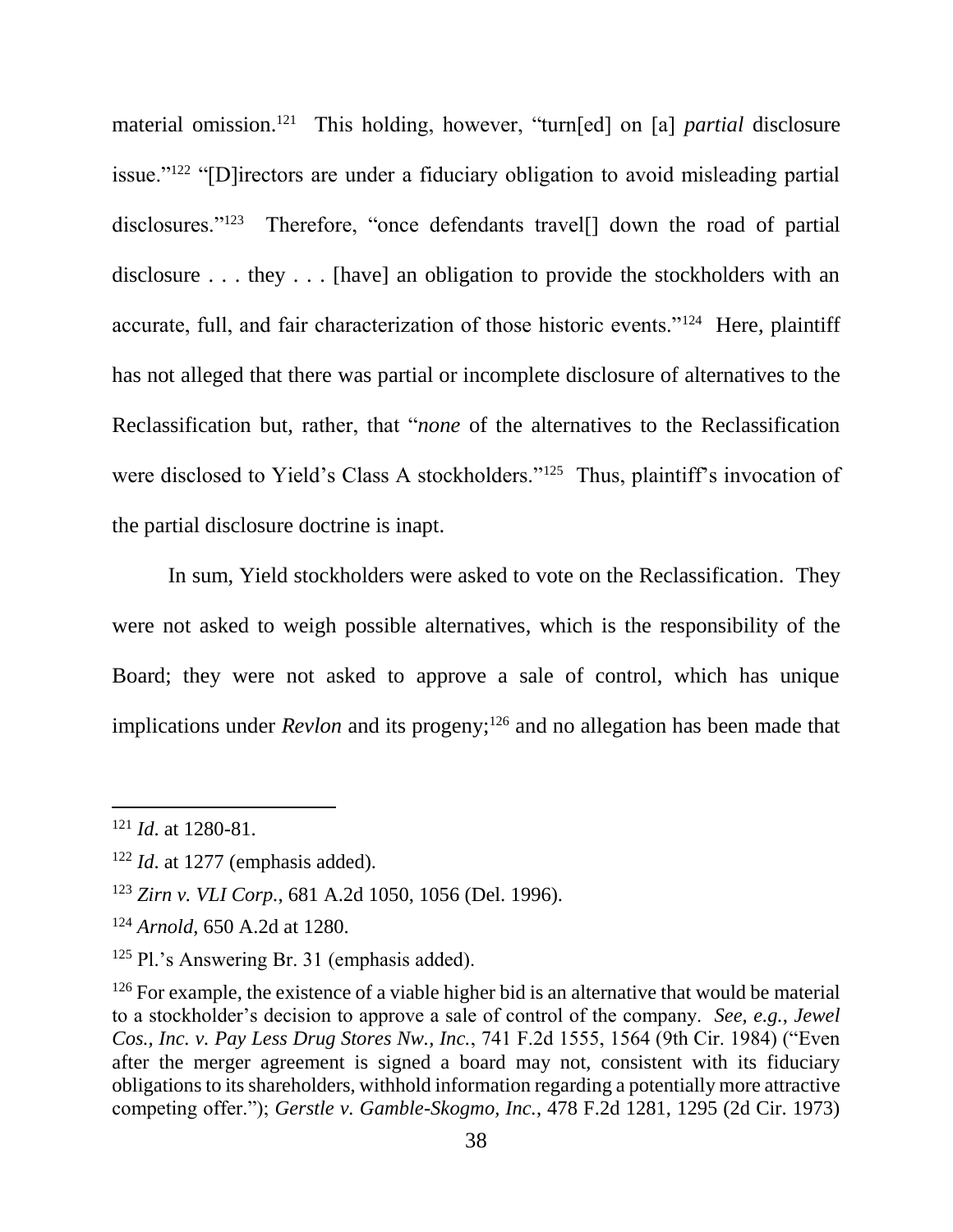they were provided partial, potentially misleading information about the alternatives. Under the circumstances here, where the Proxy fully disclosed the Conflict Committee's deliberations, including its negotiation of improvements to the Reclassification as originally proposed, the failure to disclose different potential strategic alternatives to the Reclassification that the stockholders were not asked to approve does not state a disclosure claim under well-established precedent.

## **2. Additions to the ROFO Pipeline**

Plaintiff argues that the Board had a duty to disclose: (1) the generation capacity of the new assets available under the Amended ROFO Agreement; and (2) their potential impact on cash available for distribution ("CAFD"), as estimated by Moelis. With respect to the generation capacity, the issue is academic because the Proxy in fact disclosed the generation capacity for each of the additional assets that was made available under the Amended ROFO Agreement.<sup>127</sup>

With respect to the CAFD estimates, plaintiff's challenge is ironic given its position that "it may not have mattered that these assets were in the pipeline" since including them "does not dictate whether they will find their way to Yield" and, as

<sup>(&</sup>quot;[W]hen endorsing one offer [management] must inform stockholders of any better ones.").

<sup>&</sup>lt;sup>127</sup> McGillivray Aff. Ex. A at 27.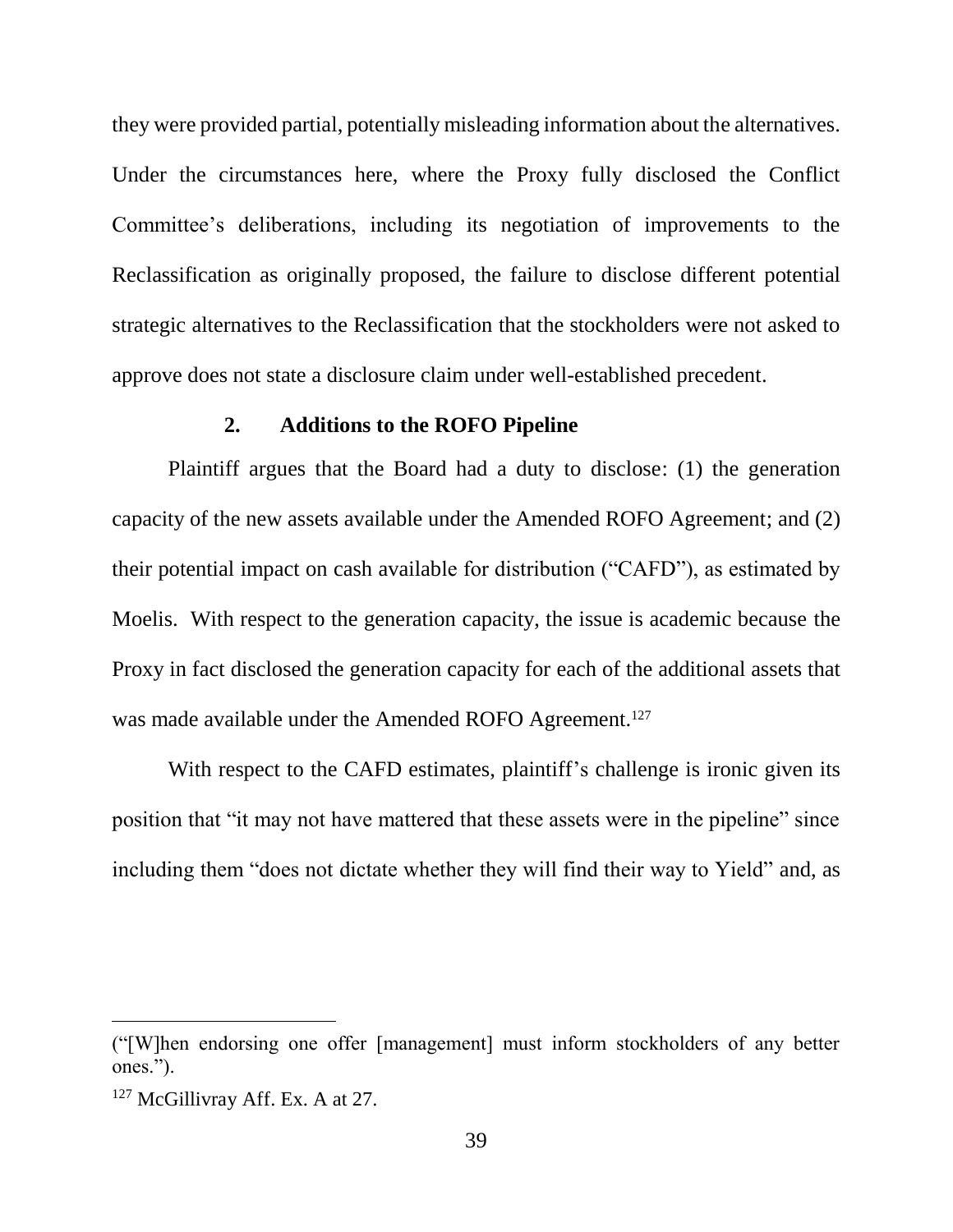"the proxy supports," there "have, in fact been situations where assets flowed from NRG to Yield from outside the pipeline."<sup>128</sup>

More importantly, the potential impact of the new ROFO assets on CAFD was not material information because such an estimate would be speculative.<sup>129</sup> As plaintiff recognizes, the Amended ROFO Agreement only listed assets that NRG *may* offer to Yield at some point in the future. Because of the uncertainty surrounding which, if any, of these assets would be offered to Yield and when those assets may be made available, the estimated impact on CAFD would be too conjectural to significantly alter the total mix of information available.

Plaintiff cannot salvage its disclosure claim by arguing that the impact of the additional assets on CAFD is material because Chlebowski asked about it in an email to Moelis. This contention fails because whether a director analyzes a particular piece of information for purposes of fulfilling his fiduciary obligations is a very different matter than the standard for materiality applicable to a stockholder vote.

<sup>128</sup> Tr. 114 (June 20, 2017) (Dkt. 31).

<sup>129</sup> *See Loudon*, 700 A.2d at 145 ("Such a disclosure requirement would oblige the Committee to speculate about its future plans. Speculation is not an appropriate subject for proxy disclosure."); *Arnold*, 650 A.2d at 1280 ("Delaware law does not require disclosure of inherently unreliable or speculative information which would tend to confuse stockholders.").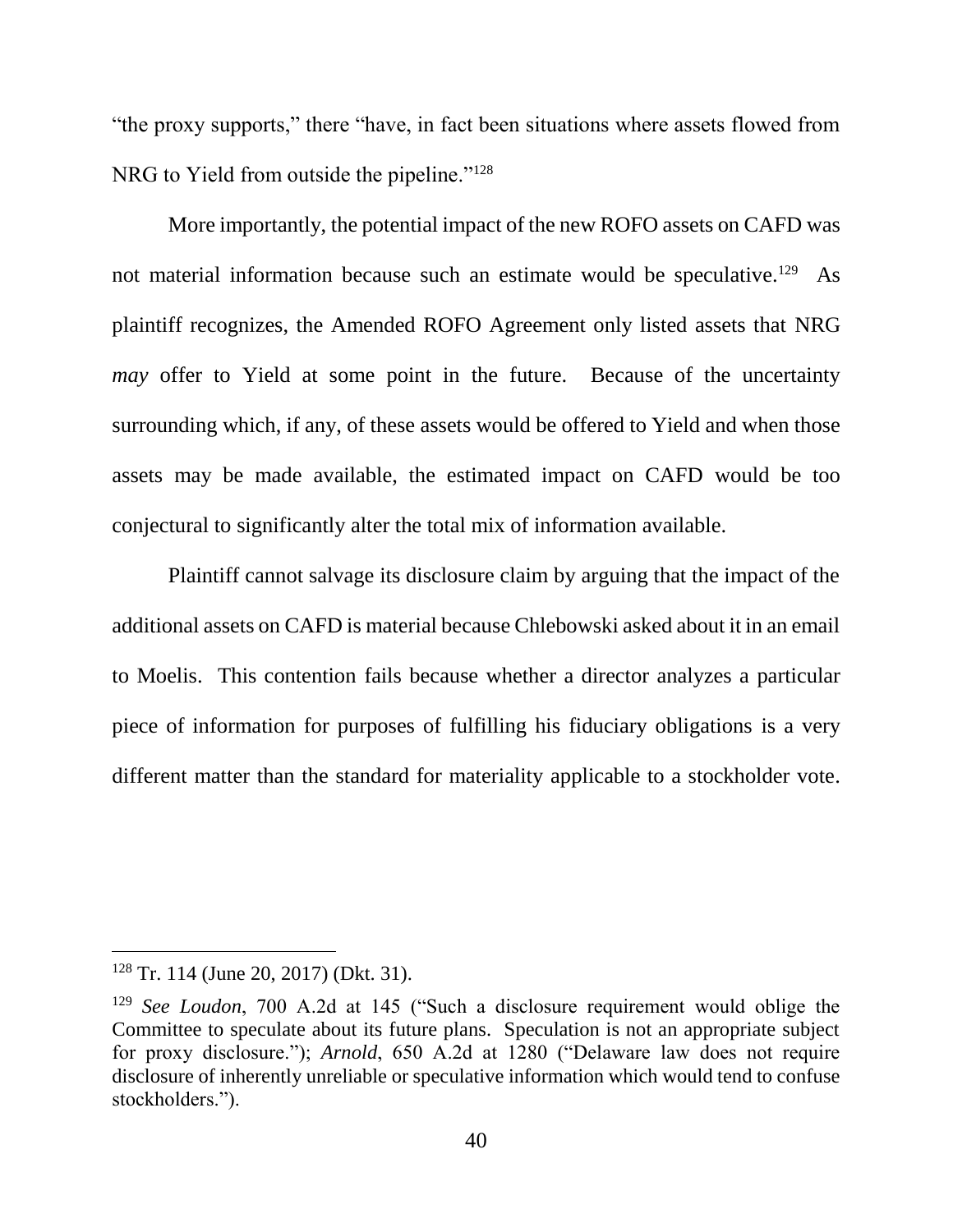As this Court has stated, "not every document reviewed by the board is material" to a stockholder vote.<sup>130</sup>

## **3. Value of the Reclassification to NRG**

Plaintiff contends that the Board had a duty to disclose "Moelis's failure to perform any analysis concerning the potential value transfer to NRG as a result of the Recapitalization."<sup>131</sup> Although an analysis of the potential value transfer to NRG as a result of the Reclassification (*i.e.*, the value of perpetuating control) certainly could be material, negative disclosure is not required under Delaware law.

In *In re JCC Holding Co., Inc.*, plaintiffs argued that there was a disclosure violation because the proxy statement did not disclose that the investment banker was not required to perform a DCF valuation in connection with a transaction.<sup>132</sup> The Court easily disposed of this argument:

Put bluntly, this speculative argument does not set forth a viable disclosure claim. . . . Under Delaware law, there is no obligation on the part of a board to disclose information that simply does not exist—in

<sup>130</sup> *Wayne Cty. Emps. Ret. Sys. v. Corti*, 954 A.2d 319, 332 (Del. Ch. 2008). *See id.* ("'[T]he fact that something is included in materials that are presented to a board of directors does not, *ipso facto*, make that something material. Otherwise every book that's given to the board and every presentation made to the board would have to be part of the proxy material that follows the board's approval of a transaction. That certainly is not the law.'") (quoting *In re BEA Sys., Inc. S'holder Litig.*, C.A. No. 3298-VCL, at 100 (Del. Ch. Mar. 26, 2008) (TRANSCRIPT)).

<sup>131</sup> Pl.'s Answering Br. 33.

<sup>132</sup> 843 A.2d 713, 720 (Del. Ch. 2003) (Strine, V.C.).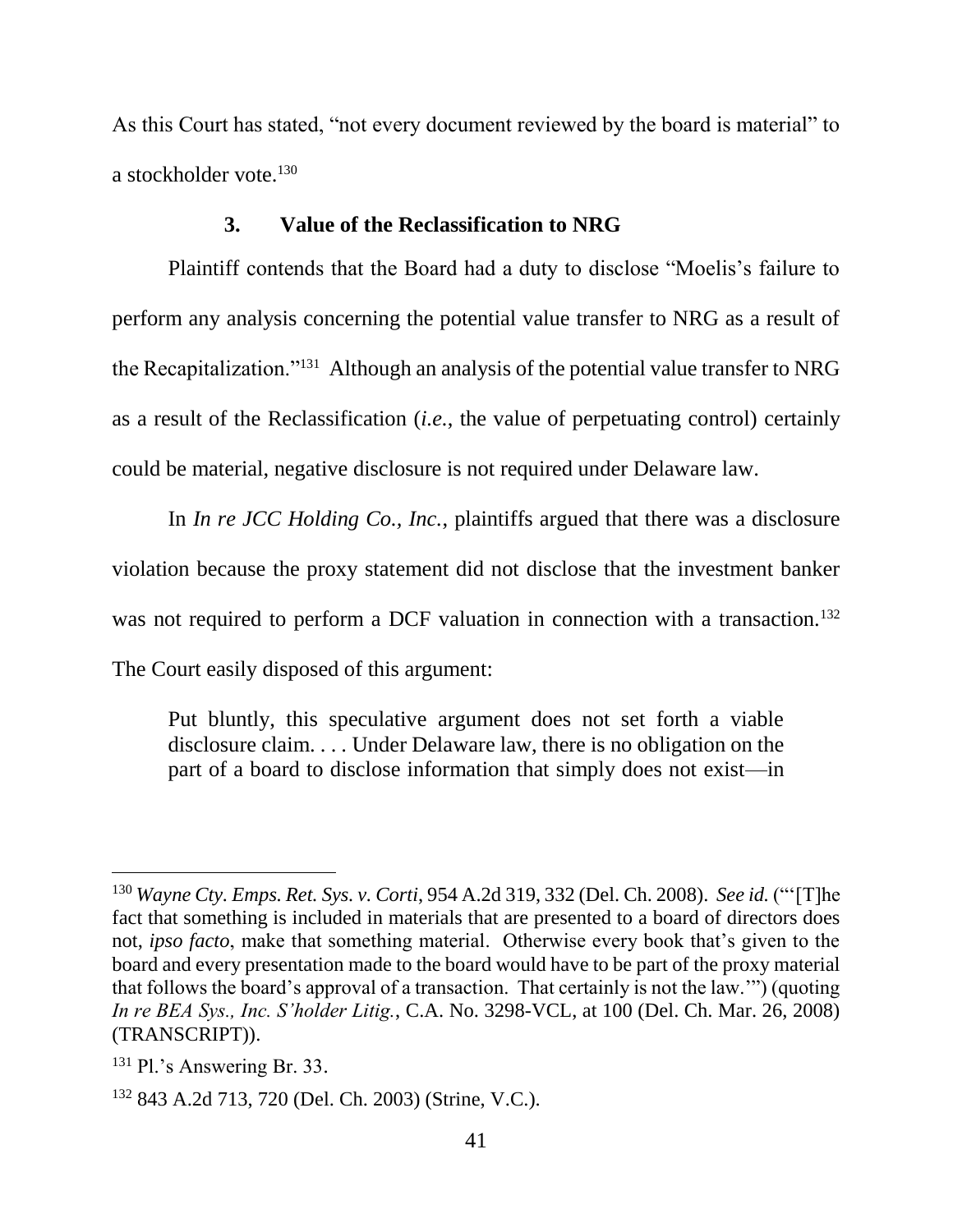this case, a non-existent DCF valuation and other non-existent information that plaintiffs identify in the complaint.<sup>133</sup>

Although plaintiff acknowledges "that Moelis and the committee did not, in fact, analyze the give from Yield in this transaction,"<sup>134</sup> plaintiff nevertheless tries to save its disclosure claim by arguing that "the Proxy contained misleading, partial disclosures that would have misled reasonable stockholders into believing that Moelis analyzed the relative 'give' and 'get' of the Reclassification."<sup>135</sup> Specifically, plaintiff points to the following two passages in the Proxy:

- "[T]he Conflicts Committee and its advisors . . . reviewed a presentation by Moelis discussing the potential financial impact of the February 17 Revised Proposal as well as comparing the revised proposal to reclassifications undertaken by other companies with dual-class capital structures."
- "[T]he Conflicts Committee informed NRG that, after review and analysis of the February 17 Revised Proposal with assistance of Moelis and [Crowell & Moring], the Conflicts Committee determined that such proposal was acceptable to the Conflicts Committee and unanimously approved the February 17 Revised Proposal."<sup>136</sup>

<sup>133</sup> *Id*. at 720-21; *see also In re Sauer-Danfoss Inc. S'holders Litig.*, 65 A.3d 1116, 1132 (Del. Ch. 2011) ("If a disclosure document does not say that the board or its advisors did something, then the reader can infer that it did not happen."); *In re Netsmart Techs., Inc. S'holders Litig.*, 924 A.2d 171, 204 (Del. Ch. 2007) (Strine, V.C.) ("[T]his court has noted that so long as what the investment banker did is fairly disclosed, there is no obligation to disclose what the investment banker did not do."); *La. Mun. Police Emps.' Ret. Sys. v. Crawford*, 918 A.2d 1172, 1186-87 (Del. Ch. 2007) (holding that defendants were not required to make a "negative disclosure").

<sup>134</sup> Tr. 119 (June 20, 2017) (Dkt. 31).

<sup>135</sup> Pl.'s Answering Br. 34.

<sup>136</sup> *Id.* 34-35 (citing McGillivray Aff. Ex. A at 24).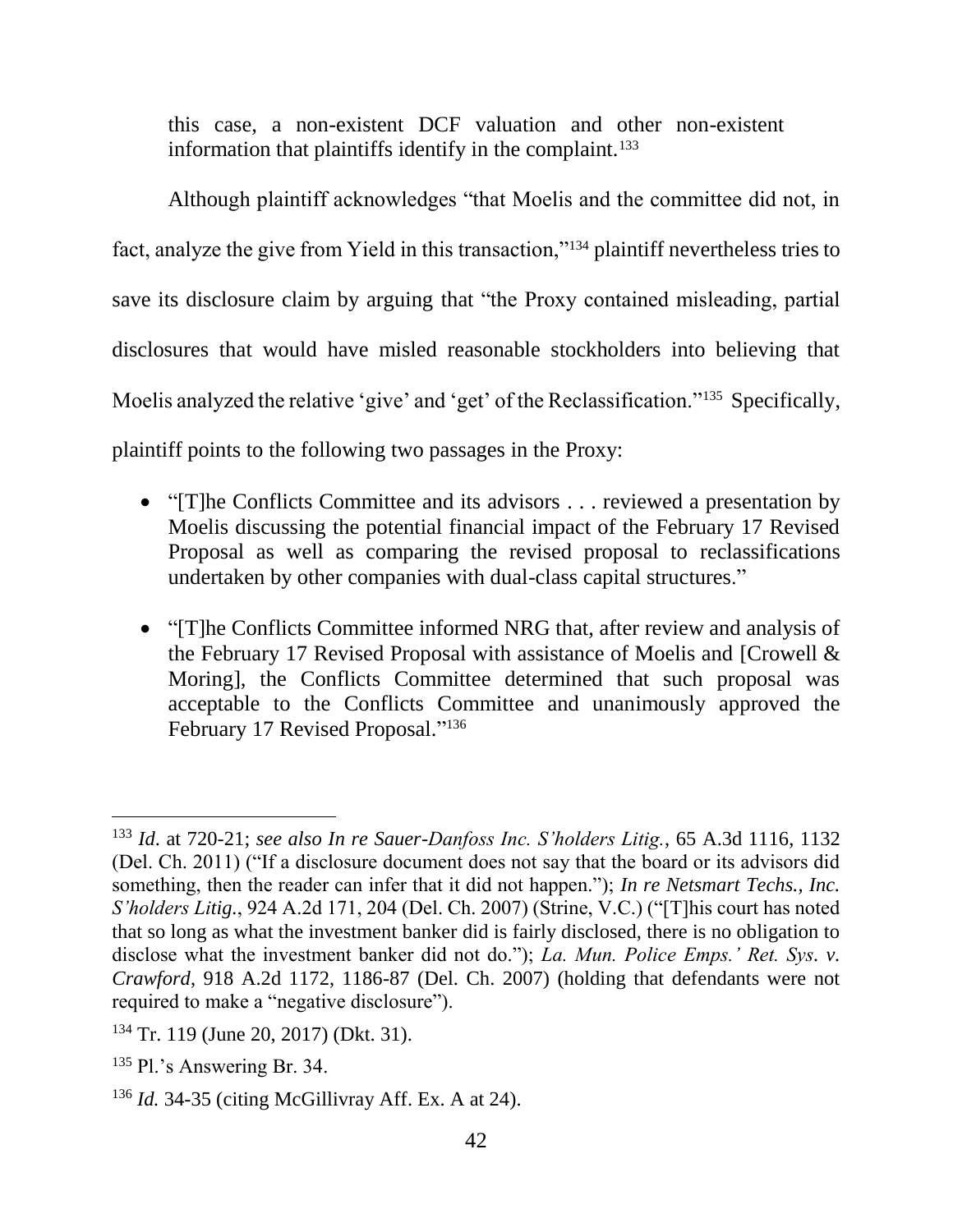I do not see where the passages quoted above suggest that Moelis analyzed the value NRG would receive from the Reclassification. If anything, these passages indicate simply that the Board and its advisors discussed the impact of the Reclassification on *Yield*. Accordingly, there was no partial disclosure violation concerning a non-existent analysis by Moelis of the value that may have been transferred to NRG.<sup>137</sup>

## **4. Disclosures Concerning NRG's Majority Position in Yield and the Class C Stock as a "Sunset Provision"**

Plaintiff asserts that the Proxy materially misled stockholders regarding the probable timeframes by which NRG would lose its majority voting position in Yield both before and after the Reclassification. I address each issue in turn.

## **a. NRG's Majority Position Before the Reclassification**

Plaintiff asserts the Proxy failed to disclose that "in the absence of the Recapitalization, NRG's ownership *could have been* reduced below 50.1% as early as 2015 without additional Yield equity issued to NRG . . . and that to maintain voting control (at least 50.1% ownership) in Yield, NRG would have had to take

<sup>137</sup> Plaintiff cites *Gantler v. Stephens*, 965 A.2d 695 (Del. 2009) in support of its claim that Moelis's failure to analyze the value transferred to NRG is material information that should have been disclosed to stockholders. *Gantler* is distinguishable because the Court found that there was an *affirmative* misrepresentation in the proxy statement. *See id.* at 710-11 ("a board cannot properly claim in a proxy statement that it had carefully deliberated and decided that its preferred transaction better served the corporation than the alternative, if in fact the Board rejected the alternative transaction without serious consideration."). Here, plaintiff has not pointed to any affirmative misrepresentation in the Proxy regarding a nonexistent analysis of the value transfer to NRG.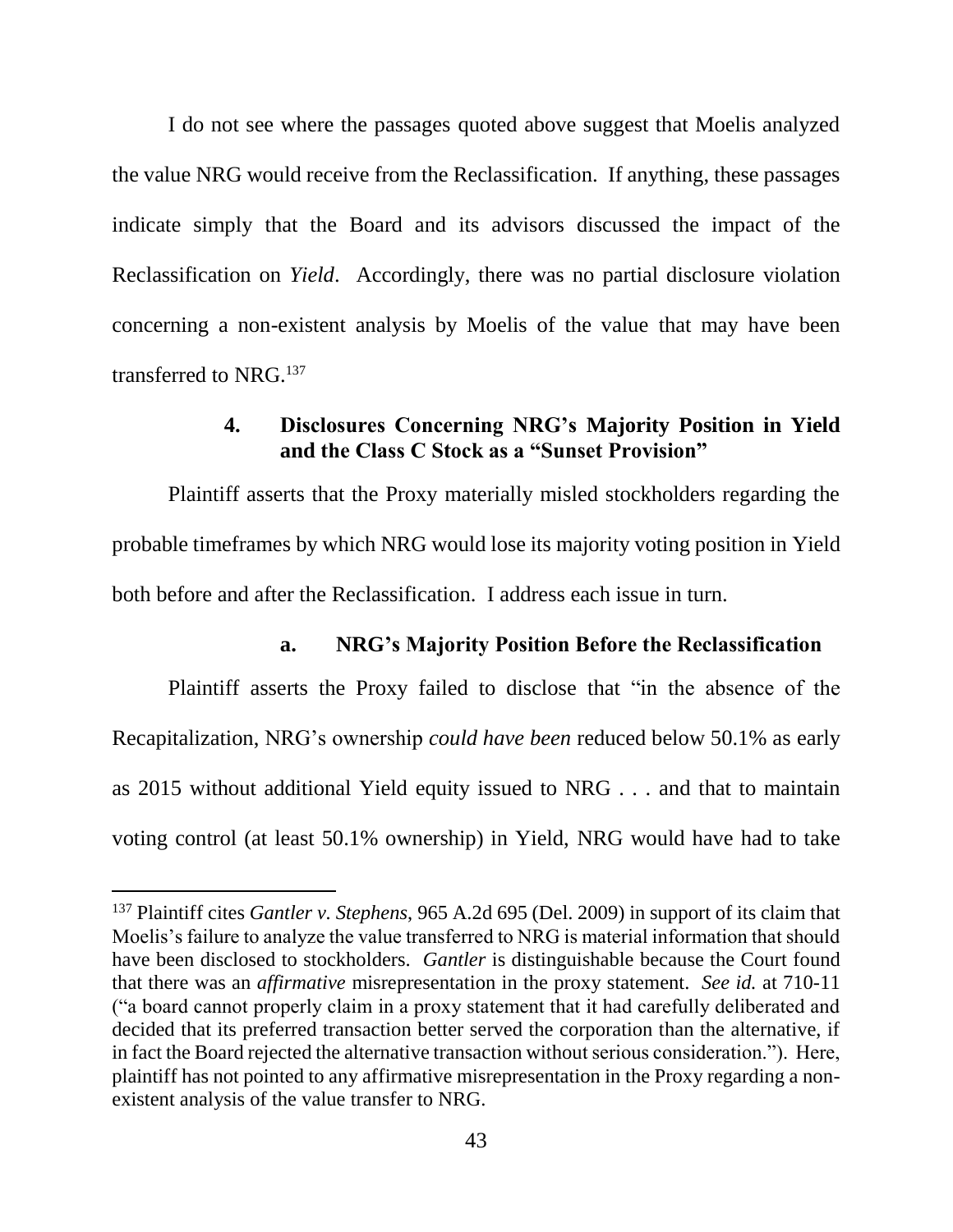back ~\$118mm in Yield stock for scheduled dropdowns through 2019." 138 Plaintiff's claim fails because this scenario is a hypothetical that is inherently speculative and thus not required to be disclosed under Delaware law.<sup>139</sup>

The speculative nature of the scenario is demonstrated by disclosures in the Proxy explaining that the Company had been employing methods to manage voting dilution: "We currently have several ways to manage voting dilution to the extent that the Board deems it appropriate, including using cash to finance acquisitions, repurchasing shares of Class A common stock in the market and granting cash-

<sup>138</sup> Pl.'s Answering Br. 36 (emphasis added) (quotation marks and alternations omitted). Plaintiff's suggestion that the Proxy misled anyone about the prospect that NRG could lose its majority position in the near future also is at odds with its contention that "this should not have come as too much of a surprise" to stockholders reading the Proxy. Tr. 75 (June 20, 2017) (Dkt. 31).

<sup>139</sup> *See, e.g.*, *In re Family Dollar Stores, Inc. Stockholder Litig.*, 2014 WL 7246436, at \*21 (Del. Ch. Dec. 19, 2014) (citation and quotation marks omitted) ("Because the magnitude of potential synergies is dependent, at least in part, on the magnitude of divestitures, and because the required divestitures are not currently known, any statement in the Proxy about potential synergies would amount to speculation, which is not an appropriate subject for a proxy disclosure."); *Cty. of York Emps. Ret. Plan v. Merrill Lynch & Co., Inc.*, 2008 WL 4824053, at \*13 (Del. Ch. Oct. 28, 2008) ("That the proxy does not discuss the Plaintiff's hypothetical scenarios regarding what impact the negotiations concerning the Chairman's employment and compensation might have had on the merger negotiations is of no moment."); *Goodwin v. Live Entm't, Inc.*, 1999 WL 64265, at \*12 (Del. Ch. Jan. 25, 1999) (Strine, V.C.) (holding that "[t]he disclosure of a hypothetical—and therefore inherently tentative—concluded market value" of shares was not required because, *inter alia*, "[t]he risk that an unreliable analysis could lead stockholders to reject a good deal based on the false hope that a better deal was around the corner is one a board must consider in assessing whether to disclose. Further disclosure therefore may have made the Proxy Statement less, not more, reliable." (citing *Arnold*, 650 A.2d at 1283; *In re Vitalink*, 1991 WL 238816, at \*13 (Del. Ch. Nov. 8, 1991))).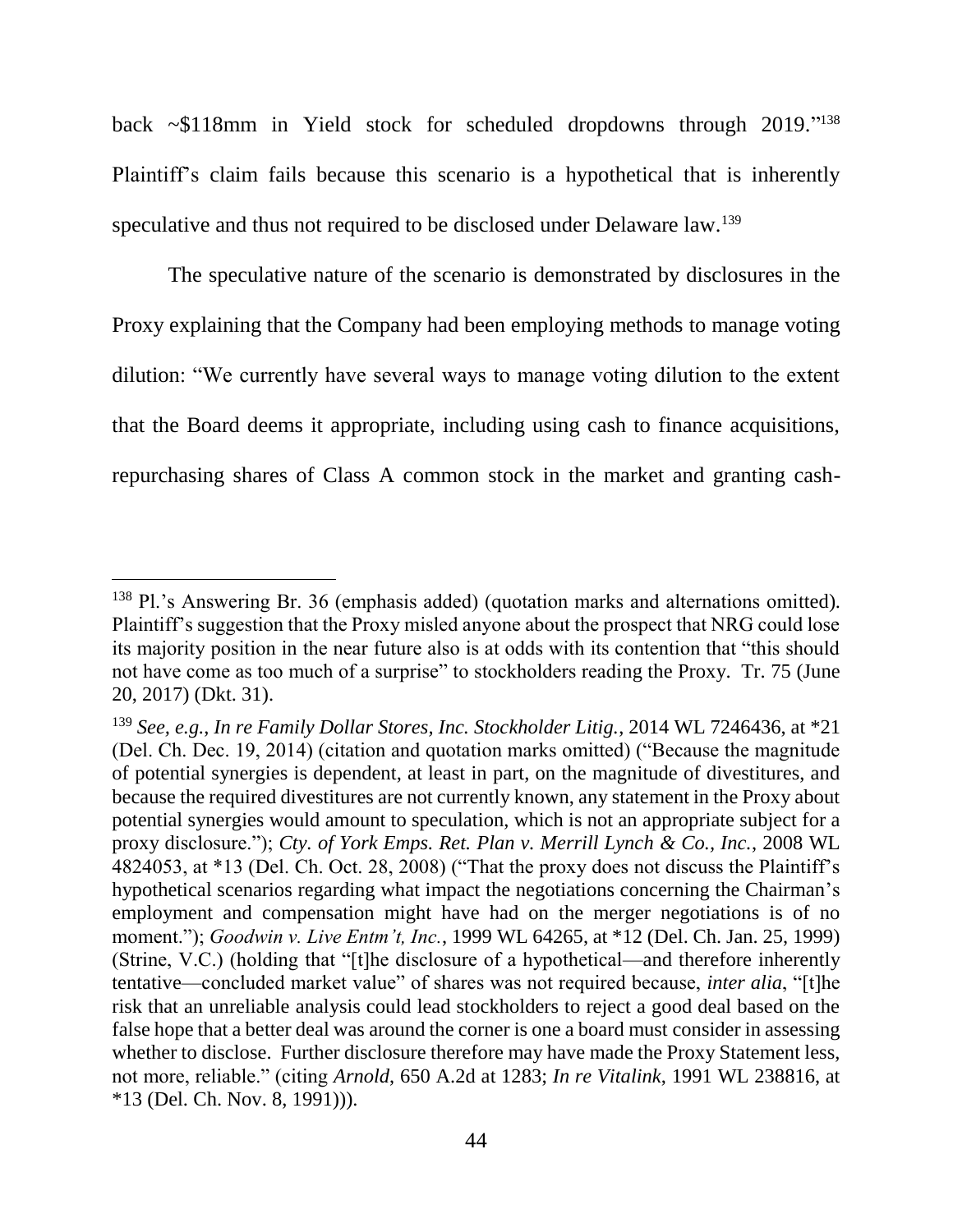settled equity incentives."<sup>140</sup> Thus, in addition to the fact that there is an inherent level of uncertainty in predicting which transactions might close in the future and when they might close, Yield had been employing options to manage voting dilution that call into question how those transactions might be structured and make it anyone's guess whether the hypothetical plaintiff identifies would have come to pass.

Furthermore, the Proxy did disclose the certain, known information concerning the status of NRG's ownership in Yield that existed as of the record date for the stockholder vote on the Reclassification (March 16, 2015), including that "NRG beneficially owned 42,738,750 shares of Class B common stock, representing 55.3% of [Yield's] total outstanding voting power," and that absent the Reclassification, "NRG would hold less than a majority of [Yield's] outstanding voting power after issuing approximately eight million additional shares of Class A common stock."<sup>141</sup> Thus, the Proxy did indicate how close NRG was to losing majority control, and stated the specific amount of additional equity issuances that would cause NRG to lose control. A hypothetical timeline of when NRG might lose control would not have significantly altered the "total mix" of information already available to stockholders and thus is immaterial.

<sup>140</sup> McGillivray Aff. Ex. A at 25.

<sup>141</sup> *Id.* at 28.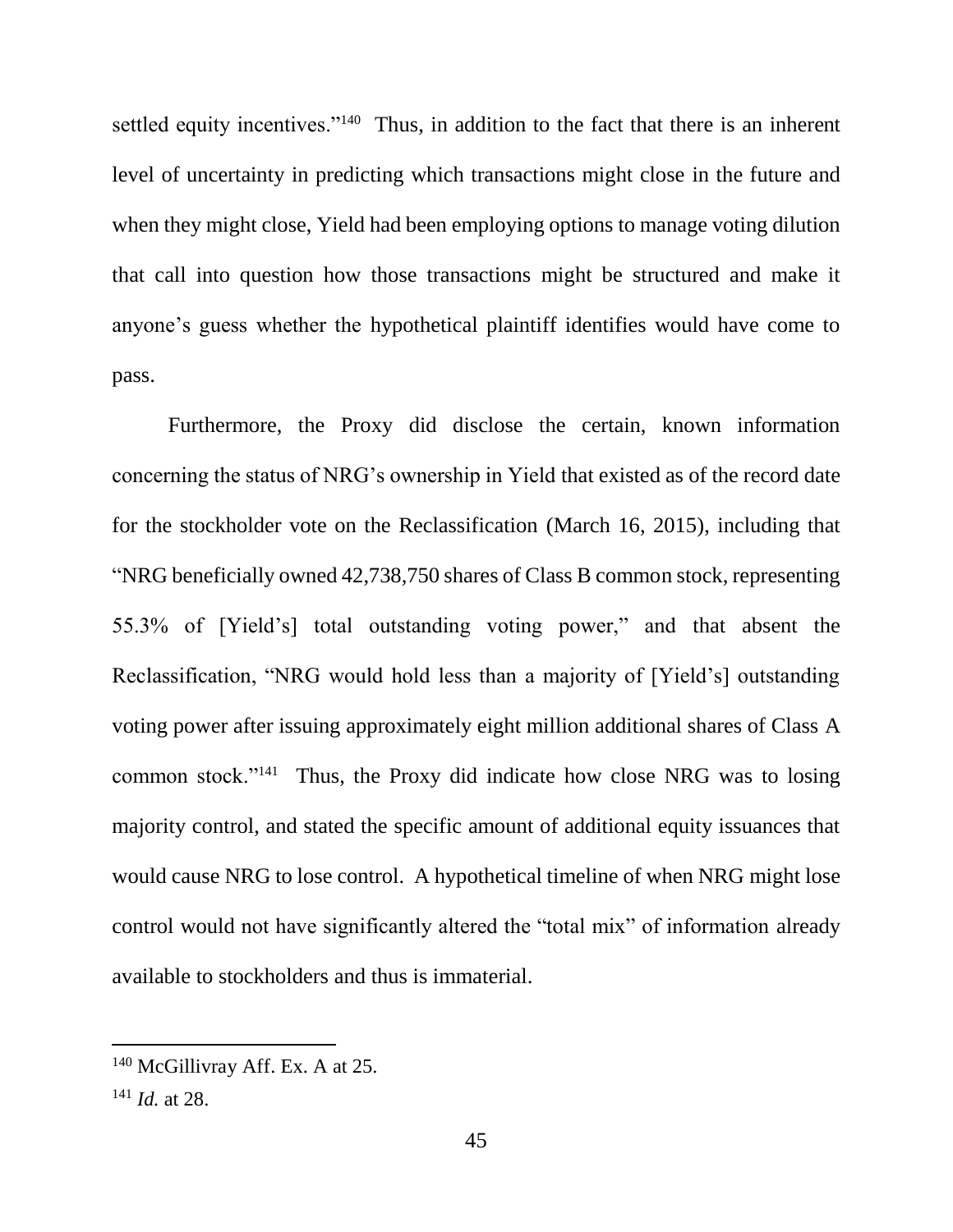## **b. Class C Stock as a "Sunset Provision"**

Plaintiff argues that the Proxy's characterization of the Class C stock as a "sunset provision" on NRG's control is materially misleading. The relevant sentence appears in the section of the Proxy describing the background of the transaction that compares the differences between the proposal NRG made on February 6, 2017, with the one it made on February 17. It states as follows:

On February 17, 2015, the Conflicts Committee received an updated proposal from NRG in response to the Conflicts Committee's proposed amendments to NRG's February 6 Proposal. . . . Under the February 17 Revised Proposal, in response to the Conflict Committee's suggested amendments, NRG agreed to expand the current pipeline of assets available for purchase by us from NRG under the Original ROFO Agreement . . . In addition to the enhanced ROFO arrangement, the February 17 Revised Proposal provided that the proposed new class of stock be issued to the holders of Class A shares in the recapitalization would entitle to holders of such shares to 1/100 of a vote per share, rather than no votes as contemplated in the February 6 Proposal, *which would effectively function as a sunset provision* as NRG would lose majority voting control when its economic interest was diluted to approximately 8.7%.<sup>142</sup>

On one hand, read in isolation, the above reference to a "sunset provision"

could be understood to imply that NRG's control might end at some reasonably

foreseeable point in time if the Reclassification is approved. The reality, however,

is that Yield would have to issue 823.4 million new shares of Class C stock, more

<sup>142</sup> *Id.* at 23-24 (emphasis added).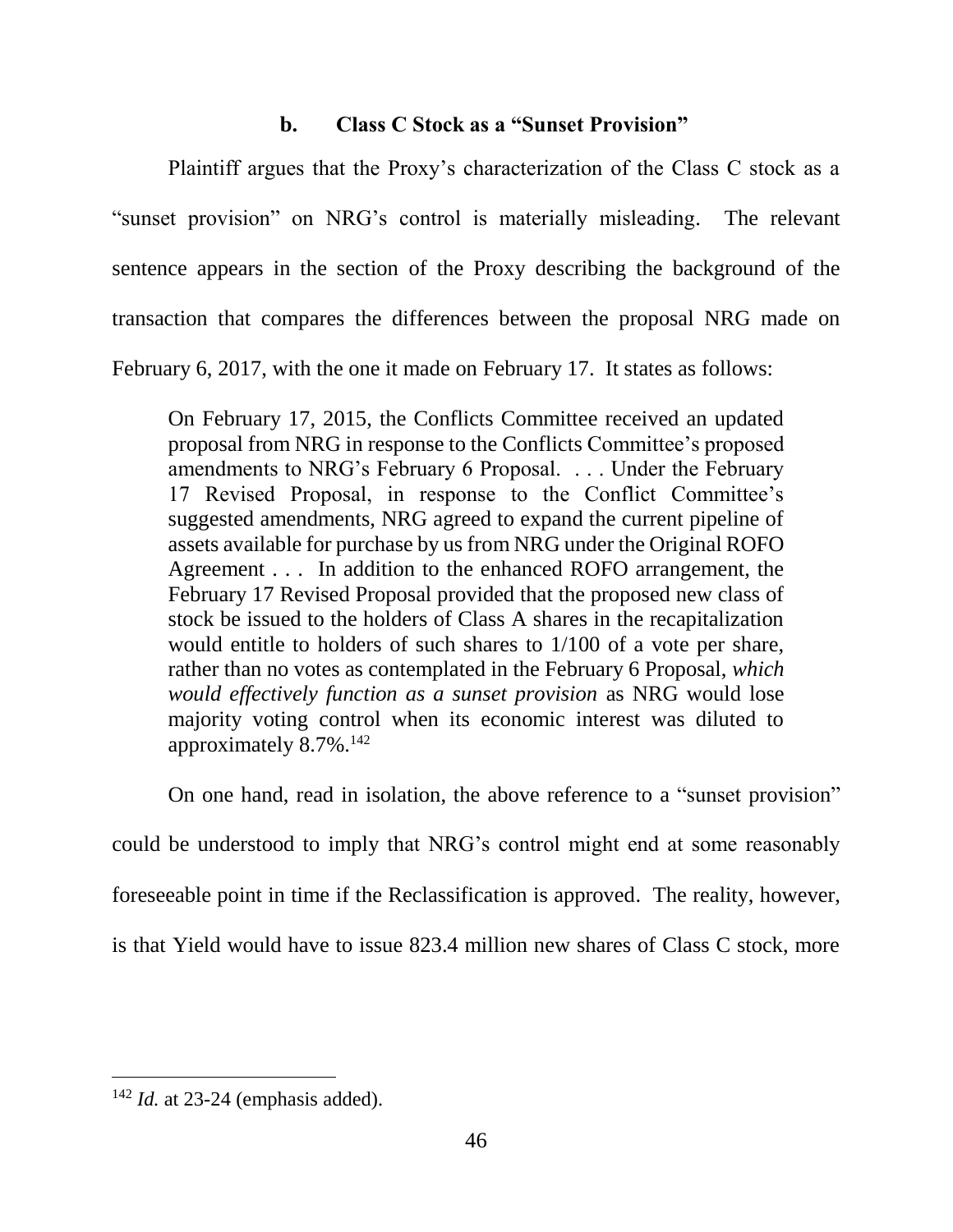than ten times the number of shares outstanding before the Reclassification, for NRG's economic interest to be diluted enough (by 8.7%) for it to lose control.<sup>143</sup>

On the other hand, the Proxy does not define the term "sunset provision," and the disclosure appears in the context of explaining the difference between NRG's original proposal to issue non-voting shares—which presumably would have ensured NRG permanent voting control—and its revised proposal to issue shares with 1/100 of a vote per share, which indeed could lead to an eventual loss of control for NRG, *i.e.*, "effectively function as a sunset provision." Although the eventual loss of voting control would occur only after a very large amount of equity issuances, that fact should have been intuitively obvious given that the new Class C shares would have *only 1/100 of a vote per share*.

In any event, whether the "sunset" characterization *read in isolation* may have been misleading is not dispositive. When determining whether there has been a disclosure violation, a proxy statement should be read as a whole.<sup>144</sup> When the Proxy is read in full, I do not believe the "sunset" characterization was materially misleading because the Proxy makes clear that the Conflicts Committee and the Board believed it was important to Yield's success that NRG continue to be Yield's

 $143$  Compl.  $\P$  60.

<sup>144</sup> *See In re MONY Grp. Inc. S'holder Litig.*, 852 A.2d 9, 31 (Del. Ch. 2004), *as revised*  (Apr. 14, 2004) (emphasizing that the proxy statement should be "[r]ead fully" and "read in full").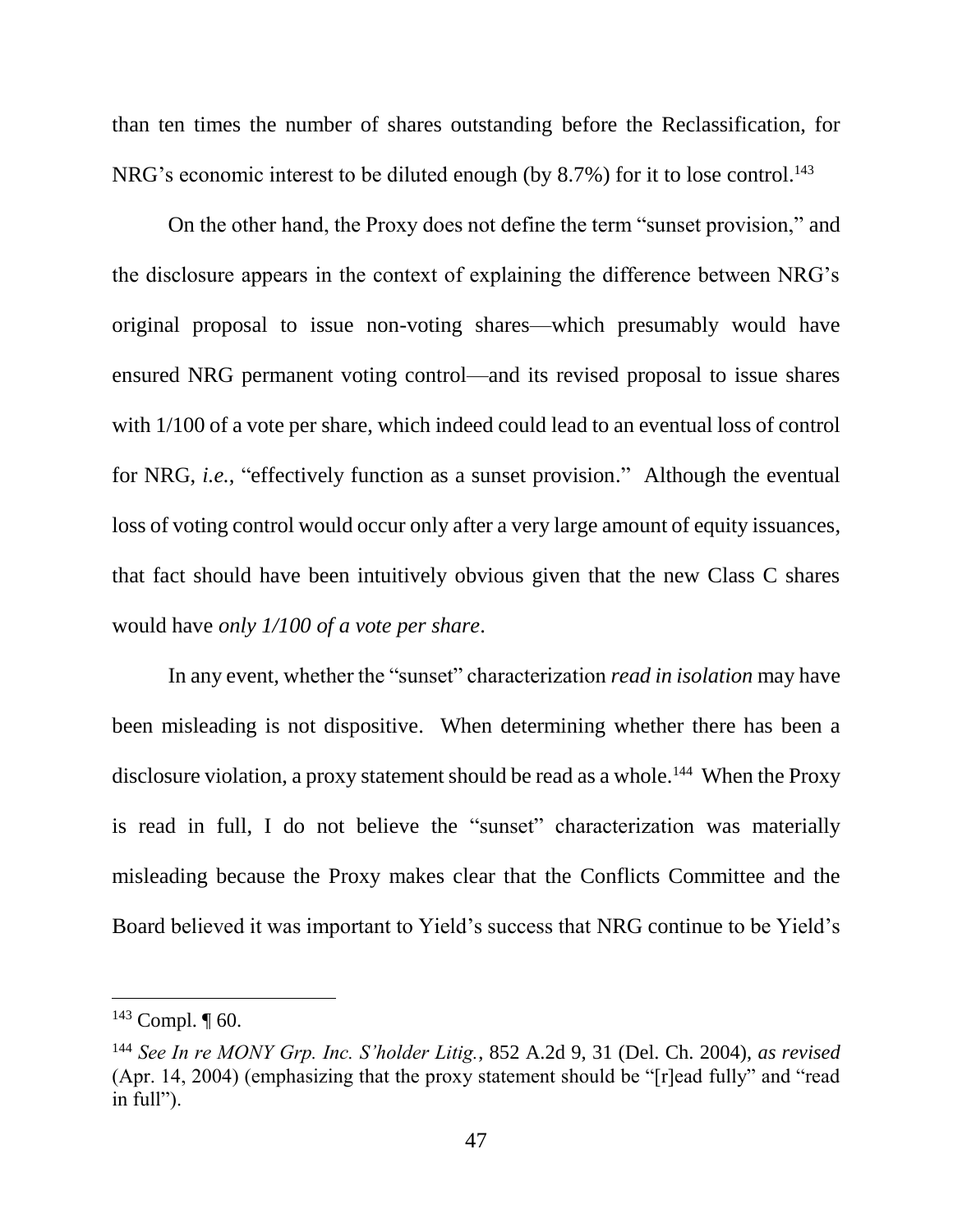controlling stockholder and that NRG would not be in danger of losing control any

time soon after the Reclassification. For example:

- "In the view of the Conflicts Committee . . . NRG's influence—in part through voting control—has been an important element of our success."<sup>145</sup>
- "We believe our relationship with NRG, including *NRG's expressed intention to maintain a controlling interest in the Company*, provides significant benefits, including management and operational expertise, and future growth opportunities."<sup>146</sup>
- "*The Recapitalization Could Prolong the Period of Time During Which NRG Can Exercise a Controlling Influence on Most Corporate Matters.*"<sup>147</sup>
- "NRG currently has, and following the Recapitalization will continue to have, the voting power required to decide the outcome of most matters submitted for a vote of our stockholders."<sup>148</sup>

In addition, the Proxy provided sufficient information that would allow a stockholder to calculate when the "sun would set." The Proxy explains "NRG will . . . lose voting power when it sells or transfers shares of Class B common stock or Class D common stock or when [Yield] issue[s] additional shares of Class A or Class C common stock in an amount sufficient to reduce NRG's voting ownership to a minority stake."<sup>149</sup> The Proxy also includes the number of Class A and Class B

<sup>&</sup>lt;sup>145</sup> McGillivray Aff. Ex. A at 25.

<sup>&</sup>lt;sup>146</sup> *Id.* at 26 (emphasis added).

<sup>&</sup>lt;sup>147</sup> *Id.* at 28 (emphasis in original).

<sup>148</sup> *Id.* at 28-29.

<sup>149</sup> *Id.* at 28.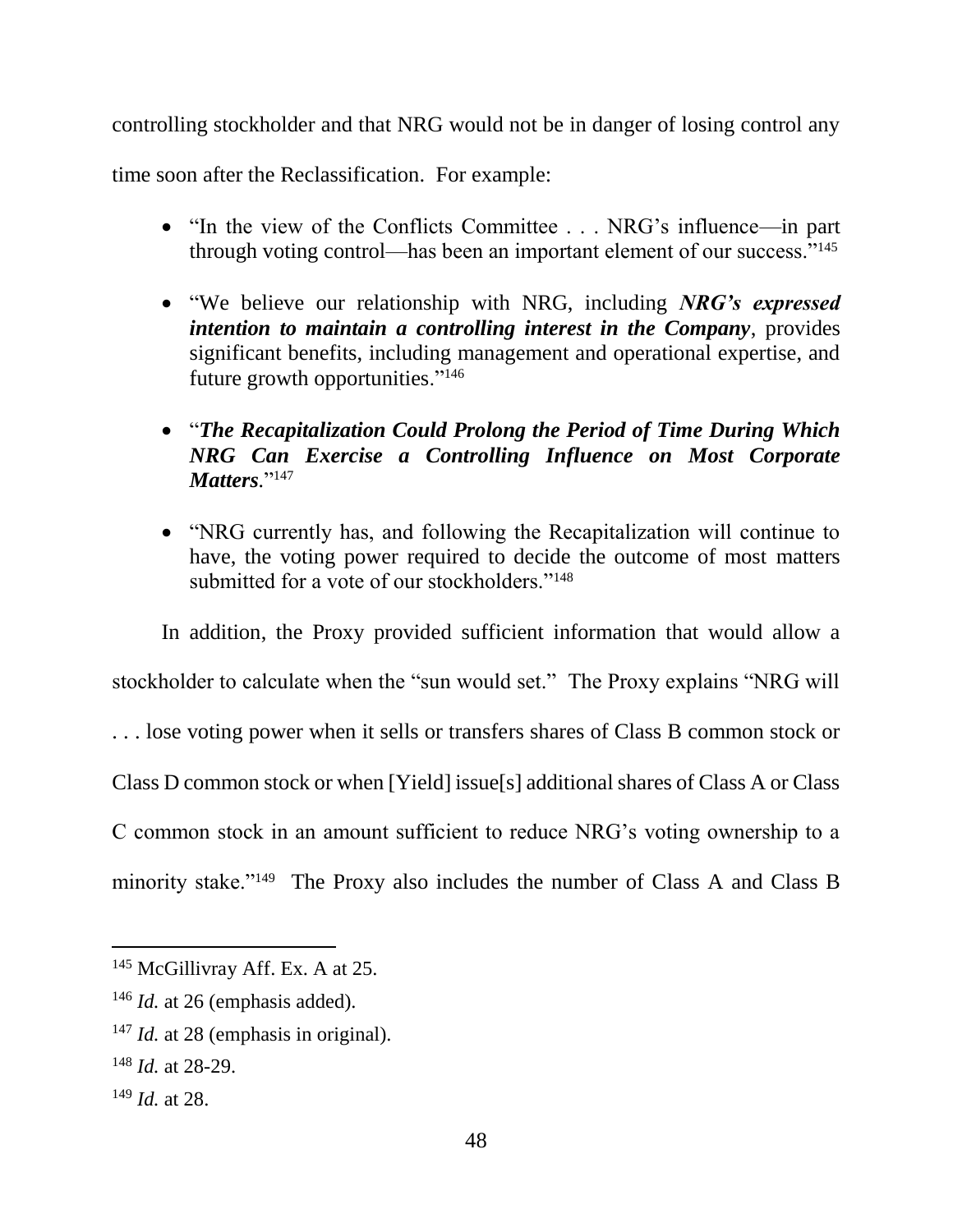shares outstanding as of the record date, how the Class C and Class D shares would be distributed in the Reclassification, and the relative voting power of each class of shares.<sup>150</sup> Therefore, the Proxy provides all the inputs necessary for one to determine, after the Reclassification, how many Class C shares Yield would have to issue for NRG to lose control, *i.e.*, when its economic interest in Yield fell below  $8.7\%$ <sup>151</sup> Indeed, the disclosure of these inputs presumably was the basis for plaintiff's allegation that Yield would have to issue 823.4 million new Class C shares for this to occur.<sup>152</sup>

## **5. Moelis's Potential Conflicts and Compensation**

Plaintiff argues that "the Proxy failed to disclose material information about Moelis's incentives and conflicts, including [1] any of Moelis's past investment banking or capital markets services provided to NRG, Yield or the Conflicts

 $\overline{a}$ 

 $152$  Compl.  $\P$  60.

<sup>150</sup> *Id.* at 2, 20, 21.

<sup>151</sup> *See, e.g.*, *In re Trulia, Inc. Stockholder Litig.*, 129 A.3d 884, 905 (Del. Ch. 2016) (finding supplemental disclosures regarding individual company EBITDA and revenue multiples not to be material, in part, because the information was publicly available); *MONY*, 853 A.2d at 683 (citation and internal quotation marks omitted) ("Proxy statements need not disclose facts known or reasonably available to the stockholders.").

Relying on *Doppelt v. Windstream Holdings, Inc.*, 2016 WL 612929, at \*5 (Del. Ch. Feb. 5, 2016), plaintiff argues that having stockholders go through this mathematical exercise does not cure the Proxy's failure to disclose the number of Class C shares that Yield would have to issue for NRG to lose control. In *Doppelt*, however, the stockholder had to go outside the proxy statement and look to press releases, investor presentations, and information statements to gather the information in question. *Id.* Here, all of the inputs necessary to compute how many Class C shares would need to be issued to dilute NRG's economic interest below 8.7% is contained in the Proxy itself.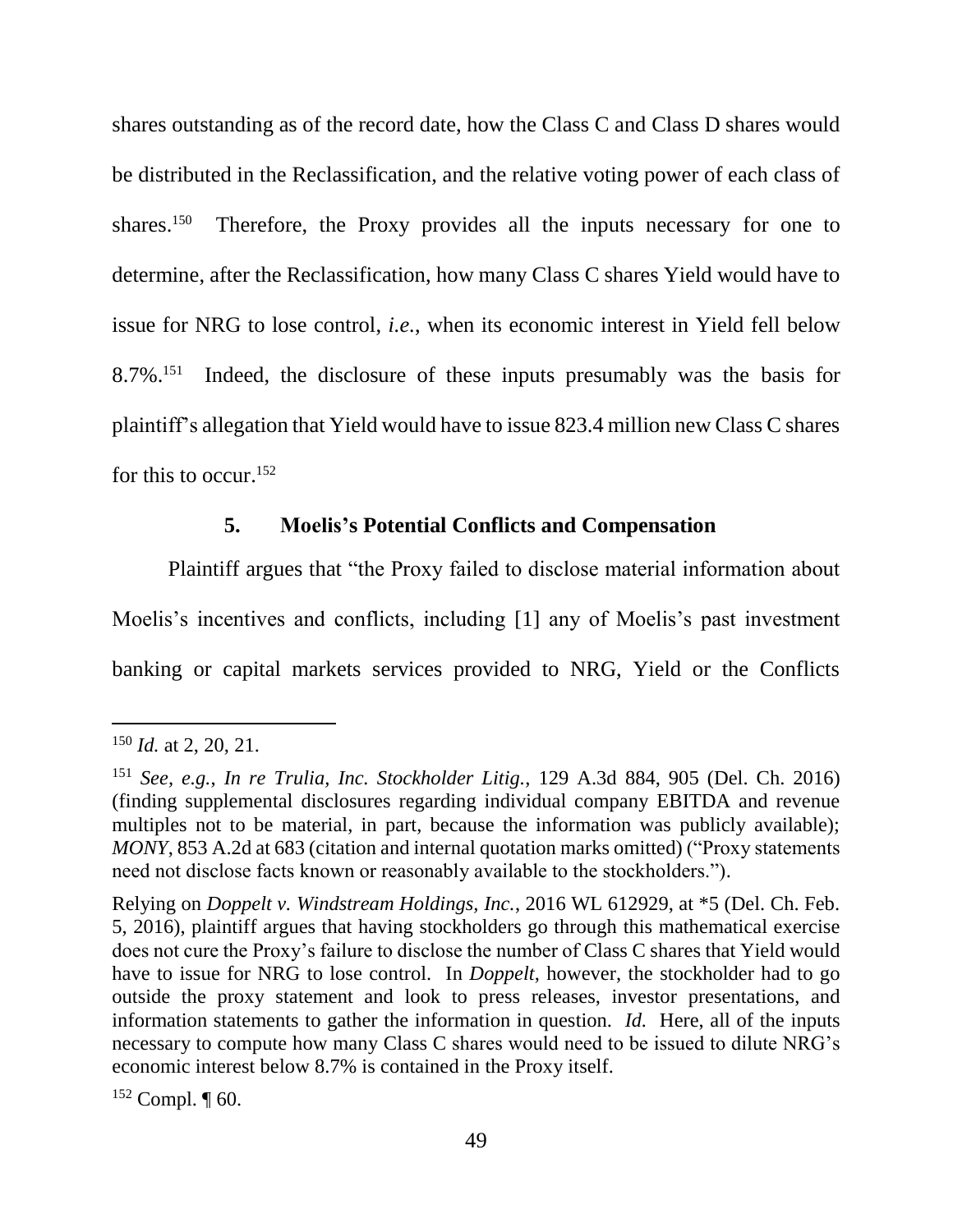Committee or [2] any details about the size or nature of Moelis's fee for advising the Conflicts Committee in connection with the Reclassification."<sup>153</sup>

As to the first issue, plaintiff's claim is wholly conclusory. In *Loudon*, the Delaware Supreme Court reiterated the well-settled principle that "it is inherent in disclosure cases that the misstated or omitted facts be identified and that the pleadings not be merely conclusory."<sup>154</sup> In that case, plaintiff alleged that the "Proxy Statement failed to disclose all of the material facts concerning the Board's conflicts of interest and lack of independence."<sup>155</sup> Reasoning that "some factual basis must be provided from which the Court can infer materiality of an identified omitted fact," which "is inherently a requirement for a disclosure claim," the Court agreed with the trial court that "this conclusory allegation had failed to state a cognizable claim."<sup>156</sup>

Here, despite seeking books and records from Yield through a Section 220 demand, plaintiff fails to plead any facts to substantiate that Moelis provided any advisory services to NRG, Yield, or the Conflicts Committee in the past, much less any that could be said to have created a conflict of interest with respect to the advice it provided the Conflicts Committee concerning the Reclassification. Accordingly,

<sup>153</sup> Pl.'s Answering Br. 38.

<sup>154</sup> 700 A.2d at 140.

<sup>155</sup> *Id*. at 145.

<sup>156</sup> *Id*. at 145-46. *See also York Emps. Ret. Plan*, 2008 WL 4824053, at \*11 (finding allegation that proxy did not "adequately disclose the inherent conflicts that [the financial advisor] faced" was "conclusory" and "not colorable").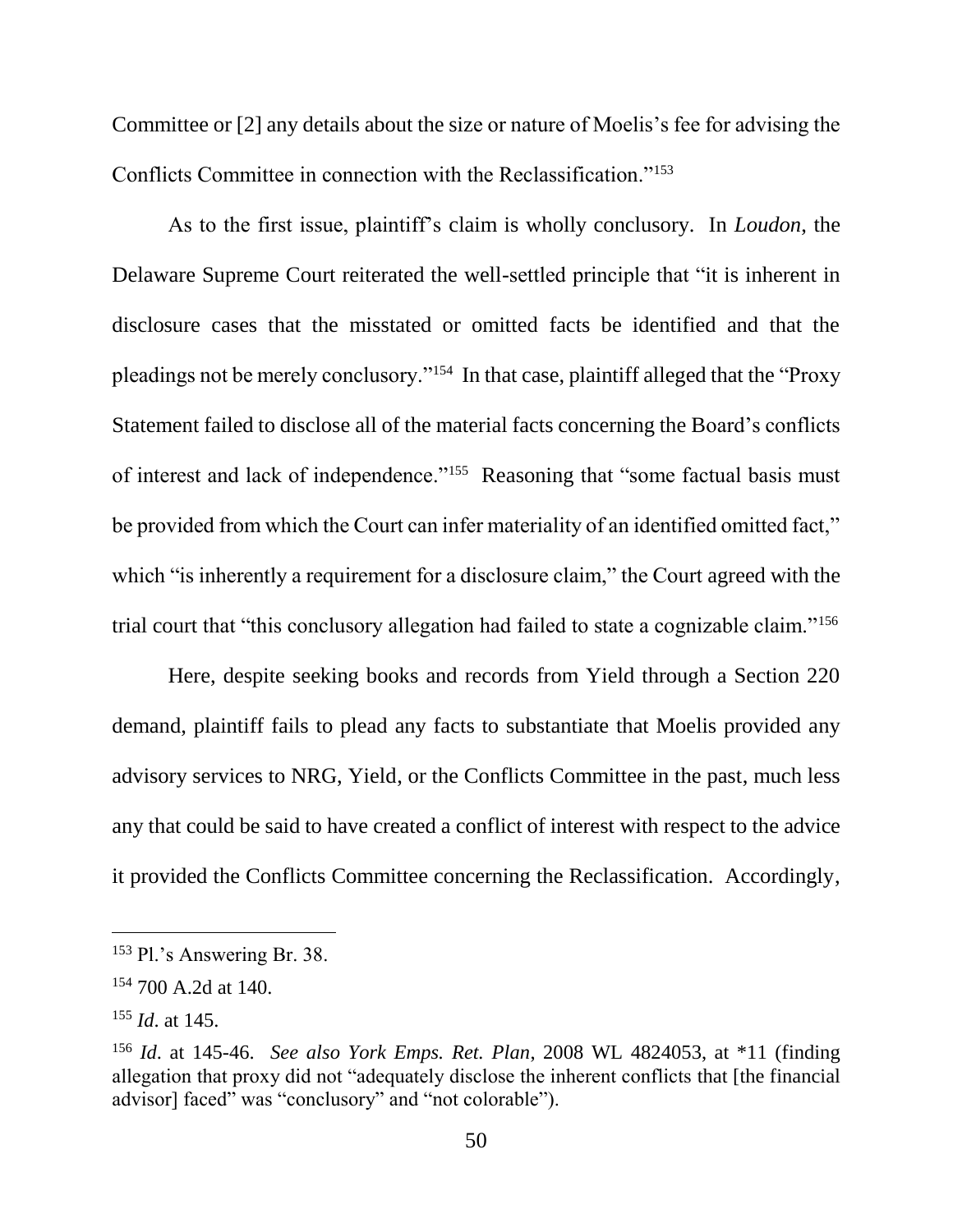plaintiff's disclosure claim with regard to Moelis's potentially undisclosed past advisory services is conclusory and fails to state a claim for relief.

As to the second issue, the failure to disclose the size and nature of Moelis's fee does not constitute a disclosure violation under the specific circumstances of this case*.* Best practice certainly would be to disclose the size and nature of a financial advisor's compensation.<sup>157</sup> Best practice, however, does not necessarily equate to materiality. Plaintiff points to a number of decisions where Delaware courts have found the fees paid to financial advisors to be material to stockholders.<sup>158</sup> In each of those cases, however, the specific compensation in question was at least partially

<sup>157</sup> *See* Leo E. Strine, Jr, *Documenting the Deal: How Quality Control and Candor Can Improve Boardroom Decision-Making and Reduce the Litigation Target Zone*, 70 BUS. LAW. 679, 692-93 (2015) (noting that, in a challenged transaction, the plaintiffs' bar "will pose probing questions," including those about the nature and size of the financial advisor's compensation, and "[h]ow well you are able to answer these questions can be the difference between getting a case resolved early and having it haunt you for a long time").

<sup>158</sup> *See, e.g.*, *Frank v. Elgamal*, 2014 WL 957550, at \*33 (Del. Ch. Mar. 10, 2014) (citations omitted) ("The compensation and potential conflicts of a financial advisor are most likely material information that the board should generally disclose."); *In re Atheros Commc'ns, Inc. S'holder Litig.*, 2011 WL 864928, at \*8 (Del. Ch. Mar. 4, 2011) ("Not disclosed in the Proxy Statement is the amount of compensation that Qatalyst will receive. Perhaps more importantly, also not disclosed in the Proxy Statement is a quantification of the amount of the fee that is contingent."); *In re Del Monte Foods Co. S'holders Litig.*, 25 A.3d 813, 832 (Del. Ch. 2011) (citations omitted) ("Because of the central role played by investment banks in the evaluation, exploration, selection, and implementation of strategic alternatives, this Court has required full disclosure of investment banker compensation and potential conflicts."); *Hammons*, 2009 WL 3165613, at \*17 ("[T]he compensation and potential conflicts of interest of the special committee's advisors are important facts that generally must be disclosed to stockholders before a vote.").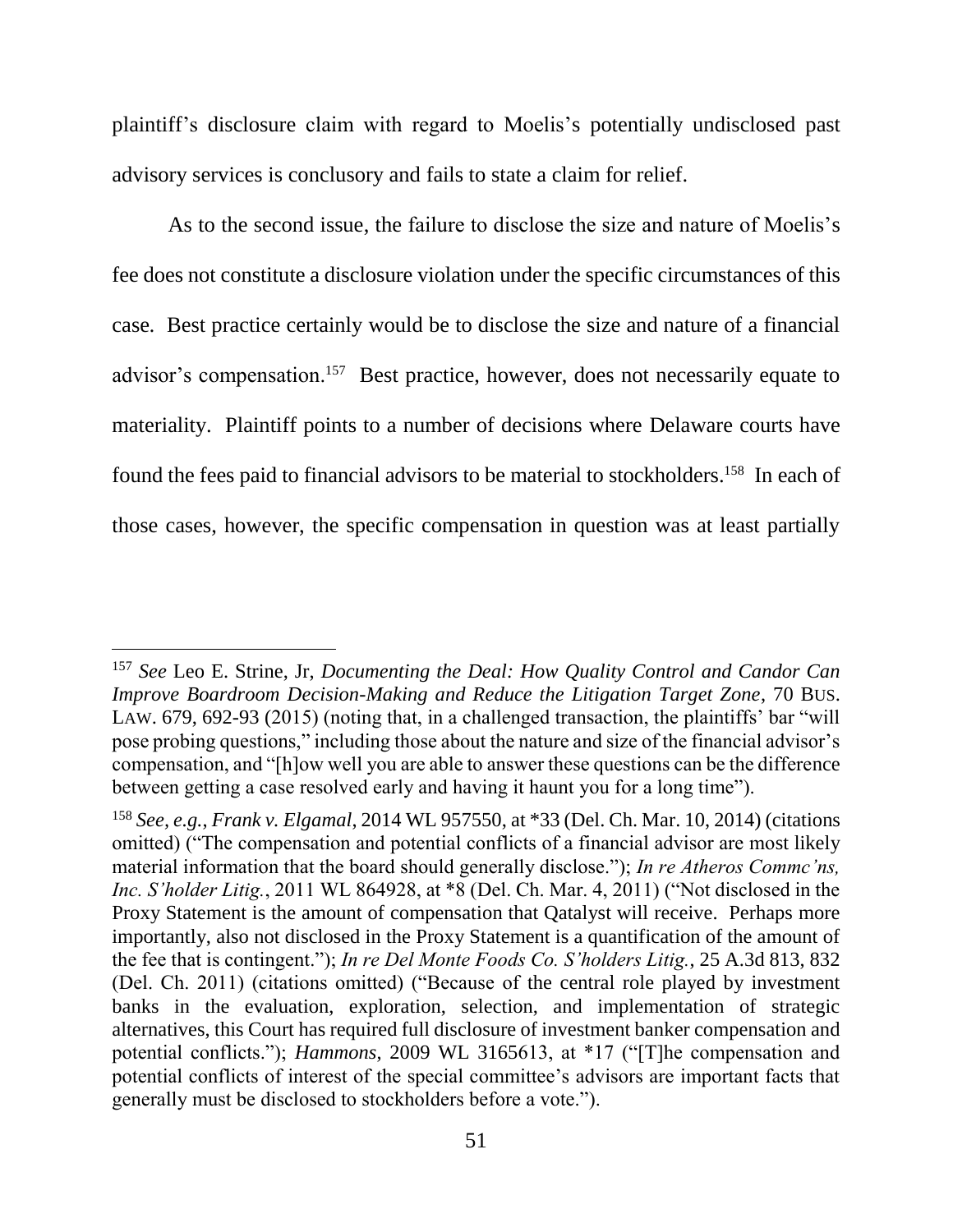contingent in nature.<sup>159</sup> Contingent fee arrangements obviously can be problematic because they may incentivize advisors to prioritize the closing of the transaction over getting the best deal possible for stockholders.<sup>160</sup>

But this concern is not present here. It is beyond dispute that Moelis's compensation was non-contingent.<sup>161</sup> The Conflicts Committee hired Moelis to be its "financial and capital markets advisor." <sup>162</sup> Thus, whatever amount the Conflicts Committee decided to pay its outside adviser on a non-contingent basis falls squarely

<sup>159</sup> *See Frank*, 2014 WL 957550, at \*34 (noting a \$350,000 contingency fee); *Atheros*, 2011 WL 864928, at  $*8$  ("The 'portion' of the fee that will be paid regardless of whether the Transaction closes is roughly only two percent. Thus, the compensation that Qatalyst will receive if the Transaction closes is nearly fifty times the fee that it would receive if there is no closing."); *Del Monte*, 25 A.3d at 835 (explaining the conflict of interest where an investment bank served as both a sell-side advisor and a buy-side lender, since "[i]f another bidder declined or did not need Barclays's financing, the bank would lose half of the approximately \$44.5 to \$47.5 million that Barclays stands to earn from its dual role"); *Hammons*, 2009 WL 3165613, at \*16 (pointing out that the firm that was alleged to have "played a substantial role in negotiations between" the two parties to a merger also provided the acquirer financing to complete the transaction).

<sup>160</sup> *See Atheros*, 2011 WL 864928, at \*8 (citations omitted) ("Contingent fees are undoubtedly routine; they reduce the target's expense if a deal is not completed; perhaps, they properly incentivize the financial advisor to focus on the appropriate outcome. Here, however, the differential between compensation scenarios may fairly raise questions about the financial advisor's objectivity and self-interest. Stockholders should know that their financial advisor, upon whom they are being asked to rely, stands to reap a large reward only if the transaction closes and, as a practical matter, only if the financial advisor renders a fairness opinion in favor of the transaction.").

<sup>&</sup>lt;sup>161</sup> Although plaintiff did not avail itself of the opportunity to determine if Moelis's compensation was paid on a non-contingent basis before filing its complaint by, for example, requesting a copy of Moelis's engagement letter in connection with its Section 220 demand, defendants represented (and plaintiff does not contest) that Moelis was paid on a non-contingent basis. Tr. 69 (June 20, 2017) (Dkt. 31).

<sup>&</sup>lt;sup>162</sup> McGillivray Aff. Ex. A at 23.